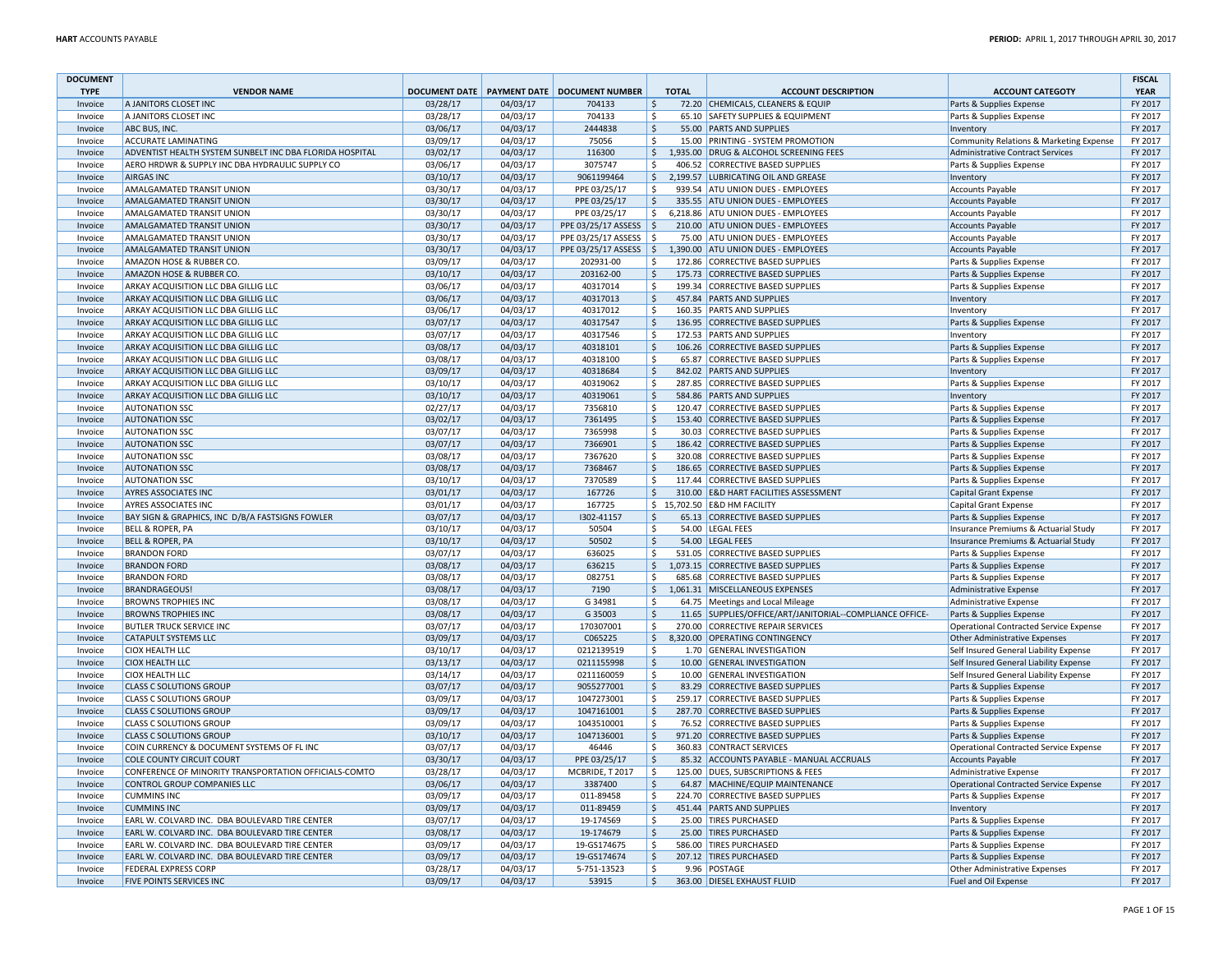| <b>DOCUMENT</b> |                                                               |                      |          |                                     |                     |                                                |                                                    | <b>FISCAL</b> |
|-----------------|---------------------------------------------------------------|----------------------|----------|-------------------------------------|---------------------|------------------------------------------------|----------------------------------------------------|---------------|
| <b>TYPE</b>     | <b>VENDOR NAME</b>                                            | <b>DOCUMENT DATE</b> |          | <b>PAYMENT DATE DOCUMENT NUMBER</b> | <b>TOTAL</b>        | <b>ACCOUNT DESCRIPTION</b>                     | <b>ACCOUNT CATEGOTY</b>                            | <b>YEAR</b>   |
| Invoice         | FLEET PRODUCTS, INC.                                          | 03/13/17             | 04/03/17 | 1466514                             | \$                  | 26.04 CORRECTIVE BASED SUPPLIES                | Parts & Supplies Expense                           | FY 2017       |
| Invoice         | FLORIDA HEALTH SCIENCES CENTER INC/TAMPA GENERAL              | 03/29/17             | 04/03/17 | ROI-82042                           | $\zeta$             | 41.61 GENERAL INVESTIGATION                    | Self Insured General Liability Expense             | FY 2017       |
| Invoice         | FLORIDA HEALTH SCIENCES CENTER INC/TAMPA GENERAL              | 03/29/17             | 04/03/17 | ROI-95578                           | $\ddot{\mathsf{S}}$ | 29.50 GENERAL INVESTIGATION                    | Self Insured General Liability Expense             | FY 2017       |
| Invoice         | <b>FLORIDA SENTINEL BULLETIN</b>                              | 03/06/17             | 04/03/17 | 6750                                | $\ddot{\mathsf{S}}$ | 98.00 ADVERTISING - LEGAL                      | Community Relations & Marketing Expense            | FY 2017       |
| Invoice         | FLORIDA SURGERY CENTER ENTERPRISES INC                        | 03/02/17             | 04/03/17 | 113572                              | \$                  | 38.45 GENERAL INVESTIGATION                    | Self Insured General Liability Expense             | FY 2017       |
| Invoice         | <b>FRONTIER FLORIDA LLC</b>                                   | 03/07/17             | 04/03/17 | 0317/6216583                        | I\$                 | 205.71 TELEPHONE                               | Utilities Expense                                  | FY 2017       |
| Invoice         | <b>FRONTIER FLORIDA LLC</b>                                   | 03/13/17             | 04/03/17 | 0317/2251445                        | \$                  | 242.21 TELEPHONE                               | <b>Utilities Expense</b>                           | FY 2017       |
| Invoice         | <b>FRONTIER LIGHTING INC</b>                                  | 03/08/17             | 04/03/17 | \$1844040.001                       | $\zeta$             | 863.70 CORRECTIVE BASED SUPPLIES               | Parts & Supplies Expense                           | FY 2017       |
| Invoice         | GFIGFR                                                        | 03/07/17             | 04/03/17 | 3277595                             | $\mathsf{S}$        | 3,662.50 PRINTING - SYSTEM PROMOTION           | <b>Community Relations &amp; Marketing Expense</b> | FY 2017       |
| Invoice         | <b>GENFARE</b>                                                | 03/02/17             | 04/03/17 | 90115842                            | $\ddot{\varsigma}$  | 100.00 OPERATING CONTINGENCY                   | Other Administrative Expenses                      | FY 2017       |
| Invoice         | GENUINE PARTS CO DBA NAPA AUTO                                | 03/07/17             | 04/03/17 | 812030 CORES                        | $\mathsf{S}$        | 36.00 CORRECTIVE BASED SUPPLIES                | Parts & Supplies Expense                           | FY 2017       |
| Invoice         | GENUINE PARTS CO DBA NAPA AUTO                                | 03/09/17             | 04/03/17 | 812341                              | $\zeta$             | 119.87 CORRECTIVE BASED SUPPLIES               | Parts & Supplies Expense                           | FY 2017       |
| Invoice         | GENUINE PARTS CO DBA NAPA AUTO                                | 03/24/17             | 04/03/17 | 815118                              | $\mathsf{S}$        | 62.18 CORRECTIVE BASED SUPPLIES                | Parts & Supplies Expense                           | FY 2017       |
| Invoice         | GENUINE PARTS CO DBA NAPA AUTO                                | 03/25/17             | 04/03/17 | 815144                              | $\zeta$             | 6.16 CORRECTIVE BASED SUPPLIES                 | Parts & Supplies Expense                           | FY 2017       |
| Invoice         | GENUINE PARTS CO DBA NAPA AUTO                                | 03/29/17             | 04/03/17 | 815836                              | \$                  | 45.79 CORRECTIVE BASED SUPPLIES                | Parts & Supplies Expense                           | FY 2017       |
| Invoice         | GENUINE PARTS CO DBA NAPA AUTO                                | 03/30/17             | 04/03/17 | 835686                              | $\ddot{\mathsf{S}}$ | 68.44 CORRECTIVE BASED SUPPLIES                | Parts & Supplies Expense                           | FY 2017       |
| Invoice         | <b>GOODYEAR TIRE &amp; RUBBER CO</b>                          | 03/09/17             | 04/03/17 | 0082505783                          | $\ddot{\mathsf{S}}$ | 40.00 TIRES LEASED - BUS FL-5307P-2017 POP     | Capital Grant Expense                              | FY 2017       |
| Invoice         | <b>GORDON CHEVROLET</b>                                       | 03/10/17             | 04/03/17 | 83001                               | $\ddot{\varsigma}$  | 1,520.07 OUTSIDE AUTO, VAN & TRUCK REPAIR      | <b>Operational Contracted Service Expense</b>      | FY 2017       |
| Invoice         | <b>GRAINGER</b>                                               | 03/06/17             | 04/03/17 | 9377887519                          | $\zeta$             | 104.88 TOOLS, EQUIP & SHOP SUPPLIES            | Parts & Supplies Expense                           | FY 2017       |
| Invoice         | <b>GRAINGER</b>                                               | 03/06/17             | 04/03/17 | 9377887501                          | $\ddot{\varsigma}$  | 158.18 TOOLS, EQUIP & SHOP SUPPLIES            | Parts & Supplies Expense                           | FY 2017       |
| Invoice         | <b>GUARDIAN FUELING TECHNOLOGIES INC</b>                      | 03/07/17             | 04/03/17 | INV0130784                          | $\zeta$             | 1,025.00 CORRECTIVE BASED SUPPLIES             | Parts & Supplies Expense                           | FY 2017       |
| Invoice         | <b>GULF COAST THERMO KING</b>                                 | 03/09/17             | 04/03/17 | IV68213C                            | $\mathsf{S}$        | 6,675.68 PARTS AND SUPPLIES                    | Inventory                                          | FY 2017       |
| Invoice         | <b>GULF COAST THERMO KING</b>                                 | 03/09/17             | 04/03/17 | IV68275                             |                     | \$13,351.36 PARTS AND SUPPLIES                 | Inventory                                          | FY 2017       |
| Invoice         | HAYS HOLDING CORP AKA VEREDUS                                 | 03/05/17             | 04/03/17 | 170006253                           | $\mathsf{S}$        | 2,720.00 BUDGET FOR INHOUSE TEMP HELP          | Salary & Fringe Expense                            | FY 2017       |
| Invoice         | <b>HIDAY &amp; RICKE PA</b>                                   | 03/30/17             | 04/03/17 | PPE 03/25/17                        | \$                  | 66.50 ACCOUNTS PAYABLE - MANUAL ACCRUALS       | <b>Accounts Payable</b>                            | FY 2017       |
| Invoice         | HILLSBOROUGH TRANSIT AUTHORITY ERF                            | 03/30/17             | 04/03/17 | PPE 03/25/17                        | $\ddot{\varsigma}$  | 55.00 EMPLOYEE RECREATION FUND                 | <b>Accounts Payable</b>                            | FY 2017       |
| Invoice         | HILLSBOROUGH TRANSIT AUTHORITY ERF                            | 03/30/17             | 04/03/17 | PPE 03/25/17                        | \$                  | 5.00 EMPLOYEE RECREATION FUND                  | <b>Accounts Payable</b>                            | FY 2017       |
| Invoice         | HILLSBOROUGH TRANSIT AUTHORITY ERF                            | 03/30/17             | 04/03/17 | PPE 03/25/17                        | I\$                 | 390.00 EMPLOYEE RECREATION FUND                | <b>Accounts Payable</b>                            | FY 2017       |
| Invoice         | <b>HOME DEPOT</b>                                             | 03/13/17             | 04/03/17 | 1973713                             | $\zeta$             | 514.36 CORRECTIVE BASED SUPPLIES               | Parts & Supplies Expense                           | FY 2017       |
| Invoice         | <b>HOME DEPOT</b>                                             | 03/21/17             | 04/03/17 | 3974190                             | $\zeta$             | 523.28 CORRECTIVE BASED SUPPLIES               | Parts & Supplies Expense                           | FY 2017       |
| Invoice         | <b>HOME DEPOT</b>                                             | 03/21/17             | 04/03/17 | 3974190                             | $\zeta$             | 158.05 FACILITY REPAIRS AND MAINTENANCE        | <b>Operational Contracted Service Expense</b>      | FY 2017       |
| Invoice         | <b>HOME DEPOT</b>                                             | 03/23/17             | 04/03/17 | 1901597                             | $\mathsf{S}$        | 864.00 CORRECTIVE BASED SUPPLIES               | Parts & Supplies Expense                           | FY 2017       |
| Invoice         | <b>HOME DEPOT</b>                                             | 03/23/17             | 04/03/17 | 1974405                             | $\mathsf{S}$        | 648.02 CORRECTIVE BASED SUPPLIES               | Parts & Supplies Expense                           | FY 2017       |
| Invoice         | <b>HOME DEPOT</b>                                             | 03/30/17             | 04/03/17 | 4974840                             | $\zeta$             | 27.91 CORRECTIVE BASED SUPPLIES                | Parts & Supplies Expense                           | FY 2017       |
| Invoice         | <b>INTEGRATED BUSINESS GROUP</b>                              | 03/10/17             | 04/03/17 | INV012460                           | S.                  | 1,232.50 COMPUTER SOFTWARE SVC. FEES           | <b>Operational Contracted Service Expense</b>      | FY 2017       |
| Invoice         | INTERCITY LUMBER CO., INC.                                    | 03/29/17             | 04/03/17 | 85291                               | $\ddot{\varsigma}$  | 791.00 CORRECTIVE BASED SUPPLIES               | Parts & Supplies Expense                           | FY 2017       |
| Invoice         | <b>INTERNAL REVENUE SERVICE</b>                               | 03/30/17             | 04/03/17 | PPE 03/25/17                        | $\mathsf{S}$        | 914.59 ACCOUNTS PAYABLE - MANUAL ACCRUALS      | <b>Accounts Payable</b>                            | FY 2017       |
| Invoice         | J2 CLOUD SERVICES INC DBA EFAX CORPORATE                      | 02/28/17             | 04/03/17 | 889948                              | $\zeta$             | 773.95 COMPUTER SOFTWARE SVC. FEES             | Operational Contracted Service Expense             | FY 2017       |
| Invoice         | JACOBS ENGINEERING GROUP INC                                  | 03/10/17             | 04/03/17 | 3                                   |                     | \$60,208.92 437804-12801 PREMIUM TRANSIT STUDY | Capital Grant Expense                              | FY 2017       |
| Invoice         | JAMES RIVER SOLUTIONS LLC                                     | 03/06/17             | 04/03/17 | S265644-IN                          | \$ 12,706.30 DIESEL |                                                | Fuel and Oil Expense                               | FY 2017       |
| Invoice         | JAMES RIVER SOLUTIONS LLC                                     | 03/06/17             | 04/03/17 | S269626-IN                          | \$ 12,247.80 DIESEL |                                                | Fuel and Oil Expense                               | FY 2017       |
| Invoice         | JAMES RIVER SOLUTIONS LLC                                     | 03/06/17             | 04/03/17 | S265644-IN                          | $\zeta$             | 2,548.20 DIESEL & GAS EXCISE TAX               | Tax Expense                                        | FY 2017       |
| Invoice         | JAMES RIVER SOLUTIONS LLC                                     | 03/06/17             | 04/03/17 | S269626-IN                          | -\$                 | 2,546.78 DIESEL & GAS EXCISE TAX               | <b>Tax Expense</b>                                 | FY 2017       |
| Invoice         | JAMES RIVER SOLUTIONS LLC                                     | 03/07/17             | 04/03/17 | S269627-IN                          | \$ 12,329.58 DIESEL |                                                | Fuel and Oil Expense                               | FY 2017       |
| Invoice         | JAMES RIVER SOLUTIONS LLC                                     | 03/07/17             | 04/03/17 | S269627-IN                          | \$                  | 2,546.45 DIESEL & GAS EXCISE TAX               | <b>Tax Expense</b>                                 | FY 2017       |
| Invoice         | JAMES RIVER SOLUTIONS LLC                                     | 03/08/17             | 04/03/17 | S269628-IN                          | \$ 12,387.38 DIESEL |                                                | <b>Fuel and Oil Expense</b>                        | FY 2017       |
| Invoice         | JAMES RIVER SOLUTIONS LLC                                     | 03/08/17             | 04/03/17 | S269628-IN                          | S.                  | 2,544.38 DIESEL & GAS EXCISE TAX               | <b>Tax Expense</b>                                 | FY 2017       |
| Invoice         | JAMES RIVER SOLUTIONS LLC                                     | 03/09/17             | 04/03/17 | S269629-IN                          | \$ 11,980.30 DIESEL |                                                | Fuel and Oil Expense                               | FY 2017       |
| Invoice         | JAMES RIVER SOLUTIONS LLC                                     | 03/09/17             | 04/03/17 | S269629-IN                          | $\mathsf{S}$        | 2,548.83 DIESEL & GAS EXCISE TAX               | <b>Tax Expense</b>                                 | FY 2017       |
| Invoice         | JANEK CORPORATION, THE                                        | 03/07/17             | 04/03/17 | 98443                               | $\mathsf{S}$        | 1,600.00 PARTS AND SUPPLIES                    | Inventory                                          | FY 2017       |
| Invoice         | JEEVES LAW GROUP PA                                           | 03/29/17             | 04/03/17 | B-14-08-14A                         |                     | \$16,000.00 CLAIMS SETTLEMENTS                 | Self Insured General Liability Expense             | FY 2017       |
| Invoice         | JESTO TRANSMISSIONS OF FLORIDA                                | 03/29/17             | 04/03/17 | 22786                               | $\mathsf{S}$        | 4,097.26 CORRECTIVE REPAIR SERVICES            | <b>Operational Contracted Service Expense</b>      | FY 2017       |
| Invoice         | JT ENTERPRISES II LLC                                         | 03/14/17             | 04/03/17 | 1026                                | $\mathsf{S}$        | 2,617.22 ELECTRICITY                           | <b>Utilities Expense</b>                           | FY 2017       |
| Invoice         | KENWORTH OF CENTRAL FLORIDA INC                               | 02/09/17             | 04/03/17 | CI61440                             | $\ddot{\varsigma}$  | 421.10 PARTS AND SUPPLIES                      | Inventory                                          | FY 2017       |
| Invoice         | KENWORTH OF CENTRAL FLORIDA INC                               | 02/23/17             | 04/03/17 | CI63563 CORES                       | l\$                 | 215.62 CORRECTIVE BASED SUPPLIES               | Parts & Supplies Expense                           | FY 2017       |
| Invoice         | KENWORTH OF CENTRAL FLORIDA INC                               | 03/07/17             | 04/03/17 | CI64178                             | $\mathsf{S}$        | 89.99 PARTS AND SUPPLIES                       | Inventory                                          | FY 2017       |
| Invoice         | KENWORTH OF CENTRAL FLORIDA INC                               | 03/08/17             | 04/03/17 | CI65040                             | $\mathsf{S}$        | 449.95 PARTS AND SUPPLIES                      | Inventory                                          | FY 2017       |
| Invoice         | KEYSTONE (US) MANAGEMENT INC DBA TYCO INTEGRATED SECURITY LLC | 03/11/17             | 04/03/17 | 28226868                            | $\zeta$             | 236.75 CONTRACT SERVICES                       | Operational Contracted Service Expense             | FY 2017       |
| Invoice         | KINNEY FERNANDEZ & BOIRE PA                                   | 03/29/17             | 04/03/17 | B-14-05-01                          |                     | \$ 35,000.00 CLAIMS SETTLEMENTS                | Self Insured General Liability Expense             | FY 2017       |
| Invoice         | <b>KIRKS AUTOMOTIVE INC</b>                                   | 03/08/17             | 04/03/17 | 1003213                             | $\zeta$             | 550.00 PARTS AND SUPPLIES                      | Inventory                                          | FY 2017       |
| Invoice         | KIRKS AUTOMOTIVE INC                                          | 03/10/17             | 04/03/17 | 1003309                             | \$                  | 417.50 PARTS AND SUPPLIES                      | Inventory                                          | FY 2017       |
| Invoice         | LLOYDS OF SHELTON AUTO                                        | 03/09/17             | 04/03/17 | 1004257                             | $\ddot{\mathsf{S}}$ | 328.15 CORRECTIVE BASED SUPPLIES               | Parts & Supplies Expense                           | FY 2017       |
| Invoice         | MCI SERVICE PARTS INC                                         | 03/08/17             | 04/03/17 | 3395636                             | $\mathsf{S}$        | 22.00 PARTS AND SUPPLIES                       | Inventory                                          | FY 2017       |
| Invoice         | <b>MD LIVE INC</b>                                            | 02/01/17             | 04/03/17 | IGH-HTA0001                         | $\ddot{\mathsf{S}}$ | 2,359.00 PROFESSIONAL SERVICE FEES             | <b>Administrative Contract Services</b>            | FY 2017       |
| Invoice         | <b>MD LIVE INC</b>                                            | 03/01/17             | 04/03/17 | IGH-HTA0002                         | $\zeta$             | 2,359.00 PROFESSIONAL SERVICE FEES             | <b>Administrative Contract Services</b>            | FY 2017       |
|                 |                                                               |                      |          |                                     |                     |                                                |                                                    |               |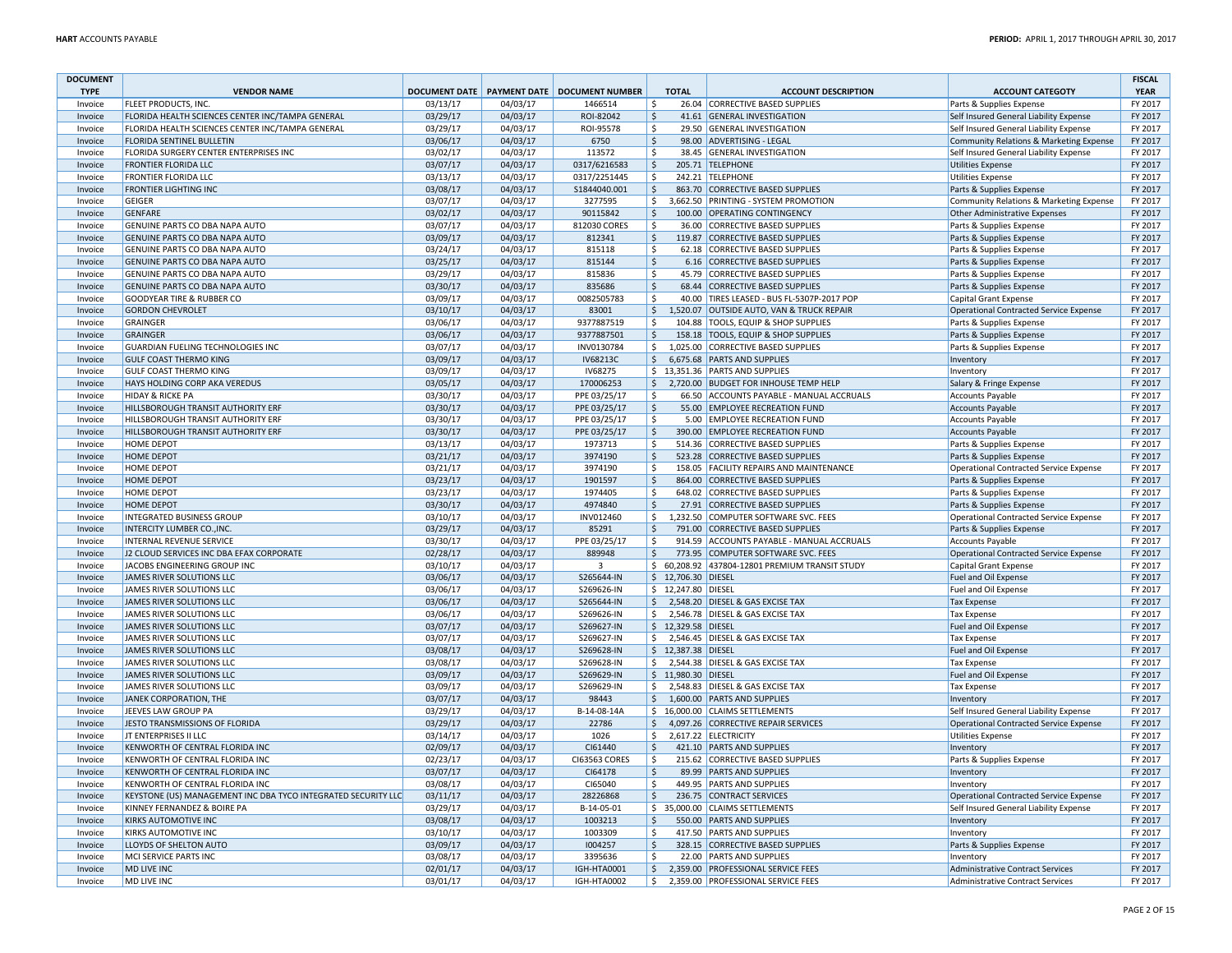| <b>DOCUMENT</b>    |                                                  |                      |                      |                                                |                           |                                                                                                   |                                               | <b>FISCAL</b>      |
|--------------------|--------------------------------------------------|----------------------|----------------------|------------------------------------------------|---------------------------|---------------------------------------------------------------------------------------------------|-----------------------------------------------|--------------------|
| <b>TYPE</b>        | <b>VENDOR NAME</b>                               |                      |                      | DOCUMENT DATE   PAYMENT DATE   DOCUMENT NUMBER | <b>TOTAL</b>              | <b>ACCOUNT DESCRIPTION</b>                                                                        | <b>ACCOUNT CATEGOTY</b>                       | <b>YEAR</b>        |
| Invoice            | MIDWEST BUS CORPORATION                          | 03/10/17             | 04/03/17             | 41898                                          | \$                        | 54.00 PARTS AND SUPPLIES                                                                          | Inventory                                     | FY 2017            |
| Invoice            | MOHAWK MANUFACTURING & SUPPLY CO                 | 03/08/17             | 04/03/17             | U005268                                        | \$                        | 1,043.10 PARTS AND SUPPLIES                                                                       | Inventory                                     | FY 2017            |
| Invoice            | MOHAWK MANUFACTURING & SUPPLY CO                 | 03/08/17             | 04/03/17             | U005269                                        | $\ddot{\mathsf{S}}$       | 375.00 PARTS AND SUPPLIES                                                                         | Inventory                                     | FY 2017            |
| Invoice            | MORENO JOSEPH SPINE AND<br>MOZAL, WILLIAM        | 03/06/17             | 04/03/17             | PATIENT 10903LOP                               | l \$                      | 12.00 GENERAL INVESTIGATION                                                                       | Self Insured General Liability Expense        | FY 2017            |
| Invoice            |                                                  | 03/31/17             | 04/03/17             | 04/09/17 TRV                                   | \$                        | 203.50 BUSINESS TRAVEL COSTS - STAFF                                                              | <b>Administrative Expense</b>                 | FY 2017            |
| Invoice            | MRI ASSOCIATES OF TAMPA/PARK PLACE MRI           | 03/29/17             | 04/03/17             | 58301                                          | \$                        | 63.00 GENERAL INVESTIGATION                                                                       | Self Insured General Liability Expense        | FY 2017            |
| Invoice            | NATIONAL DRIVE                                   | 03/30/17             | 04/03/17             | PPE 03/25/17                                   | $\ddot{\mathsf{S}}$       | 4.00 TEAMSTER UNION DUES                                                                          | <b>Accounts Payable</b>                       | FY 2017            |
| Invoice<br>Invoice | NAWAWY, NEVEEN<br>NEOPART TRANSIT LLC            | 03/31/17<br>03/08/17 | 04/03/17<br>04/03/17 | 04/09/17 TRV<br>2322397-00                     | $\ddot{\mathsf{S}}$<br>\$ | 203.50 BUSINESS TRAVEL COSTS - STAFF<br>524.30 PARTS AND SUPPLIES                                 | <b>Administrative Expense</b><br>Inventory    | FY 2017<br>FY 2017 |
| Invoice            | <b>R&amp;C DIESEL PARTS SUPPLY</b>               | 03/09/17             | 04/03/17             | 346497                                         | \$                        | 380.00 CORRECTIVE BASED SUPPLIES                                                                  | Parts & Supplies Expense                      | FY 2017            |
| Invoice            | RICHARD P JOBLOVE, PA                            | 03/30/17             | 04/03/17             | PPE 03/25/17                                   | $\zeta$                   | 125.00 ACCOUNTS PAYABLE - MANUAL ACCRUALS                                                         | <b>Accounts Payable</b>                       | FY 2017            |
| Invoice            | RIESDORPH REPORTING GROUP INC                    | 03/14/17             | 04/03/17             | 173457                                         | \$                        | 139.30 GENERAL INVESTIGATION                                                                      | Self Insured General Liability Expense        | FY 2017            |
| Invoice            | <b>RITZ SAFETY, LLC</b>                          | 03/08/17             | 04/03/17             | 5372709                                        | \$                        | 19.37 FREIGHT CHARGES                                                                             | Parts & Supplies Expense                      | FY 2017            |
| Invoice            | RITZ SAFETY, LLC                                 | 03/08/17             | 04/03/17             | 5372709                                        | \$                        | 82.80 SAFETY SUPPLIES & EQUIPMENT                                                                 | Parts & Supplies Expense                      | FY 2017            |
| Invoice            | <b>RUSH TRUCK CENTER</b>                         | 03/07/17             | 04/03/17             | 3005677688                                     | \$                        | 185.30 CORRECTIVE BASED SUPPLIES                                                                  | Parts & Supplies Expense                      | FY 2017            |
| Invoice            | <b>RUSH TRUCK CENTER</b>                         | 03/07/17             | 04/03/17             | 3005675343                                     | \$                        | 1,862.62 CORRECTIVE BASED SUPPLIES                                                                | Parts & Supplies Expense                      | FY 2017            |
| Invoice            | <b>RUSH TRUCK CENTER</b>                         | 03/08/17             | 04/03/17             | 3005696157                                     | \$                        | 695.21 PARTS AND SUPPLIES                                                                         | Inventory                                     | FY 2017            |
| Invoice            | <b>RUSH TRUCK CENTER</b>                         | 03/09/17             | 04/03/17             | 3005705739                                     | \$                        | 3,533.73 CORRECTIVE BASED SUPPLIES                                                                | Parts & Supplies Expense                      | FY 2017            |
| Invoice            | <b>RUSH TRUCK CENTER</b>                         | 03/09/17             | 04/03/17             | 3005705752                                     | S.                        | 2,438.68 PARTS AND SUPPLIES                                                                       | Inventory                                     | FY 2017            |
| Invoice            | S & A SYSTEMS, INC.                              | 03/07/17             | 04/03/17             | 10797                                          | \$                        | 2,000.00 DUES, SUBSCRIPTIONS & FEES                                                               | Administrative Expense                        | FY 2017            |
| Invoice            | <b>SAMS CLUB DIRECT</b>                          | 03/20/17             | 04/03/17             | 4636                                           | $\mathsf{S}$              | 15.48 ORGANIZATION PROGRAMS & EVENTS                                                              | <b>Administrative Expense</b>                 | FY 2017            |
| Invoice            | <b>SAMS CLUB DIRECT</b>                          | 03/23/17             | 04/03/17             | 8412                                           | \$                        | 31.60 ORGANIZATION PROGRAMS & EVENTS                                                              | Administrative Expense                        | FY 2017            |
| Invoice            | <b>SEABOARD DISTRIBUTION, INC</b>                | 03/09/17             | 04/03/17             | 183819                                         | S.                        | 2,985.00 ENGINE OIL (OIL & LUBE)                                                                  | Fuel and Oil Expense                          | FY 2017            |
| Invoice            | SOUTHEAST POWER SYSTEMS OF TAMPA INC             | 03/10/17             | 04/03/17             | 23 16 26 37                                    | \$                        | 431.85 PARTS AND SUPPLIES                                                                         | Inventory                                     | FY 2017            |
| Invoice            | SOUTHERN COMPUTER WAREHOUSE                      | 03/07/17             | 04/03/17             | IN-000409512                                   | $\ddot{\mathsf{S}}$       | 329.00 TOOLS, EQUIP & SHOP SUPPLIES                                                               | Parts & Supplies Expense                      | FY 2017            |
| Invoice            | SOUTHERN COMPUTER WAREHOUSE                      | 03/08/17             | 04/03/17             | IN-000409633                                   | \$                        | 27.70 MACHINE/EQUIP MAINTENANCE                                                                   | <b>Operational Contracted Service Expense</b> | FY 2017            |
| Invoice            | <b>SPENCER FABRICATIONS INC</b>                  | 03/03/17             | 04/03/17             | 3989                                           | $\mathsf{S}$              | 5,970.00 COT Z06 WSD ACQUIRE BUS SHELTERS                                                         | Capital Grant Expense                         | FY 2017            |
| Invoice            | ST. PIERRE, PHILLIP                              | 03/07/17             | 04/03/17             | 04/09/17 TRV                                   | <sup>5</sup>              | 222.00 BUSINESS TRAVEL COSTS - STAFF                                                              | Administrative Expense                        | FY 2017            |
| Invoice            | STATE FARM MUTUAL AUTOMOBILE INS CO              | 03/27/17             | 04/03/17             | B-17-11-40                                     | $\mathsf{S}$              | 2,126.41 CLAIMS SETTLEMENTS                                                                       | Self Insured General Liability Expense        | FY 2017            |
| Invoice            | STATE OF FLORIDA                                 | 03/23/17             | 04/03/17             | 2N-0592                                        | \$                        | 88.84 TELEPHONE                                                                                   | <b>Utilities Expense</b>                      | FY 2017            |
| Invoice            | <b>SUN STATE INTERNATIONAL TRUCKS LLC</b>        | 03/10/17             | 04/03/17             | X10028702101                                   | $\zeta$                   | 5,617.40 PARTS AND SUPPLIES                                                                       | Inventory                                     | FY 2017            |
| Invoice            | <b>SUNSTATE WRECKER SERVICE INC</b>              | 03/06/17             | 04/03/17             | 168372                                         | \$                        | 106.00 TOWING CHARGES                                                                             | <b>Operational Contracted Service Expense</b> | FY 2017            |
| Invoice            | <b>SUNSTATE WRECKER SERVICE INC</b>              | 03/06/17             | 04/03/17             | 168401                                         | $\ddot{\mathsf{S}}$       | 61.00 TOWING CHARGES                                                                              | Operational Contracted Service Expense        | FY 2017            |
| Invoice            | SUNSTATE WRECKER SERVICE INC                     | 03/06/17             | 04/03/17             | 168313                                         | \$                        | 150.00 TOWING CHARGES                                                                             | <b>Operational Contracted Service Expense</b> | FY 2017            |
| Invoice            | <b>SUNSTATE WRECKER SERVICE INC</b>              | 03/06/17             | 04/03/17             | 168312                                         | \$                        | 337.50 TOWING CHARGES                                                                             | Operational Contracted Service Expense        | FY 2017            |
| Invoice            | SUNSTATE WRECKER SERVICE INC                     | 03/07/17             | 04/03/17             | 167609                                         | $\ddot{\mathsf{S}}$       | 67.00 TOWING CHARGES                                                                              | Operational Contracted Service Expense        | FY 2017            |
| Invoice            | <b>SUNSTATE WRECKER SERVICE INC</b>              | 03/08/17             | 04/03/17             | 168383                                         | $\ddot{\mathsf{S}}$       | 70.00 TOWING CHARGES                                                                              | Operational Contracted Service Expense        | FY 2017            |
| Invoice            | SUNSTATE WRECKER SERVICE INC                     | 03/09/17             | 04/03/17             | 168075                                         | $\zeta$                   | 300.00 TOWING CHARGES                                                                             | Operational Contracted Service Expense        | FY 2017            |
| Invoice            | TAMPA BAY FEDERAL CREDIT UNION                   | 03/30/17             | 04/03/17             | PPE 03/25/17                                   | $\zeta$                   | 581.45 ACCOUNTS PAYABLE - MANUAL ACCRUALS                                                         | <b>Accounts Payable</b>                       | FY 2017            |
| Invoice            | TAMPA ELECTRIC COMPANY                           | 03/23/17             | 04/03/17             | 211012155118-0317                              | ۱\$                       | 11.51 ELECTRICITY                                                                                 | <b>Utilities Expense</b>                      | FY 2017            |
| Invoice            | TIMES PUBLISHING COMPANY D/B/A TAMPA BAY TIMES   | 03/17/17             | 04/03/17             | 443581                                         | $\zeta$                   | 91.25 ADVERTISING - LEGAL                                                                         | Community Relations & Marketing Expense       | FY 2017            |
| Invoice            | TIMES PUBLISHING COMPANY D/B/A TAMPA BAY TIMES   | 03/24/17             | 04/03/17             | 447293                                         | \$                        | 91.25 ADVERTISING - LEGAL                                                                         | Community Relations & Marketing Expense       | FY 2017            |
| Invoice            | <b>TRANSDEV SERVICES INC</b>                     | 03/07/17             | 04/03/17             | 0002                                           | \$                        | 4,522.00 PURCHASED TRANSPORTATION                                                                 | <b>Operational Contracted Service Expense</b> | FY 2017            |
| Invoice            | TRANSDEV SERVICES INC                            | 03/07/17             | 04/03/17             | 0001                                           | \$                        | 273.00 PURCHASED TRANSPORTATION                                                                   | <b>Operational Contracted Service Expense</b> | FY 2017            |
| Invoice            | TRANSIT HOLDING INC DBA AFTERMARKET PARTS CO LLC | 03/08/17             | 04/03/17             | 81145987                                       | \$                        | 476.20 PARTS AND SUPPLIES                                                                         | Inventory                                     | FY 2017            |
| Invoice            | TRANSIT HOLDING INC DBA AFTERMARKET PARTS CO LLC | 03/09/17             | 04/03/17             | 81146630                                       | \$                        | 1,753.54 PARTS AND SUPPLIES                                                                       | Inventory                                     | FY 2017            |
| Invoice            | TRANSPRO CONSULTING LLC                          | 03/10/17             | 04/03/17             | 1884                                           |                           | \$11,607.15 OPERATING CONTINGENCY                                                                 | <b>Other Administrative Expenses</b>          | FY 2017            |
| Invoice            | UNIFIRST CORPORATION                             | 03/02/17             | 04/03/17             | 914 2141764                                    | \$                        | 374.21 UNIFORMS                                                                                   | Salary & Fringe Expense                       | FY 2017            |
| Invoice            | UNIFIRST CORPORATION                             | 03/08/17             | 04/03/17             | 914 2145307                                    | \$                        | 26.40 CONTRACT SERVICES                                                                           | Operational Contracted Service Expense        | FY 2017            |
| Invoice            | UNIFIRST CORPORATION                             | 03/08/17             | 04/03/17             | 914 2145 265                                   | \$                        | 116.70 CONTRACT SERVICES                                                                          | Operational Contracted Service Expense        | FY 2017            |
| Invoice            | UNIFIRST CORPORATION                             | 03/08/17             | 04/03/17             | 914 214 4656                                   | $\zeta$                   | 22.87 TOOLS, EQUIP & SHOP SUPPLIES                                                                | Parts & Supplies Expense                      | FY 2017            |
| Invoice            | UNIFIRST CORPORATION                             | 03/08/17             | 04/03/17             | 914 2145569                                    | \$                        | 54.53 UNIFORMS                                                                                    | Salary & Fringe Expense                       | FY 2017            |
| Invoice            | UNIFIRST CORPORATION                             | 03/08/17             | 04/03/17             | 914 2145567                                    | \$                        | 26.25 UNIFORMS                                                                                    | Salary & Fringe Expense                       | FY 2017            |
| Invoice            | UNIFIRST CORPORATION                             | 03/08/17             | 04/03/17             | 914 2145572                                    | \$                        | 29.90 UNIFORMS                                                                                    | Salary & Fringe Expense                       | FY 2017            |
| Invoice            | UNIFIRST CORPORATION                             | 03/08/17             | 04/03/17             | 914 2145571                                    | \$                        | 88.29 UNIFORMS                                                                                    | Salary & Fringe Expense                       | FY 2017            |
| Invoice            | UNIFIRST CORPORATION                             | 03/08/17             | 04/03/17             | 914 2145563                                    | $\mathsf{\hat{S}}$        | 42.00 UNIFORMS                                                                                    | Salary & Fringe Expense                       | FY 2017            |
| Invoice            | UNIFIRST CORPORATION                             | 03/08/17             | 04/03/17             | 914 2145566                                    | \$                        | 21.00 UNIFORMS                                                                                    | Salary & Fringe Expense                       | FY 2017            |
| Invoice            | UNIFIRST CORPORATION                             | 03/08/17             | 04/03/17             | 914 2145570                                    | S.                        | 214.29 UNIFORMS                                                                                   | Salary & Fringe Expense                       | FY 2017            |
| Invoice            | UNIFIRST CORPORATION                             | 03/08/17             | 04/03/17             | 914 2145564                                    | \$                        | 47.25 UNIFORMS                                                                                    | Salary & Fringe Expense                       | FY 2017            |
| Invoice            | UNIFIRST CORPORATION                             | 03/08/17             | 04/03/17             | 914 2145565                                    | $\zeta$                   | 146.80 UNIFORMS                                                                                   | Salary & Fringe Expense                       | FY 2017            |
| Invoice            | UNIFIRST CORPORATION                             | 03/08/17             | 04/03/17             | 914 2145568                                    | $\zeta$                   | 47.25 UNIFORMS                                                                                    | Salary & Fringe Expense                       | FY 2017            |
| Invoice            | UNITED WAY OF TAMPA BAY, INC.                    | 03/30/17             | 04/03/17             | PPE 03/25/17                                   | \$                        | 10.00 UNITED FUND - EMPLOYEES                                                                     | <b>Accounts Payable</b>                       | FY 2017            |
| Invoice            | UNITED WAY OF TAMPA BAY, INC.                    | 03/30/17             | 04/03/17             | PPE 03/25/17                                   | $\zeta$                   | 112.00 UNITED WAY FUND - EMPLOYEES                                                                | <b>Accounts Payable</b>                       | FY 2017            |
| Invoice            | UNIVERSITY OF SOUTH FLORIDA SBDC                 | 03/02/17             | 04/03/17             | SBDC 17-09                                     | $\zeta$                   | 500.00 MARKETING COMMUNITY SPONSORSHIPS--COMPLIANCE OFFIC Community Relations & Marketing Expense |                                               | FY 2017            |
| Invoice            | US DEPT OF EDUCATION NATIONAL PAYMENT CENTER     | 03/30/17             | 04/03/17             | PPE 03/25/17                                   | $\ddot{\mathsf{S}}$       | 336.67 ACCOUNTS PAYABLE - OTHER                                                                   | <b>Accounts Payable</b>                       | FY 2017            |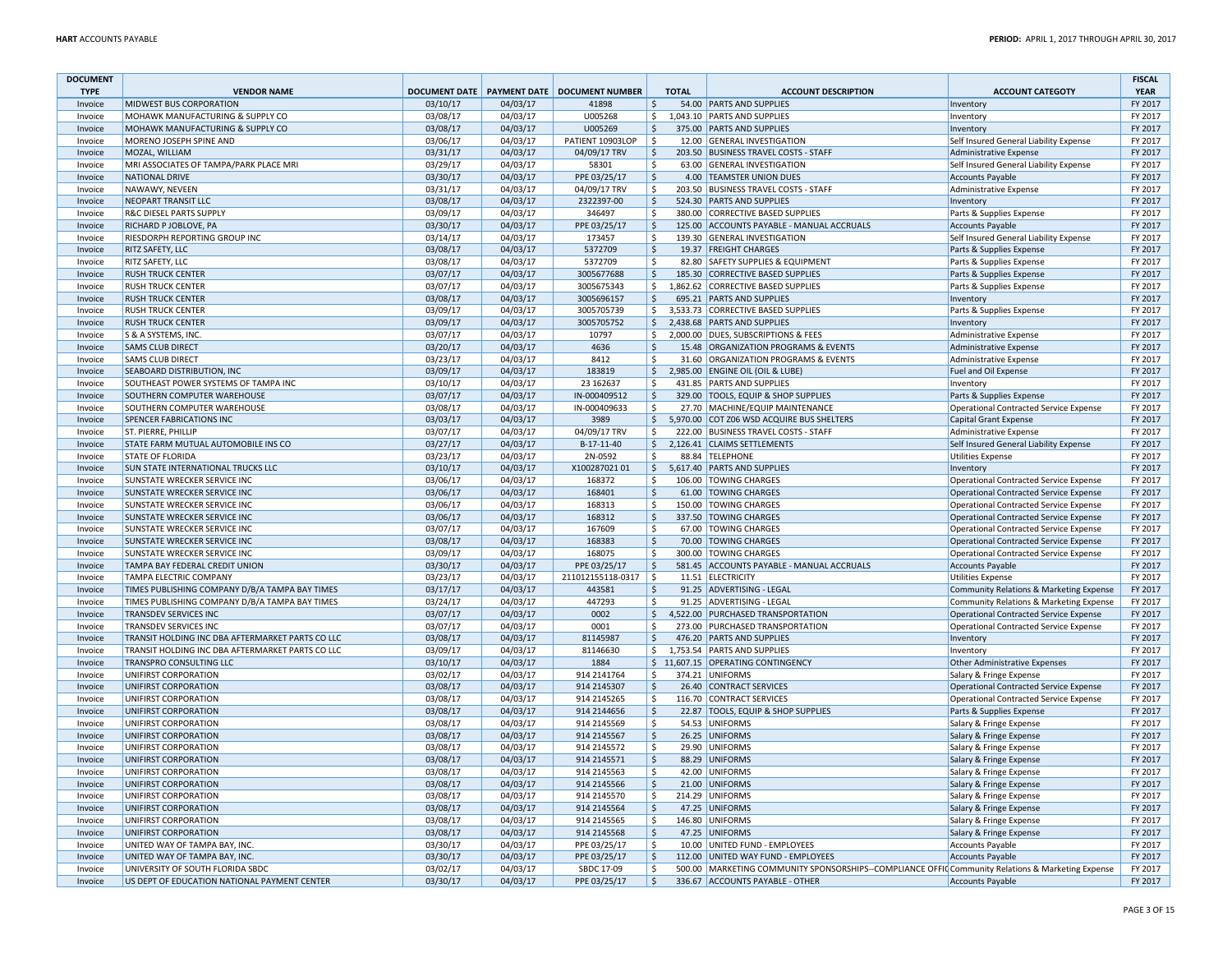| <b>DOCUMENT</b>    |                                               |          |          |                                                |                     |                                           |                                                      | <b>FISCAL</b> |
|--------------------|-----------------------------------------------|----------|----------|------------------------------------------------|---------------------|-------------------------------------------|------------------------------------------------------|---------------|
| <b>TYPE</b>        | <b>VENDOR NAME</b>                            |          |          | DOCUMENT DATE   PAYMENT DATE   DOCUMENT NUMBER | <b>TOTAL</b>        | <b>ACCOUNT DESCRIPTION</b>                | <b>ACCOUNT CATEGOTY</b>                              | <b>YEAR</b>   |
| Invoice            | VEHICLE MAINTENANCE PROGRAM INC               | 03/07/17 | 04/03/17 | INV-266594                                     | \$.                 | 1,712.00 PARTS AND SUPPLIES               | Inventory                                            | FY 2017       |
| Invoice            | <b>VERIZON WIRELESS</b>                       | 03/10/17 | 04/03/17 | 9781956365                                     | $\mathsf{S}$        | 2,056.17 CELL PHONES                      | <b>Utilities Expense</b>                             | FY 2017       |
| Invoice            | <b>WENDT PRODUCTIONS INC</b>                  | 03/10/17 | 04/03/17 | 18572                                          | S.                  | 1,082.00 Supplies / Office / Janitorial   | Parts & Supplies Expense                             | FY 2017       |
| Invoice            | WINDHAM PROFESSIONALS, INC                    | 03/30/17 | 04/03/17 | PPE 03/25/17                                   | $\zeta$             | 355.51 ACCOUNTS PAYABLE - MANUAL ACCRUALS | <b>Accounts Payable</b>                              | FY 2017       |
| Invoice            | WITHLACOOCHEE RIVER ELECTRIC COOPERATIVE, INC | 03/28/17 | 04/03/17 | 0317/1503148                                   | $\zeta$             | 36.74 ELECTRICITY                         | <b>Utilities Expense</b>                             | FY 2017       |
| Invoice            | A & W MAINTENANCE                             | 04/04/17 | 04/10/17 | 51088                                          | $\zeta$             | 816.00 CORRECTIVE BASED SUPPLIES          | Parts & Supplies Expense                             | FY 2017       |
| Invoice            | A JANITORS CLOSET INC                         | 03/14/17 | 04/10/17 | 703825                                         | $\zeta$             | 153.60 CHEMICALS, CLEANERS & EQUIF        | Parts & Supplies Expense                             | FY 2017       |
| Invoice            | A JANITORS CLOSET INC                         | 03/15/17 | 04/10/17 | 703849                                         | $\zeta$             | 113.70 PARTS AND SUPPLIES                 | Inventory                                            | FY 2017       |
| Invoice            | A JANITORS CLOSET INC                         | 03/31/17 | 04/10/17 | 704249                                         | $\mathsf{S}$        | 200.23 CHEMICALS, CLEANERS & EQUIP        | Parts & Supplies Expense                             | FY 2017       |
| Invoice            | A JANITORS CLOSET INC                         | 03/31/17 | 04/10/17 | 704249                                         | $\zeta$             | 8.00 TOOLS, EQUIP & SHOP SUPPLIES         | Parts & Supplies Expense                             | FY 2017       |
| Invoice            | <b>ACCURATE LAMINATING</b>                    | 03/15/17 | 04/10/17 | 75082                                          | $\mathsf{S}$        | 22.75 PRINTING - SYSTEM PROMOTION         | Community Relations & Marketing Expense              | FY 2017       |
| Invoice            | <b>ACCURATE LAMINATING</b>                    | 03/16/17 | 04/10/17 | 75117                                          | $\zeta$             | 916.25 PRINTING - SYSTEM PROMOTION        | Community Relations & Marketing Expense              | FY 2017       |
| Invoice            | AGUERO, JOSE M                                | 04/04/17 | 04/10/17 | TOOLS 04/17                                    | S.                  | 419.00 TOOL ALLOWANCE                     | Salary & Fringe Expense                              | FY 2017       |
| Invoice            | AGUERO, JOSE M                                | 04/04/17 | 04/10/17 | 04/17 UNIFORM                                  | $\ddot{\varsigma}$  | 200.00 UNIFORMS                           | Salary & Fringe Expense                              | FY 2017       |
| Invoice            | ARKAY ACQUISITION LLC DBA GILLIG LLC          | 03/13/17 | 04/10/17 | 40319536                                       | S.                  | 1,771.49 CORRECTIVE BASED SUPPLIES        | Parts & Supplies Expense                             | FY 2017       |
| Invoice            | ARKAY ACQUISITION LLC DBA GILLIG LLC          | 03/13/17 | 04/10/17 | 40319537                                       | $\zeta$             | 648.08 CORRECTIVE BASED SUPPLIES          | Parts & Supplies Expense                             | FY 2017       |
| Invoice            | ARKAY ACQUISITION LLC DBA GILLIG LLC          | 03/13/17 | 04/10/17 | 40319534                                       | \$                  | 595.00 PARTS AND SUPPLIES                 | Inventory                                            | FY 2017       |
| Invoice            | ARKAY ACQUISITION LLC DBA GILLIG LLC          | 03/13/17 | 04/10/17 | 40319535                                       | $\ddot{\mathsf{S}}$ | 312.00 PARTS AND SUPPLIES                 | Inventory                                            | FY 2017       |
| Invoice            | ARKAY ACQUISITION LLC DBA GILLIG LLC          | 03/14/17 | 04/10/17 | 40320037                                       | $\zeta$             | 204.48 CORRECTIVE BASED SUPPLIES          | Parts & Supplies Expense                             | FY 2017       |
| Invoice            | ARKAY ACQUISITION LLC DBA GILLIG LLC          | 03/14/17 | 04/10/17 | 40320038                                       | $\ddot{\mathsf{S}}$ | 971.43 CORRECTIVE BASED SUPPLIES          | Parts & Supplies Expense                             | FY 2017       |
| Invoice            | ARKAY ACQUISITION LLC DBA GILLIG LLC          | 03/14/17 | 04/10/17 | 40320036                                       | $\ddot{\mathsf{S}}$ | 947.96 PARTS AND SUPPLIES                 | Inventory                                            | FY 2017       |
| Invoice            | ARKAY ACQUISITION LLC DBA GILLIG LLC          | 03/15/17 | 04/10/17 | 40320475                                       | $\ddot{\mathsf{S}}$ | 21.77 CORRECTIVE BASED SUPPLIES           | Parts & Supplies Expense                             | FY 2017       |
| Invoice            | ARKAY ACQUISITION LLC DBA GILLIG LLC          | 03/15/17 | 04/10/17 | 40320477                                       | \$                  | 2,671.16 CORRECTIVE BASED SUPPLIES        | Parts & Supplies Expense                             | FY 2017       |
| Invoice            | ARKAY ACQUISITION LLC DBA GILLIG LLC          | 03/15/17 | 04/10/17 | 40320476                                       | $\mathsf{S}$        | 1,131.96 PARTS AND SUPPLIES               | Inventory                                            | FY 2017       |
| Invoice            | <b>AUTONATION SSC</b>                         | 03/17/17 | 04/10/17 | 7378346                                        | \$                  | 215.06 CORRECTIVE BASED SUPPLIES          | Parts & Supplies Expense                             | FY 2017       |
| Invoice            | <b>AYRES ASSOCIATES INC</b>                   | 03/17/17 | 04/10/17 | 167948                                         | $\zeta$             | 3,796.50 E&D HM FACILITY                  | <b>Capital Grant Expense</b>                         | FY 2017       |
| Invoice            | BARBAS, NUNEZ, SANDERS BUTLER & HOVSEPIAN, PA | 02/15/17 | 04/10/17 | 55624                                          | $\zeta$             | 115.50 LEGAL FEES                         | Insurance Premiums & Actuarial Study                 | FY 2017       |
| Invoice            | <b>BAY AREA GRAPHICS</b>                      | 03/17/17 | 04/10/17 | 48346                                          | $\zeta$             | 780.68 PRINTING - OFFICE FORMS            | Community Relations & Marketing Expense              | FY 2017       |
| Invoice            | BAY COFFEE AND TEA CO LLC                     | 02/21/17 | 04/10/17 | 1111                                           | $\zeta$             | 990.00 ORGANIZATION PROGRAMS & EVENTS     | Administrative Expense                               | FY 2017       |
| Invoice            | BOARD OF COUNTY COMMISSIONERS HTV             | 04/03/17 | 04/10/17 | HART170403                                     | $\zeta$             | 410.08 Production Cost - Direct Media     | Community Relations & Marketing Expense              | FY 2017       |
| Invoice            | BOARD OF COUNTY COMMISSIONERS HTV             | 04/03/17 | 04/10/17 | HART170403-2                                   | \$                  | 410.08 Production Cost - Direct Media     | Community Relations & Marketing Expense              | FY 2017       |
| Invoice            | <b>BRANDON FORD</b>                           | 03/13/17 | 04/10/17 | 636566                                         | $\mathsf{S}$        | 226.63 CORRECTIVE BASED SUPPLIES          | Parts & Supplies Expense                             | FY 2017       |
| Invoice            | <b>BRANDON FORD</b>                           | 03/13/17 | 04/10/17 | Z 23412                                        | $\mathsf{S}$        | 440.00 CORRECTIVE REPAIR SERVICES         | <b>Operational Contracted Service Expense</b>        | FY 2017       |
| Invoice            | <b>BRANDON FORD</b>                           | 03/14/17 | 04/10/17 | 636836                                         | $\mathsf{S}$        | 51.85 CORRECTIVE BASED SUPPLIES           |                                                      | FY 2017       |
| Invoice            | <b>BRANDON FORD</b>                           | 03/14/17 | 04/10/17 | 636708                                         | $\mathsf{S}$        | 137.79 CORRECTIVE BASED SUPPLIES          | Parts & Supplies Expense<br>Parts & Supplies Expense | FY 2017       |
|                    | <b>BRANDON FORD</b>                           | 03/15/17 | 04/10/17 | 083134                                         | $\zeta$             | 146.58 CORRECTIVE BASED SUPPLIES          | Parts & Supplies Expense                             | FY 2017       |
| Invoice<br>Invoice | <b>BRANDON FORD</b>                           | 03/15/17 | 04/10/17 | 636988                                         | $\mathsf{S}$        | 9.74 CORRECTIVE BASED SUPPLIES            | Parts & Supplies Expense                             | FY 2017       |
|                    | <b>BRUNDIDGE, ANTHONY</b>                     | 04/04/17 | 04/10/17 | <b>TOOLS 04/17</b>                             | $\zeta$             | 419.00 TOOL ALLOWANCE                     |                                                      | FY 2017       |
| Invoice            | <b>BRUNDIDGE, ANTHONY</b>                     | 04/04/17 | 04/10/17 | 04/17 UNIFORM                                  | l \$                | 200.00 UNIFORMS                           | Salary & Fringe Expense                              | FY 2017       |
| Invoice            | <b>BRYANT, IVERY</b>                          | 04/04/17 | 04/10/17 | 04/17 UNIFORM                                  | $\ddot{\varsigma}$  | 200.00 UNIFORMS                           | Salary & Fringe Expense                              | FY 2017       |
| Invoice            |                                               |          |          |                                                |                     |                                           | Salary & Fringe Expense                              |               |
| Invoice            | <b>BUTLER TRUCK SERVICE INC</b>               | 03/13/17 | 04/10/17 | 170313003                                      | \$                  | 397.00 CORRECTIVE REPAIR SERVICES         | Operational Contracted Service Expense               | FY 2017       |
| Invoice            | <b>BYTEMARK INC</b>                           | 04/01/17 | 04/10/17 | 1724                                           | $\ddot{\mathsf{S}}$ | 276.20 BANKING FEES REGIONAL FAREBOX      | Administrative Expense                               | FY 2017       |
| Invoice            | CAREERBUILDER LLC DBA AURICO REPORTS LLC      | 03/01/17 | 04/10/17 | AUR1015713                                     | \$                  | 3,518.50 EMPLOYMENT PROCESS SERVICES      | <b>Administrative Contract Services</b>              | FY 2017       |
| Invoice            | <b>CASTELINE, RYAN</b>                        | 04/05/17 | 04/10/17 | 75%ASEH6                                       | $\ddot{\mathsf{S}}$ | 29.25 TUITION REIMBURSEMENT PROG          | Salary & Fringe Expense                              | FY 2017       |
| Invoice            | CASTELINE, RYAN                               | 04/05/17 | 04/10/17 | 25%ASEH6                                       | $\zeta$             | 9.75 TUITION REIMBURSEMENT PROG           | Salary & Fringe Expense                              | FY 2017       |
| Invoice            | <b>CASTELINE, RYAN</b>                        | 04/05/17 | 04/10/17 | 75%ASEH7                                       | $\ddot{\mathsf{S}}$ | 29.25 TUITION REIMBURSEMENT PROG          | Salary & Fringe Expense                              | FY 2017       |
| Invoice            | CASTELINE, RYAN                               | 04/05/17 | 04/10/17 | 25%ASEH7                                       | $\zeta$             | 9.75 TUITION REIMBURSEMENT PROG           | Salary & Fringe Expense                              | FY 2017       |
| Invoice            | CHEN, STUART                                  | 04/04/17 | 04/10/17 | <b>TOOLS 04/17</b>                             | $\ddot{\varsigma}$  | 419.00 TOOL ALLOWANCE                     | Salary & Fringe Expense                              | FY 2017       |
| Invoice            | CHEN, STUART                                  | 04/04/17 | 04/10/17 | 04/17 UNIFORM                                  | $\zeta$             | 200.00 UNIFORMS                           | Salary & Fringe Expense                              | FY 2017       |
| Invoice            | <b>CIOX HEALTH LLC</b>                        | 03/26/17 | 04/10/17 | 0212159496                                     | $\zeta$             | 10.00 GENERAL INVESTIGATION               | Self Insured General Liability Expense               | FY 2017       |
| Invoice            | <b>CITY OF TAMPA UTILITIES</b>                | 04/03/17 | 04/10/17 | 0417/0004429                                   | $\ddot{\mathsf{S}}$ | 146.60 WATER, SEWER & GARBAGE             | <b>Utilities Expense</b>                             | FY 2017       |
| Invoice            | <b>CITY OF TAMPA UTILITIES</b>                | 04/04/17 | 04/10/17 | 0417/0004428                                   | $\ddot{\varsigma}$  | 2,491.95 WATER, SEWER & GARBAGE           | <b>Utilities Expense</b>                             | FY 2017       |
| Invoice            | <b>CLASS C SOLUTIONS GROUP</b>                | 03/16/17 | 04/10/17 | 1065247001                                     | $\zeta$             | 79.87 CORRECTIVE BASED SUPPLIES           | Parts & Supplies Expense                             | FY 2017       |
| Invoice            | <b>CLASS C SOLUTIONS GROUP</b>                | 03/16/17 | 04/10/17 | 1065407001                                     | $\zeta$             | 111.29 CORRECTIVE BASED SUPPLIES          | Parts & Supplies Expense                             | FY 2017       |
| Invoice            | <b>CLASS C SOLUTIONS GROUP</b>                | 03/16/17 | 04/10/17 | 1064949001                                     | \$                  | 96.45 CORRECTIVE BASED SUPPLIES           | Parts & Supplies Expense                             | FY 2017       |
| Invoice            | <b>CLASS C SOLUTIONS GROUP</b>                | 03/17/17 | 04/10/17 | 76617657                                       | $\mathsf{S}$        | 423.70 CORRECTIVE BASED SUPPLIES          | Parts & Supplies Expense                             | FY 2017       |
| Invoice            | <b>CONTRACT FURNITURE INC</b>                 | 03/14/17 | 04/10/17 | 17-12428                                       | S.                  | 1.193.85 DUES, SUBSCRIPTIONS & FEES       | Administrative Expense                               | FY 2017       |
| Invoice            | <b>COURTESY AUTOMOTIVE GROUP</b>              | 03/16/17 | 04/10/17 | 536915C                                        | S.                  | 3,980.85 CORRECTIVE REPAIR SERVICES       | Operational Contracted Service Expense               | FY 2017       |
| Invoice            | CREATIVE BUS SALES, INC D/B/A TRANSIT PLUS    | 02/27/17 | 04/10/17 | 6019436                                        | $\mathsf{S}$        | 338.79 PARTS AND SUPPLIES                 | Inventory                                            | FY 2017       |
| Invoice            | CREATIVE BUS SALES, INC D/B/A TRANSIT PLUS    | 03/13/17 | 04/10/17 | 6019973                                        | $\ddot{\mathsf{S}}$ | 414.54 CORRECTIVE BASED SUPPLIES          | Parts & Supplies Expense                             | FY 2017       |
| Invoice            | <b>CUMMINS INC</b>                            | 03/13/17 | 04/10/17 | 011-89655                                      | \$                  | 284.60 CORRECTIVE BASED SUPPLIES          | Parts & Supplies Expense                             | FY 2017       |
| Invoice            | <b>CUMMINS INC</b>                            | 03/14/17 | 04/10/17 | 011-89722                                      | $\ddot{\mathsf{S}}$ | 1,531.39 PARTS AND SUPPLIES               | Inventory                                            | FY 2017       |
| Invoice            | <b>DESIGNLAB INC</b>                          | 03/15/17 | 04/10/17 | 215778                                         | S.                  | 7,128.47 UNIFORMS                         | Salary & Fringe Expense                              | FY 2017       |
| Invoice            | <b>DIRECTV LLC</b>                            | 03/31/17 | 04/10/17 | 31052747105                                    | $\ddot{\mathsf{S}}$ | 57.99 CABLE TELEVISION SERVICES           | <b>Utilities Expense</b>                             | FY 2017       |
| Invoice            | DOUGLASS SCREEN PRINTERS, INC                 | 03/31/17 | 04/10/17 | 096144                                         | $\zeta$             | 490.32 CORRECTIVE BASED SUPPLIES          | Parts & Supplies Expense                             | FY 2017       |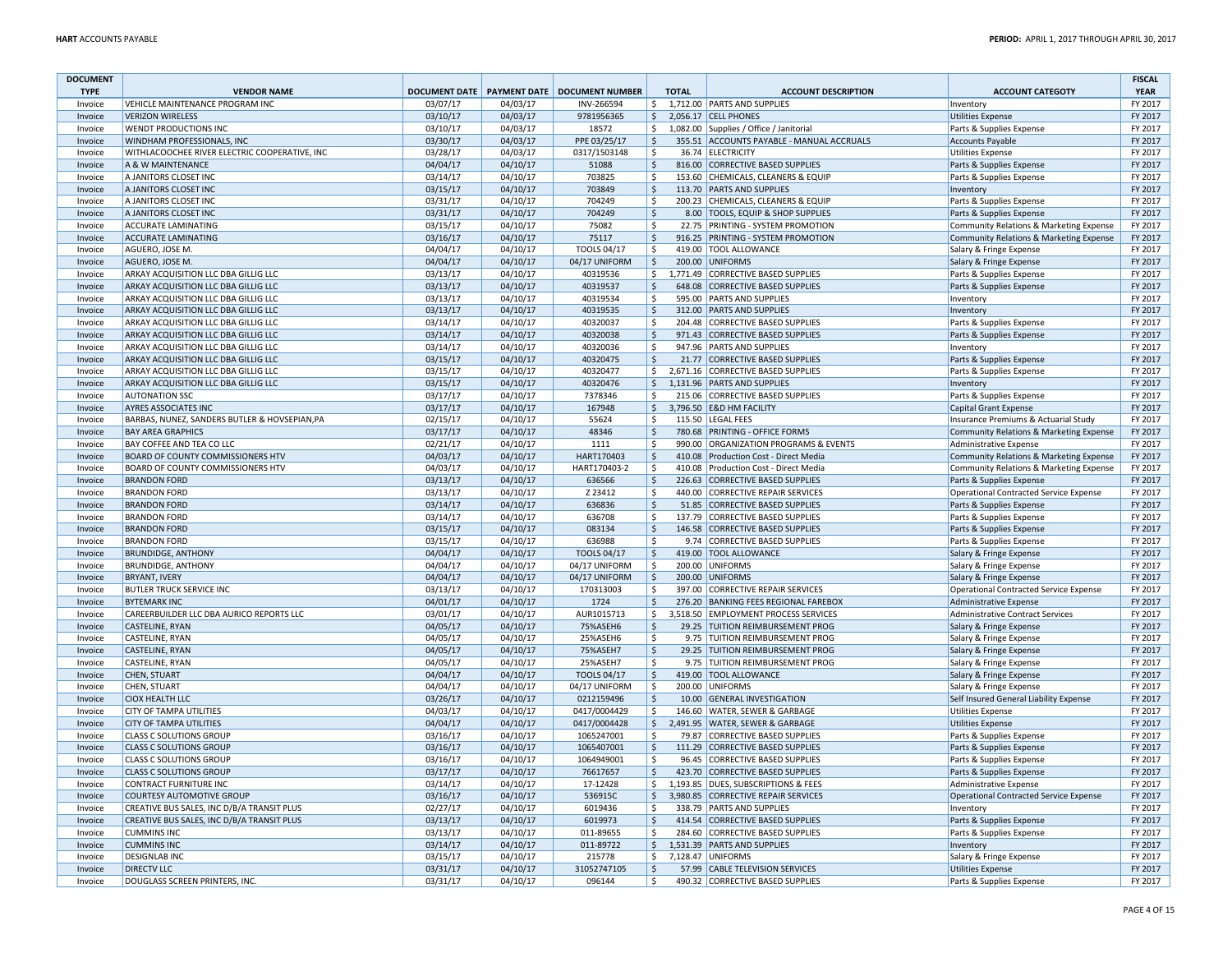| <b>DOCUMENT</b>    |                                                               |                      |                      |                                                |                                     |                                                                                                   |                                                      | <b>FISCAL</b>      |
|--------------------|---------------------------------------------------------------|----------------------|----------------------|------------------------------------------------|-------------------------------------|---------------------------------------------------------------------------------------------------|------------------------------------------------------|--------------------|
| <b>TYPE</b>        | <b>VENDOR NAME</b>                                            |                      |                      | DOCUMENT DATE   PAYMENT DATE   DOCUMENT NUMBER | <b>TOTAL</b>                        | <b>ACCOUNT DESCRIPTION</b>                                                                        | <b>ACCOUNT CATEGOTY</b>                              | <b>YEAR</b>        |
| Invoice            | DUMAS, HOWARD                                                 | 04/04/17             | 04/10/17             | <b>TOOLS 04/17</b>                             | $\zeta$                             | 419.00 TOOL ALLOWANCE                                                                             | Salary & Fringe Expense                              | FY 2017            |
| Invoice            | DUMAS, HOWARD                                                 | 04/04/17             | 04/10/17             | 04/17 UNIFORM                                  | \$                                  | 200.00 UNIFORMS                                                                                   | Salary & Fringe Expense                              | FY 2017            |
| Invoice            | EAGAN, KATHARINE<br>EAGAN, KATHARINE                          | 04/04/17             | 04/10/17             | 03/21/17 TR                                    | $\ddot{\mathsf{S}}$                 | 55.13 BUSINESS TRAVEL COSTS - STAFF                                                               | Administrative Expense                               | FY 2017            |
| Invoice            | EARL W. COLVARD INC. DBA BOULEVARD TIRE CENTER                | 04/04/17<br>03/16/17 | 04/10/17<br>04/10/17 | 03/22/17 TR                                    | \$                                  | 13.00 BUSINESS TRAVEL COSTS - STAFF<br>329.68 TIRES PURCHASED                                     | <b>Administrative Expense</b>                        | FY 2017            |
| Invoice            | EARL W. COLVARD INC. DBA BOULEVARD TIRE CENTER                | 03/16/17             | 04/10/17             | 19-GS174931<br>19-175102                       | \$<br>\$                            | 25.00 TIRES PURCHASED                                                                             | Parts & Supplies Expense<br>Parts & Supplies Expense | FY 2017<br>FY 2017 |
| Invoice<br>Invoice | EARL W. COLVARD INC. DBA BOULEVARD TIRE CENTER                | 03/16/17             | 04/10/17             | 19-GS174932                                    | $\zeta$                             | 627.36 TIRES PURCHASED                                                                            | Parts & Supplies Expense                             | FY 2017            |
| Invoice            | ELECTRIC SALES & SERVICE INC                                  | 03/14/17             | 04/10/17             | 35603                                          | \$                                  | 5,094.00 PARTS AND SUPPLIES                                                                       | Inventory                                            | FY 2017            |
| Invoice            | <b>ENPLUG INC</b>                                             | 03/07/17             | 04/10/17             | 12818                                          | \$                                  | 499.00 PROFESSIONAL SERVICE FEES                                                                  | <b>Administrative Contract Services</b>              | FY 2017            |
| Invoice            | <b>FEDERAL EXPRESS CORP</b>                                   | 04/04/17             | 04/10/17             | 5-758-68039                                    | \$                                  | 14.36 POSTAGE                                                                                     | <b>Other Administrative Expenses</b>                 | FY 2017            |
| Invoice            | <b>FEDERAL EXPRESS CORP</b>                                   | 04/04/17             | 04/10/17             | 5-758-68039                                    | $\zeta$                             | 9.80 POSTAGE                                                                                      | Community Relations & Marketing Expense              | FY 2017            |
| Invoice            | <b>FINISHMASTER INC</b>                                       | 03/15/17             | 04/10/17             | 76138813                                       | $\zeta$                             | 160.71 CORRECTIVE BASED SUPPLIES                                                                  | Parts & Supplies Expense                             | FY 2017            |
| Invoice            | <b>FLEET PRIDE</b>                                            | 03/14/17             | 04/10/17             | 83569820                                       | \$                                  | 538.00 PARTS AND SUPPLIES                                                                         | Inventory                                            | FY 2017            |
| Invoice            | FLOOR INSTALLATION SERVICE INC                                | 03/30/17             | 04/10/17             | CG700058                                       | S.                                  | 3,485.00 CONTRACT SERVICES                                                                        | Operational Contracted Service Expense               | FY 2017            |
| Invoice            | FLOOR INSTALLATION SERVICE INC                                | 03/30/17             | 04/10/17             | CG700058                                       | \$                                  | 7,260.00 CONTRACT SERVICES                                                                        | Operational Contracted Service Expense               | FY 2017            |
| Invoice            | <b>FRONTIER FLORIDA LLC</b>                                   | 03/25/17             | 04/10/17             | 0317/6264349                                   | \$                                  | 54.65 TELEPHONE                                                                                   | <b>Utilities Expense</b>                             | FY 2017            |
| Invoice            | FRONTIER FLORIDA LLC                                          | 03/25/17             | 04/10/17             | 0317/2251629                                   | \$                                  | 59.72 TELEPHONE                                                                                   | <b>Utilities Expense</b>                             | FY 2017            |
| Invoice            | FRONTIER FLORIDA LLC                                          | 03/28/17             | 04/10/17             | 0317/2286330                                   | \$                                  | 163.95 TELEPHONE                                                                                  | <b>Utilities Expense</b>                             | FY 2017            |
| Invoice            | <b>FRONTIER FLORIDA LLC</b>                                   | 03/28/17             | 04/10/17             | 0317/5589030                                   | $\zeta$                             | 109.30 TELEPHONE                                                                                  | <b>Utilities Expense</b>                             | FY 2017            |
| Invoice            | <b>FRONTIER FLORIDA LLC</b>                                   | 03/28/17             | 04/10/17             | 0317/6127970                                   | \$                                  | 22.14 TELEPHONE                                                                                   | <b>Utilities Expense</b>                             | FY 2017            |
| Invoice            | GASPARILLA MUSIC FESTIVAL CORP                                | 03/15/17             | 04/10/17             | 364                                            | $\mathsf{S}$                        | 450.00 ADVERTISING & PROMOTIONS                                                                   | Community Relations & Marketing Expense              | FY 2017            |
| Invoice            | <b>GATOR FORD TRUCK SALES</b>                                 | 03/14/17             | 04/10/17             | 245499                                         | \$                                  | 319.89 CORRECTIVE BASED SUPPLIES                                                                  | Parts & Supplies Expense                             | FY 2017            |
| Invoice            | <b>GATOR FORD TRUCK SALES</b>                                 | 03/17/17             | 04/10/17             | 515372P                                        | S.                                  | 1,696.46 PARTS AND SUPPLIES                                                                       | Inventory                                            | FY 2017            |
| Invoice            | GENUINE PARTS CO DBA NAPA AUTO                                | 03/10/17             | 04/10/17             | 834247                                         | \$                                  | 28.71 CORRECTIVE BASED SUPPLIES                                                                   | Parts & Supplies Expense                             | FY 2017            |
| Invoice            | GENUINE PARTS CO DBA NAPA AUTO                                | 03/15/17             | 04/10/17             | 813433                                         | $\ddot{\mathsf{S}}$                 | 20.97 CORRECTIVE BASED SUPPLIES                                                                   | Parts & Supplies Expense                             | FY 2017            |
| Invoice            | GENUINE PARTS CO DBA NAPA AUTO                                | 03/15/17             | 04/10/17             | 813515                                         | \$                                  | 233.24 CORRECTIVE BASED SUPPLIES                                                                  | Parts & Supplies Expense                             | FY 2017            |
| Invoice            | GENUINE PARTS CO DBA NAPA AUTO                                | 03/16/17             | 04/10/17             | 813636                                         | $\ddot{\mathsf{S}}$                 | 2,849.00 PARTS AND SUPPLIES                                                                       | Inventory                                            | FY 2017            |
| Invoice            | GENUINE PARTS CO DBA NAPA AUTO                                | 03/31/17             | 04/10/17             | 816265                                         | \$                                  | 254.94 CORRECTIVE BASED SUPPLIES                                                                  | Parts & Supplies Expense                             | FY 2017            |
| Invoice            | GENUINE PARTS CO DBA NAPA AUTO                                | 04/04/17             | 04/10/17             | 816700                                         | $\zeta$                             | 9.58 CORRECTIVE BASED SUPPLIES                                                                    | Parts & Supplies Expense                             | FY 2017            |
| Invoice            | GENUINE PARTS CO DBA NAPA AUTO                                | 04/04/17             | 04/10/17             | 816665                                         | \$                                  | 27.91 CORRECTIVE BASED SUPPLIES                                                                   | Parts & Supplies Expense                             | FY 2017            |
| Invoice            | GEORGE EDGECOMB BAR ASSOCIATION                               | 03/27/17             | 04/10/17             | 04/24/17 BANQUET                               | $\frac{1}{2}$                       | 400.00 MARKETING COMMUNITY OUTREACH--COMPLIANCE OFFICE--- Community Relations & Marketing Expense |                                                      | FY 2017            |
| Invoice            | GREGG, GILBERT                                                | 04/04/17             | 04/10/17             | TOOLS 04/17                                    | \$                                  | 419.00 TOOL ALLOWANCE                                                                             | Salary & Fringe Expense                              | FY 2017            |
| Invoice            | <b>GREGG, GILBERT</b>                                         | 04/04/17             | 04/10/17             | 04/17 UNIFORM                                  | $\ddot{\mathsf{S}}$                 | 200.00 UNIFORMS                                                                                   | Salary & Fringe Expense                              | FY 2017            |
| Invoice            | <b>GULF COAST THERMO KING</b>                                 | 03/14/17             | 04/10/17             | IV68530                                        | \$                                  | 2,796.44 CORRECTIVE BASED SUPPLIES                                                                | Parts & Supplies Expense                             | FY 2017            |
| Invoice            | <b>GULF COAST THERMO KING</b>                                 | 03/17/17             | 04/10/17             | IV68624                                        | \$                                  | 168.74 CORRECTIVE BASED SUPPLIES                                                                  | Parts & Supplies Expense                             | FY 2017            |
| Invoice            | HAYS HOLDING CORP AKA VEREDUS                                 | 03/12/17             | 04/10/17             | 170006899                                      | \$                                  | 2,720.00 BUDGET FOR INHOUSE TEMP HELP                                                             | Salary & Fringe Expense                              | FY 2017            |
| Invoice            | HEPBURN, DAVID C.                                             | 04/04/17             | 04/10/17             | 04/17 UNIFORM                                  | $\zeta$                             | 200.00 UNIFORMS                                                                                   | Salary & Fringe Expense                              | FY 2017            |
| Invoice            | <b>HERITAGE PROPANE</b>                                       | 03/30/17             | 04/10/17             | 3063352234                                     | $\zeta$                             | 138.08 PROPANE FACILITIES                                                                         | <b>Utilities Expense</b>                             | FY 2017            |
| Invoice            | HIDDEN RIVER CORP PARK ASSOC INC                              | 04/01/17             | 04/10/17             | 1607                                           | $\zeta$                             | 2,326.50 ELECTRICITY                                                                              | <b>Utilities Expense</b>                             | FY 2017            |
| Invoice            | HILLSBOROUGH COUNTY PROPERTY APPRAISER                        | 03/28/17             | 04/10/17             | FY17 3RD QTR                                   |                                     | \$73,490.50 PROPERTY APPRAISER FEES                                                               | <b>Other Administrative Expenses</b>                 | FY 2017            |
| Invoice            | <b>HOME DEPOT</b>                                             | 03/10/17             | 04/10/17             | 4973563                                        | \$                                  | 54.78 CORRECTIVE BASED SUPPLIES                                                                   | Parts & Supplies Expense                             | FY 2017            |
| Invoice            | HOME DEPOT                                                    | 03/28/17             | 04/10/17             | 6974671                                        | \$                                  | 119.82 CORRECTIVE BASED SUPPLIES                                                                  | Parts & Supplies Expense                             | FY 2017            |
| Invoice            | <b>HOME DEPOT</b>                                             | 03/30/17             | 04/10/17             | 4974875                                        | $\zeta$                             | 285.60 CORRECTIVE BASED SUPPLIES                                                                  | Parts & Supplies Expense                             | FY 2017            |
| Invoice            | HOME DEPOT                                                    | 03/31/17             | 04/10/17             | 3030719                                        | $\zeta$                             | 577.77 CORRECTIVE BASED SUPPLIES                                                                  | Parts & Supplies Expense                             | FY 2017            |
| Invoice            | <b>HOME DEPOT</b>                                             | 04/03/17             | 04/10/17             | 0970113                                        | \$                                  | 25.36 CORRECTIVE BASED SUPPLIES                                                                   | Parts & Supplies Expense                             | FY 2017            |
| Invoice            | HOPKINS, TIFFANY                                              | 04/04/17             | 04/10/17             | 04/17 UNIFORM                                  | \$                                  | 200.00 UNIFORMS                                                                                   | Salary & Fringe Expense                              | FY 2017            |
| Invoice            | HOWARD, OZELL                                                 | 04/04/17             | 04/10/17             | 04/17 UNIFORM                                  | $\zeta$                             | 200.00 UNIFORMS                                                                                   | Salary & Fringe Expense                              | FY 2017            |
| Invoice            | HOWCO ENVIRONMENTAL SERVICES                                  | 03/13/17             | 04/10/17             | 0201476                                        | \$                                  | 165.00 CONTRACT SERVICES                                                                          | <b>Operational Contracted Service Expense</b>        | FY 2017            |
| Invoice            | HYDRAULIC ELECTRIC COMPONENT SUPPLY INC                       | 03/14/17             | 04/10/17             | 0133885-IN                                     | \$                                  | 3,180.00 PARTS AND SUPPLIES                                                                       | Inventory                                            | FY 2017            |
| Invoice            | <b>INTEGRATED BUSINESS GROUP</b>                              | 03/17/17             | 04/10/17             | INV012531                                      | \$                                  | 637.50 COMPUTER SOFTWARE SVC. FEES                                                                | Operational Contracted Service Expense               | FY 2017            |
| Invoice            | <b>INTEGRATED BUSINESS GROUP</b>                              | 03/17/17             | 04/10/17             | INV012481                                      | $\zeta$                             | 600.00 PROFESSIONAL SERVICE FEES                                                                  | Administrative Contract Services                     | FY 2017            |
| Invoice            | <b>INTEGRATED BUSINESS GROUP</b>                              | 03/17/17             | 04/10/17             | INV012480                                      | S.                                  | 500.00 PROFESSIONAL SERVICE FEES                                                                  | <b>Administrative Contract Services</b>              | FY 2017            |
| Invoice            | JAMES RIVER SOLUTIONS LLC                                     | 03/13/17             | 04/10/17             | S270145-IN                                     | \$ 11,531.17 DIESEL                 |                                                                                                   | Fuel and Oil Expense                                 | FY 2017            |
| Invoice            | JAMES RIVER SOLUTIONS LLC                                     | 03/13/17             | 04/10/17             | S270145-IN                                     | S.                                  | 2,547.12 DIESEL & GAS EXCISE TAX                                                                  | <b>Tax Expense</b>                                   | FY 2017<br>FY 2017 |
| Invoice            | JAMES RIVER SOLUTIONS LLC                                     | 03/14/17             | 04/10/17             | S270333-IN                                     | \$ 11,504.66 DIESEL                 |                                                                                                   | Fuel and Oil Expense                                 | FY 2017            |
| Invoice            | JAMES RIVER SOLUTIONS LLC<br>JAMES RIVER SOLUTIONS LLC        | 03/14/17<br>03/14/17 | 04/10/17<br>04/10/17 | S269630-IN<br>S270333-IN                       | \$ 11,512.37 DIESEL<br>$\mathsf{S}$ | 2,549.18 DIESEL & GAS EXCISE TAX                                                                  | Fuel and Oil Expense<br><b>Tax Expense</b>           | FY 2017            |
| Invoice            |                                                               | 03/14/17             | 04/10/17             |                                                |                                     | 2,550.89 DIESEL & GAS EXCISE TAX                                                                  |                                                      | FY 2017            |
| Invoice<br>Invoice | JAMES RIVER SOLUTIONS LLC<br><b>JAMES RIVER SOLUTIONS LLC</b> | 03/15/17             | 04/10/17             | S269630-IN<br>S270335-IN                       | S.<br>\$ 11,474.97 DIESEL           |                                                                                                   | <b>Tax Expense</b><br><b>Fuel and Oil Expense</b>    | FY 2017            |
|                    | JAMES RIVER SOLUTIONS LLC                                     | 03/15/17             | 04/10/17             | S270335-IN                                     | \$                                  | 2,550.20 DIESEL & GAS EXCISE TAX                                                                  |                                                      | FY 2017            |
| Invoice<br>Invoice | JAMES RIVER SOLUTIONS LLC                                     | 03/16/17             | 04/10/17             | S270336-IN                                     | \$ 11,644.98 DIESEL                 |                                                                                                   | <b>Tax Expense</b><br>Fuel and Oil Expense           | FY 2017            |
| Invoice            | JAMES RIVER SOLUTIONS LLC                                     | 03/16/17             | 04/10/17             | S272182-IN                                     | \$ 11,640.31 DIESEL                 |                                                                                                   | Fuel and Oil Expense                                 | FY 2017            |
| Invoice            | JAMES RIVER SOLUTIONS LLC                                     | 03/16/17             | 04/10/17             | S270336-IN                                     |                                     | \$ 2,553.62 DIESEL & GAS EXCISE TAX                                                               | <b>Tax Expense</b>                                   | FY 2017            |
| Invoice            | JAMES RIVER SOLUTIONS LLC                                     | 03/16/17             | 04/10/17             | S272182-IN                                     | \$                                  | 2,552.60 DIESEL & GAS EXCISE TAX                                                                  | <b>Tax Expense</b>                                   | FY 2017            |
| Invoice            | JAMES RIVER SOLUTIONS LLC                                     | 03/17/17             | 04/10/17             | S270337-IN                                     | \$ 11,569.20 DIESEL                 |                                                                                                   | Fuel and Oil Expense                                 | FY 2017            |
|                    |                                                               |                      |                      |                                                |                                     |                                                                                                   |                                                      |                    |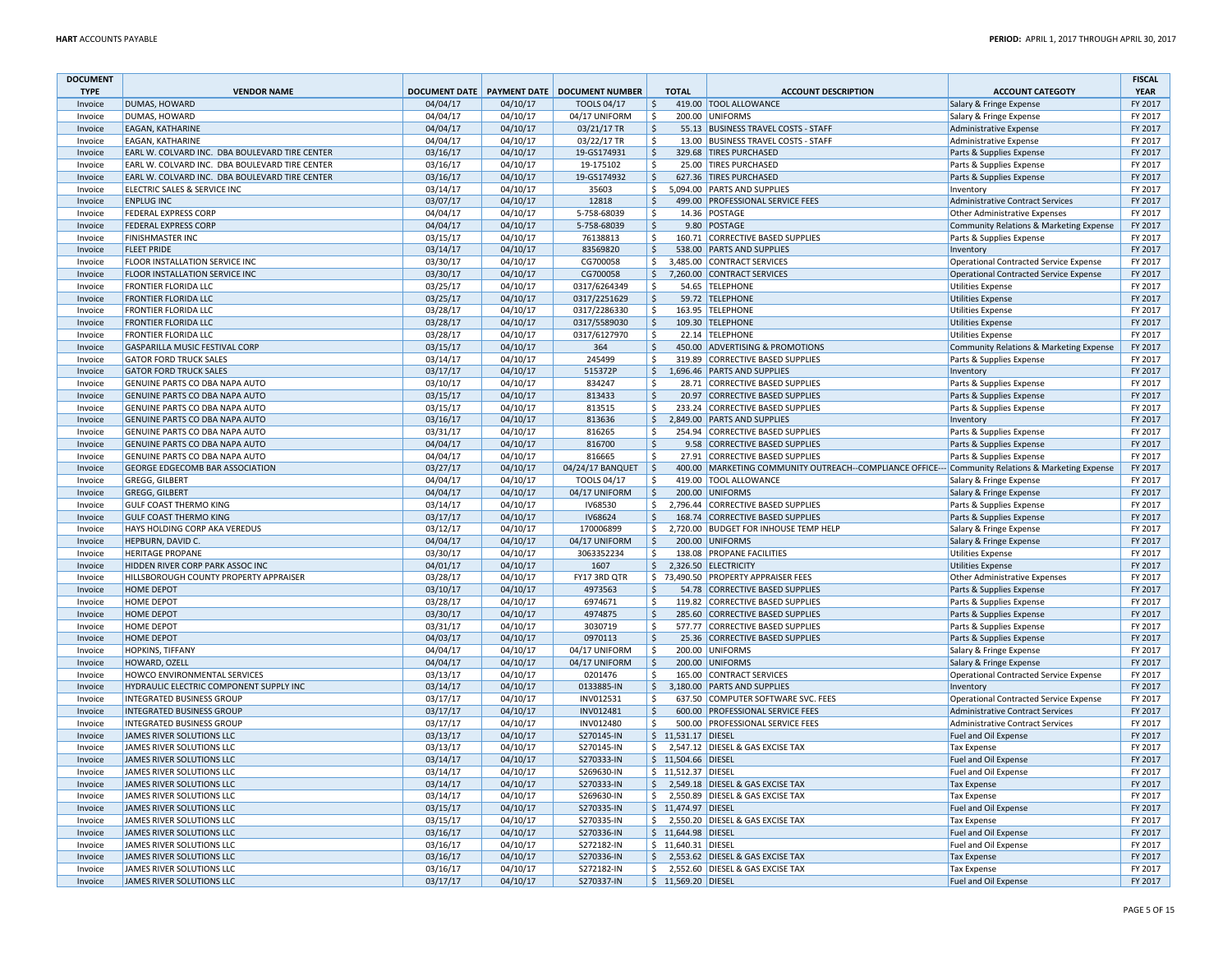| <b>DOCUMENT</b>    | <b>VENDOR NAME</b>                                                                           |                      |                      |                                                |                     | <b>TOTAL</b> | <b>ACCOUNT DESCRIPTION</b>                                                 |                                                                    | <b>FISCAL</b><br><b>YEAR</b> |
|--------------------|----------------------------------------------------------------------------------------------|----------------------|----------------------|------------------------------------------------|---------------------|--------------|----------------------------------------------------------------------------|--------------------------------------------------------------------|------------------------------|
| <b>TYPE</b>        | JAMES RIVER SOLUTIONS LLC                                                                    | 03/17/17             | 04/10/17             | DOCUMENT DATE   PAYMENT DATE   DOCUMENT NUMBER |                     |              | 2,551.57 DIESEL & GAS EXCISE TAX                                           | <b>ACCOUNT CATEGOTY</b>                                            | FY 2017                      |
| Invoice<br>Invoice | JCP LOCK & SECURITY INC                                                                      | 03/10/17             | 04/10/17             | S270337-IN<br>17-001581                        | -S<br>$\zeta$       |              | 209.54 CORRECTIVE BASED SUPPLIES                                           | <b>Tax Expense</b><br>Parts & Supplies Expense                     | FY 2017                      |
| Invoice            | KENWORTH OF CENTRAL FLORIDA INC                                                              | 03/17/17             | 04/10/17             | CI66285                                        | \$                  |              | 8,309.52 PARTS AND SUPPLIES                                                | Inventory                                                          | FY 2017                      |
| Invoice            | KEYSTONE (US) MANAGEMENT INC DBA TYCO INTEGRATED SECURITY LLC                                | 03/11/17             | 04/10/17             | 28226873                                       | \$                  |              | 1,302.41 CONTRACT SERVICES                                                 | <b>Operational Contracted Service Expense</b>                      | FY 2017                      |
| Invoice            | KEYSTONE (US) MANAGEMENT INC DBA TYCO INTEGRATED SECURITY LLC                                | 03/11/17             | 04/10/17             | 28226874                                       | \$                  |              | 861.76 CONTRACT SERVICES                                                   | Operational Contracted Service Expense                             | FY 2017                      |
| Invoice            | LA GACETA PUBLISHING INC                                                                     | 02/24/17             | 04/10/17             | J713                                           | $\zeta$             |              | 453.75 MARKETING YOUTH                                                     | <b>Community Relations &amp; Marketing Expense</b>                 | FY 2017                      |
| Invoice            | LA GACETA PUBLISHING INC                                                                     | 03/17/17             | 04/10/17             | 17-805                                         | \$                  |              | 35.00 ADVERTISING - LEGAL                                                  | Community Relations & Marketing Expense                            | FY 2017                      |
| Invoice            | LAKE DOCTORS INC                                                                             | 04/01/17             | 04/10/17             | 286077                                         | $\zeta$             |              | 125.00 CONTRACT SERVICES                                                   | Operational Contracted Service Expense                             | FY 2017                      |
| Invoice            | LEON & BERG PA                                                                               | 03/13/17             | 04/10/17             | 18146                                          | \$                  |              | 612.50 GENERAL INVESTIGATION                                               | Self Insured General Liability Expense                             | FY 2017                      |
| Invoice            | LEON & BERG PA                                                                               | 03/23/17             | 04/10/17             | 18196                                          | $\zeta$             |              | 375.00 GENERAL INVESTIGATION                                               | Self Insured General Liability Expense                             | FY 2017                      |
| Invoice            | LEVEL 3 FINANCING INC DBA LEVEL 3 COMMUNICATIONS LLC                                         | 03/24/17             | 04/10/17             | 53342584                                       |                     |              | \$16,749.34 COMPUTER SOFTWARE SVC. FEES                                    | <b>Operational Contracted Service Expense</b>                      | FY 2017                      |
| Invoice            | LIFT-U DIV OF HOGAN MFG INC                                                                  | 03/17/17             | 04/10/17             | 181151                                         | $\zeta$             |              | 513.24 PARTS AND SUPPLIES                                                  | Inventory                                                          | FY 2017                      |
| Invoice            | MAMARAZZI FOTO, INC                                                                          | 01/23/17             | 04/10/17             | 7343                                           | $\zeta$             |              | 75.00 Production Cost - Direct Media                                       | Community Relations & Marketing Expense                            | FY 2017                      |
| Invoice            | MAMARAZZI FOTO, INC.                                                                         | 02/28/17             | 04/10/17             | 7379                                           | $\zeta$             |              | 75.00 Production Cost - Direct Media                                       | Community Relations & Marketing Expense                            | FY 2017                      |
| Invoice            | <b>MCGILL &amp; ASSOCIATES</b>                                                               | 03/22/17             | 04/10/17             | 17-0434                                        | \$                  |              | 297.00 ARBITRATIONS/EMPLOYEE ACTIONS                                       | <b>Administrative Contract Services</b>                            | FY 2017                      |
| Invoice            | MCI SERVICE PARTS INC                                                                        | 03/16/17             | 04/10/17             | 3400110                                        | $\zeta$             |              | 340.00 PARTS AND SUPPLIES                                                  | Inventory                                                          | FY 2017                      |
| Invoice            | MERCURYSERVE INC                                                                             | 03/22/17             | 04/10/17             | MSI-2017002243                                 | \$                  |              | 46.32 GENERAL INVESTIGATION                                                | Self Insured General Liability Expense                             | FY 2017                      |
| Invoice            | MID FLORIDA ARMORED & ATM SERVICES INC                                                       | 03/15/17             | 04/10/17             | 23890                                          | $\zeta$             |              | 650.00 ARMORED CAR SERVICES                                                | <b>Operational Contracted Service Expense</b>                      | FY 2017                      |
| Invoice            | <b>MIDWEST BUS CORPORATION</b>                                                               | 03/17/17             | 04/10/17             | 41934                                          | \$                  |              | 32.01 PARTS AND SUPPLIES                                                   | Inventory                                                          | FY 2017                      |
| Invoice            | MILLER, LESLEY JAMES JR                                                                      | 04/04/17             | 04/10/17             | 03/21/17 TR                                    | $\zeta$<br>Ŝ.       |              | 11.72 BUSINESS TRAVEL COSTS - STAFF                                        | Administrative Expense                                             | FY 2017                      |
| Invoice            | MILLER, ROBERT                                                                               | 04/04/17             | 04/10/17<br>04/10/17 | TOOLS 04/17<br>04/17 UNIFORM                   | $\zeta$             |              | 378.00 TOOL ALLOWANCE                                                      | Salary & Fringe Expense                                            | FY 2017<br>FY 2017           |
| Invoice<br>Invoice | MILLER, ROBERT<br>MO MONEY ASSOCIATES LLC                                                    | 04/04/17<br>03/14/17 | 04/10/17             | 22663-1                                        | \$                  |              | 200.00 UNIFORMS<br>75.69 PRINTING - SYSTEM PROMOTION                       | Salary & Fringe Expense<br>Community Relations & Marketing Expense | FY 2017                      |
| Invoice            | MOHAWK MANUFACTURING & SUPPLY CO                                                             | 03/14/17             | 04/10/17             | U005578                                        | $\zeta$             |              | 11.25 PARTS AND SUPPLIES                                                   | Inventory                                                          | FY 2017                      |
| Invoice            | MONTIJO, MATTHEW                                                                             | 04/05/17             | 04/10/17             | 75%SPN1121                                     | \$                  |              | 313.17 TUITION REIMBURSEMENT PROG                                          | Salary & Fringe Expense                                            | FY 2017                      |
| Invoice            | MONTIJO, MATTHEW                                                                             | 04/05/17             | 04/10/17             | 75%CGS2541                                     | $\zeta$             |              | 234.88 TUITION REIMBURSEMENT PROG                                          | Salary & Fringe Expense                                            | FY 2017                      |
| Invoice            | MONTIJO, MATTHEW                                                                             | 04/05/17             | 04/10/17             | 75%CGS2541B                                    | \$                  |              | 165.45 TUITION REIMBURSEMENT PROG                                          | Salary & Fringe Expense                                            | FY 2017                      |
| Invoice            | MONTIJO-ORTIZ, ANTHONY                                                                       | 04/04/17             | 04/10/17             | 04/17 UNIFORM                                  | $\ddot{\mathsf{S}}$ |              | 200.00 UNIFORMS                                                            | Salary & Fringe Expense                                            | FY 2017                      |
| Invoice            | NEOPART TRANSIT LLC                                                                          | 03/15/17             | 04/10/17             | 2322914-00                                     | \$                  |              | 314.58 PARTS AND SUPPLIES                                                  | Inventory                                                          | FY 2017                      |
| Invoice            | NICOLAS, NIXON                                                                               | 04/05/17             | 04/10/17             | 75%MTG4302                                     | $\zeta$             |              | 475.18 TUITION REIMBURSEMENT PROG                                          | Salary & Fringe Expense                                            | FY 2017                      |
| Invoice            | NICOLAS, NIXON                                                                               | 04/05/17             | 04/10/17             | 75%MTG4302B                                    | \$                  |              | 157.35 TUITION REIMBURSEMENT PROG                                          | Salary & Fringe Expense                                            | FY 2017                      |
| Invoice            | NUNEZ, EMMANUEI                                                                              | 03/31/17             | 04/10/17             | 03/28/17 TR                                    | \$                  |              | 142.72 BUSINESS TRAVEL COSTS - STAFF                                       | Administrative Expense                                             | FY 2017                      |
| Invoice            | NUNEZ, EMMANUEI                                                                              | 04/04/17             | 04/10/17             | 04/02/17 TRV                                   | \$                  |              | 272.00 BUSINESS TRAVEL COSTS - STAFF                                       | Administrative Expense                                             | FY 2017                      |
| Invoice            | OCHOA, DARIEL                                                                                | 04/04/17             | 04/10/17             | 04/17 UNIFORM                                  | $\zeta$             |              | 200.00 UNIFORMS                                                            | Salary & Fringe Expense                                            | FY 2017                      |
| Invoice            | PHILLIPS, MICHAEL A                                                                          | 04/04/17             | 04/10/17             | TOOLS 04/17                                    | $\zeta$             |              | 419.00 TOOL ALLOWANCE                                                      | Salary & Fringe Expense                                            | FY 2017                      |
| Invoice            | PHILLIPS, MICHAEL A                                                                          | 04/04/17             | 04/10/17             | 04/17 UNIFORM                                  | $\zeta$             |              | 200.00 UNIFORMS                                                            | Salary & Fringe Expense                                            | FY 2017                      |
| Invoice            | PIPER FIRE PROTECTION INC                                                                    | 03/14/17             | 04/10/17             | 215508                                         | -S                  |              | 140.00 FACILITY REPAIRS & MAINTENANCE                                      | <b>Operational Contracted Service Expense</b>                      | FY 2017                      |
| Invoice            | PIPER FIRE PROTECTION INC                                                                    | 03/14/17             | 04/10/17             | 215510                                         | $\mathsf{\hat{S}}$  |              | 450.00 FACILITY REPAIRS & MAINTENANCE                                      | Operational Contracted Service Expense                             | FY 2017                      |
| Invoice            | PRESIDIO NETWORKED SOLUTIONS, INC.                                                           | 03/17/17             | 04/10/17             | 6011117006982                                  | \$                  |              | 4,365.75 COMPUTER SOFTWARE SVC. FEES                                       | <b>Operational Contracted Service Expense</b>                      | FY 2017                      |
| Invoice            | RE MICHEL COMPANY LLC                                                                        | 03/13/17             | 04/10/17             | 98136400                                       | $\zeta$             |              | 341.14 PARTS AND SUPPLIES                                                  | Inventory                                                          | FY 2017                      |
| Invoice<br>Invoice | REPUBLIC SVS OF FL LP DBA REPUBLIC WASTE SVS<br>REPUBLIC SVS OF FL LP DBA REPUBLIC WASTE SVS | 03/15/17<br>03/17/17 | 04/10/17<br>04/10/17 | 0696-000646258<br>0696-000649380               | \$<br>$\zeta$       |              | 620.59 WATER, SEWER & GARBAGE<br>212.47 WATER, SEWER & GARBAGE             | <b>Utilities Expense</b><br><b>Utilities Expense</b>               | FY 2017<br>FY 2017           |
| Invoice            | REPUBLIC SVS OF FL LP DBA REPUBLIC WASTE SVS                                                 | 03/17/17             | 04/10/17             | 0696-000649379                                 | \$                  |              | 212.47 WATER, SEWER & GARBAGE                                              | <b>Utilities Expense</b>                                           | FY 2017                      |
| Invoice            | REPUBLIC SVS OF FL LP DBA REPUBLIC WASTE SVS                                                 | 03/17/17             | 04/10/17             | 0696-000649378                                 | $\zeta$             |              | 212.47 WATER, SEWER & GARBAGE                                              | <b>Utilities Expense</b>                                           | FY 2017                      |
| Invoice            | RIESDORPH REPORTING GROUP INC                                                                | 01/31/17             | 04/10/17             | 171796                                         | \$                  |              | 115.00 GENERAL INVESTIGATION                                               | Self Insured General Liability Expense                             | FY 2017                      |
| Invoice            | <b>RIVERA, ISMAEL</b>                                                                        | 04/04/17             | 04/10/17             | <b>TOOLS 04/17</b>                             | \$                  |              | 419.00 TOOL ALLOWANCE                                                      | Salary & Fringe Expense                                            | FY 2017                      |
| Invoice            | RIVERA, ISMAEL                                                                               | 04/04/17             | 04/10/17             | 04/17 UNIFORM                                  | \$                  |              | 200.00 UNIFORMS                                                            | Salary & Fringe Expense                                            | FY 2017                      |
| Invoice            | ROBERT REID WEDDING ARCHITECTS, AIA, INC.                                                    | 03/13/17             | 04/10/17             | 170108                                         |                     |              | \$14,853.45 E&D SURV/SEC SYS NOT MOBILE (min 1%) FY2016 POP                | <b>Capital Grant Expense</b>                                       | FY 2017                      |
| Invoice            | <b>RUSH TRUCK CENTER</b>                                                                     | 03/15/17             | 04/10/17             | 3005770962                                     | \$                  |              | 45.25 CORRECTIVE BASED SUPPLIES                                            | Parts & Supplies Expense                                           | FY 2017                      |
| Invoice            | <b>RUSH TRUCK CENTER</b>                                                                     | 03/15/17             | 04/10/17             | 3005765675                                     | \$                  |              | 3,011.14 CORRECTIVE BASED SUPPLIES                                         | Parts & Supplies Expense                                           | FY 2017                      |
| Invoice            | <b>RUSH TRUCK CENTER</b>                                                                     | 03/16/17             | 04/10/17             | 3005778751                                     | \$                  |              | 590.41 CORRECTIVE BASED SUPPLIES                                           | Parts & Supplies Expense                                           | FY 2017                      |
| Invoice            | <b>SAMS CLUB DIRECT</b>                                                                      | 04/04/17             | 04/10/17             | 7266                                           | $\zeta$             |              | 36.58 ORGANIZATION PROGRAMS & EVENTS                                       | Administrative Expense                                             | FY 2017                      |
| Invoice            | SANCHEZ-HERNANDEZ, LUIS                                                                      | 04/04/17             | 04/10/17             | 04/17 UNIFORM                                  | \$                  |              | 200.00 UNIFORMS                                                            | Salary & Fringe Expense                                            | FY 2017                      |
| Invoice            | SECURE ON-SITE SHREDDING                                                                     | 03/16/17             | 04/10/17             | 2537031617                                     | \$                  |              | 20.00 CONTRACT SERVICES                                                    | Operational Contracted Service Expense                             | FY 2017                      |
| Invoice            | SECURE ON-SITE SHREDDING                                                                     | 03/16/17             | 04/10/17             | 2539031617                                     | \$                  |              | 20.00 CONTRACT SERVICES                                                    | Operational Contracted Service Expense                             | FY 2017                      |
| Invoice            | SECURE ON-SITE SHREDDING                                                                     | 03/16/17             | 04/10/17             | 2541031617                                     | $\zeta$             |              | 20.00 CONTRACT SERVICES                                                    | Operational Contracted Service Expense                             | FY 2017                      |
| Invoice            | SECURE ON-SITE SHREDDING                                                                     | 03/16/17             | 04/10/17             | 2543031617                                     | \$                  |              | 40.00 CONTRACT SERVICES                                                    | Operational Contracted Service Expense                             | FY 2017                      |
| Invoice            | SECURE ON-SITE SHREDDING                                                                     | 03/16/17             | 04/10/17             | 2545031617                                     | $\zeta$             |              | 32.00 CONTRACT SERVICES                                                    | Operational Contracted Service Expense                             | FY 2017                      |
| Invoice            | <b>SESSIONS, WILLIAM</b>                                                                     | 03/31/17             | 04/10/17             | 03/17 UNIFORM                                  | \$                  |              | 200.00 UNIFORMS                                                            | Salary & Fringe Expense                                            | FY 2017<br>FY 2017           |
| Invoice<br>Invoice | <b>SHANAHAN, KATHLEEN</b><br>SKYBASE COMMUNICATIONS LLC                                      | 04/04/17<br>03/15/17 | 04/10/17<br>04/10/17 | 03/22/17 TR<br>28612                           | S.<br>Ŝ.            |              | 241.03 BUSINESS TRAVEL COSTS - STAFF<br>1,725.00 PROFESSIONAL SERVICE FEES | Administrative Expense<br><b>Administrative Contract Services</b>  | FY 2017                      |
| Invoice            | <b>SOL DAVIS PRINTING INC</b>                                                                | 03/17/17             | 04/10/17             | 47749                                          | $\zeta$             |              | 45.00 PRINTING - OFFICE FORMS                                              | Community Relations & Marketing Expense                            | FY 2017                      |
| Invoice            | SOUTHEAST POWER SYSTEMS OF TAMPA INC                                                         | 03/15/17             | 04/10/17             | 23 16 26 77                                    | \$                  |              | 431.85 PARTS AND SUPPLIES                                                  | Inventory                                                          | FY 2017                      |
| Invoice            | <b>SSI LUBRICANTS, LLC</b>                                                                   | 03/15/17             | 04/10/17             | 43973                                          | $\zeta$             |              | 717.50 ENGINE OIL (OIL & LUBE)                                             | Fuel and Oil Expense                                               | FY 2017                      |
| Invoice            | STEVIN WALTER JOHN AKA BLIPPI                                                                | 04/04/17             | 04/10/17             | 02/20/17 TR                                    | \$                  |              | 2,778.91 BUSINESS TRAVEL COSTS - STAFF                                     | Administrative Expense                                             | FY 2017                      |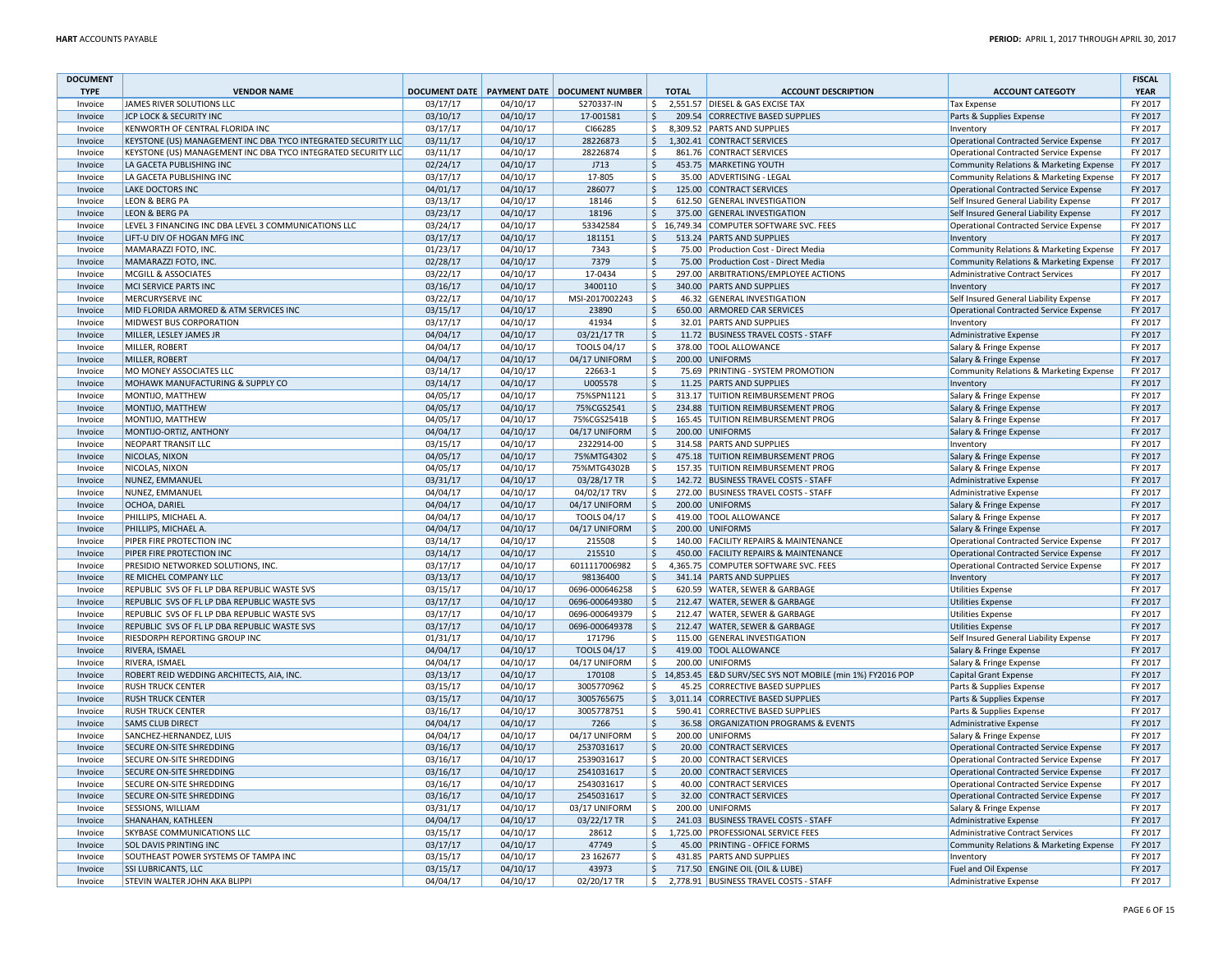| <b>DOCUMENT</b> |                                                                |          |          |                                                |                     |                                                         |                                               | <b>FISCAL</b> |
|-----------------|----------------------------------------------------------------|----------|----------|------------------------------------------------|---------------------|---------------------------------------------------------|-----------------------------------------------|---------------|
| <b>TYPE</b>     | <b>VENDOR NAME</b>                                             |          |          | DOCUMENT DATE   PAYMENT DATE   DOCUMENT NUMBER | <b>TOTAL</b>        | <b>ACCOUNT DESCRIPTION</b>                              | <b>ACCOUNT CATEGOTY</b>                       | <b>YEAR</b>   |
| Invoice         | STEWART, GEORGE                                                | 04/05/17 | 04/10/17 | 75%SHRMCP                                      | \$                  | 1,046.25 TUITION REIMBURSEMENT PROG                     | Salary & Fringe Expense                       | FY 2017       |
| Invoice         | <b>SUN STATE INTERNATIONAL TRUCKS LLC</b>                      | 03/15/17 | 04/10/17 | X10029156701                                   | S.                  | 4,201.20 PARTS AND SUPPLIES                             | Inventory                                     | FY 2017       |
| Invoice         | <b>SUNPASS</b>                                                 | 04/01/17 | 04/10/17 | 329423 03-17                                   | $\ddot{\mathsf{S}}$ | 8,389.92 TOLLS ONLY                                     | Other Administrative Expenses                 | FY 2017       |
| Invoice         | SUNSTATE WRECKER SERVICE INC                                   | 03/08/17 | 04/10/17 | 168308                                         | $\zeta$             | 300.00 PHYSICAL DAMAGE - BILLABLE                       | Self Insured General Liability Expense        | FY 2017       |
| Invoice         | SUNSTATE WRECKER SERVICE INC                                   | 03/14/17 | 04/10/17 | 168271                                         | $\ddot{\mathsf{S}}$ | 262.50 TOWING CHARGES                                   | Operational Contracted Service Expense        | FY 2017       |
| Invoice         | SUNSTATE WRECKER SERVICE INC                                   | 03/14/17 | 04/10/17 | 168076                                         | -\$                 | 225.00 TOWING CHARGES                                   | <b>Operational Contracted Service Expense</b> | FY 2017       |
| Invoice         | SUNSTATE WRECKER SERVICE INC                                   | 03/15/17 | 04/10/17 | 168079                                         | $\zeta$             | 322.50 TOWING CHARGES                                   | Operational Contracted Service Expense        | FY 2017       |
| Invoice         | SUNSTATE WRECKER SERVICE INC                                   | 03/16/17 | 04/10/17 | 168083                                         | $\zeta$             | 300.00 TOWING CHARGES                                   | <b>Operational Contracted Service Expense</b> | FY 2017       |
| Invoice         | SUNSTATE WRECKER SERVICE INC                                   | 03/16/17 | 04/10/17 | 168078                                         | $\zeta$             | 472.50 TOWING CHARGES                                   | <b>Operational Contracted Service Expense</b> | FY 2017       |
| Invoice         | SUNSTATE WRECKER SERVICE INC                                   | 03/16/17 | 04/10/17 | 168081                                         | $\zeta$             | 525.00 TOWING CHARGES                                   | Operational Contracted Service Expense        | FY 2017       |
| Invoice         | SUNSTATE WRECKER SERVICE INC                                   | 03/16/17 | 04/10/17 | 168082                                         | $\zeta$             | 375.00 TOWING CHARGES                                   | Operational Contracted Service Expense        | FY 2017       |
| Invoice         | TAMPA BAY CONVENTION & VISITORS BUREAU INC DBA VISIT TAMPA BAY | 01/19/17 | 04/10/17 | 60892                                          | \$                  | 225.00 DUES, SUBSCRIPTIONS & FEES--COMPLIANCE OFFICE--- | Administrative Expense                        | FY 2017       |
| Invoice         | TAMPA BAY CONVENTION & VISITORS BUREAU INC DBA VISIT TAMPA BAY | 01/19/17 | 04/10/17 | 60892                                          | $\zeta$             | 225.00 DUES, SUBSCRIPTIONS AND FEES                     | <b>Administrative Expense</b>                 | FY 2017       |
| Invoice         | TAMPA ELECTRIC COMPANY                                         | 03/28/17 | 04/10/17 | 211012155373-0317 \$                           |                     | 258.54 ELECTRICITY                                      | <b>Utilities Expense</b>                      | FY 2017       |
| Invoice         | TAMPA ELECTRIC COMPANY                                         | 03/28/17 | 04/10/17 | 211012155613-0317                              | $\vert$ \$          | 244.72 ELECTRICITY                                      | Utilities Expense                             | FY 2017       |
| Invoice         | TAMPA ELECTRIC COMPANY                                         | 03/28/17 | 04/10/17 | 211012155811-0317                              | ۱\$                 | 285.18 ELECTRICITY                                      | <b>Utilities Expense</b>                      | FY 2017       |
| Invoice         | TAMPA ELECTRIC COMPANY                                         | 03/29/17 | 04/10/17 | 211012156033-0317                              | S.                  | 31.52 ELECTRICITY                                       | <b>Utilities Expense</b>                      | FY 2017       |
| Invoice         | TAMPA ELECTRIC COMPANY                                         | 03/29/17 | 04/10/17 | 211012156322-0317                              | ۱\$                 | 352.71 ELECTRICITY                                      | <b>Utilities Expense</b>                      | FY 2017       |
| Invoice         | TAMPA ELECTRIC COMPANY                                         | 03/30/17 | 04/10/17 | 211012156538-0317* \$                          |                     | 23.70 ELECTRICITY                                       | <b>Utilities Expense</b>                      | FY 2017       |
| Invoice         | TAMPA ELECTRIC COMPANY                                         | 04/03/17 | 04/10/17 | 211000476575-0417   \$                         |                     | 39.83 ELECTRICITY                                       | <b>Utilities Expense</b>                      | FY 2017       |
| Invoice         | TAMPA ELECTRIC COMPANY                                         | 04/03/17 | 04/10/17 | 211012083310-0417                              | \$ ا                | 38.53 ELECTRICITY                                       | <b>Utilities Expense</b>                      | FY 2017       |
| Invoice         | TAMPA ELECTRIC COMPANY                                         | 04/03/17 | 04/10/17 | 211012083575-0417 \$                           |                     | 40.64 ELECTRICITY                                       | <b>Utilities Expense</b>                      | FY 2017       |
| Invoice         | TAMPA ELECTRIC COMPANY                                         | 04/04/17 | 04/10/17 | 211012086628-0417 \$                           |                     | 64.39 ELECTRICITY                                       | <b>Utilities Expense</b>                      | FY 2017       |
| Invoice         | TAMPA ELECTRIC COMPANY                                         | 04/04/17 | 04/10/17 | 211012086024-0417                              | ا \$                | 67.30 ELECTRICITY                                       | <b>Utilities Expense</b>                      | FY 2017       |
| Invoice         | TAMPA ELECTRIC COMPANY                                         | 04/04/17 | 04/10/17 | 211012085133-0417                              | \$ ا                | 26.98 ELECTRICITY                                       | Utilities Expense                             | FY 2017       |
| Invoice         | TAMPA ELECTRIC COMPANY                                         | 04/04/17 | 04/10/17 | 211012085398-0417                              | l\$                 | 63.90 ELECTRICITY                                       | <b>Utilities Expense</b>                      | FY 2017       |
| Invoice         | TAMPA ELECTRIC COMPANY                                         | 04/04/17 | 04/10/17 | 211012085687-0417                              | l \$                | 78.11 ELECTRICITY                                       | <b>Utilities Expense</b>                      | FY 2017       |
| Invoice         | TAMPA ELECTRIC COMPANY                                         | 04/04/17 | 04/10/17 | 211012086396-0417                              | l \$                | 72.32 ELECTRICITY                                       | <b>Utilities Expense</b>                      | FY 2017       |
| Invoice         | TAMPA ELECTRIC COMPANY                                         | 04/04/17 | 04/10/17 | 211012086966-0417                              | ا \$                | 176.26 ELECTRICITY                                      | <b>Utilities Expense</b>                      | FY 2017       |
| Invoice         | TAMPA ELECTRIC COMPANY                                         | 04/04/17 | 04/10/17 | 211012087485-0417                              | \$                  | 2,263.65 ELECTRICITY                                    | <b>Utilities Expense</b>                      | FY 2017       |
| Invoice         | <b>TAMPA ELECTRIC COMPANY</b>                                  | 04/04/17 | 04/10/17 | 211001823031-0417   \$                         |                     | 1,658.05 ELECTRICITY                                    | <b>Utilities Expense</b>                      | FY 2017       |
| Invoice         | TAMPA ELECTRIC COMPANY                                         | 04/04/17 | 04/10/17 | 211012083807-0417                              | l \$                | 60.18 ELECTRICITY                                       | <b>Utilities Expense</b>                      | FY 2017       |
| Invoice         | <b>TAMPA ELECTRIC COMPANY</b>                                  | 04/04/17 | 04/10/17 | 211012084060-0417                              | ١ś                  | 41.83 ELECTRICITY                                       | Utilities Expense                             | FY 2017       |
| Invoice         | TAMPA ELECTRIC COMPANY                                         | 04/04/17 | 04/10/17 | 211012084367-0417                              | S.                  | 45.94 ELECTRICITY                                       | <b>Utilities Expense</b>                      | FY 2017       |
| Invoice         | TAMPA ELECTRIC COMPANY                                         | 04/04/17 | 04/10/17 | 211012084607-0417                              | l\$                 | 21.79 ELECTRICITY                                       | <b>Utilities Expense</b>                      | FY 2017       |
| Invoice         | TAMPA ELECTRIC COMPANY                                         | 04/04/17 | 04/10/17 | 211012084870-0417                              | ا \$                | 33.93 ELECTRICITY                                       | <b>Utilities Expense</b>                      | FY 2017       |
| Invoice         | TAMPA ELECTRIC COMPANY                                         | 04/04/17 | 04/10/17 | 211012088376-0417                              | $\vert$ \$          | 24.10 ELECTRICITY                                       | <b>Utilities Expense</b>                      | FY 2017       |
| Invoice         | TAMPA ELECTRIC COMPANY                                         | 04/04/17 | 04/10/17 | 211012088657-0417                              | l\$                 | 235.50 ELECTRICITY                                      | <b>Utilities Expense</b>                      | FY 2017       |
| Invoice         | TAMPA ELECTRIC COMPANY                                         | 04/04/17 | 04/10/17 | 211012087667-0417                              | l \$                | 68.11 ELECTRICITY                                       | <b>Utilities Expense</b>                      | FY 2017       |
| Invoice         | TAMPA ELECTRIC COMPANY                                         | 04/04/17 | 04/10/17 | 211012087923-0417   \$                         |                     | 38.34 ELECTRICITY                                       | <b>Utilities Expense</b>                      | FY 2017       |
| Invoice         | TAMPA ELECTRIC COMPANY                                         | 04/04/17 | 04/10/17 | 211012088145-0417                              | l \$                | 136.05 ELECTRICITY                                      | Utilities Expense                             | FY 2017       |
| Invoice         | TAYLOR, WARREN                                                 | 03/31/17 | 04/10/17 | 03/17 UNIFORM                                  | $\ddot{\mathsf{S}}$ | 200.00 UNIFORMS                                         | Salary & Fringe Expense                       | FY 2017       |
| Invoice         | TIMES PUBLISHING COMPANY D/B/A TAMPA BAY TIMES                 | 03/24/17 | 04/10/17 | 446503                                         | $\zeta$             | 1,208.00 ADVERTISING - LEGAL                            | Community Relations & Marketing Expense       | FY 2017       |
| Invoice         | TINDALE-OLIVER & ASSOC INC                                     | 03/14/17 | 04/10/17 | 8168                                           |                     | \$ 30,367.08 SHORT RANGE TDP/COA (COMP OP ANALYSIS)     | Capital Grant Expense                         | FY 2017       |
| Invoice         | TOUSSAINT, ASHLEY                                              | 03/31/17 | 04/10/17 | 03/17 UNIFORM                                  | $\zeta$             | 200.00 UNIFORMS                                         | Salary & Fringe Expense                       | FY 2017       |
| Invoice         | TRANSIT HOLDING INC DBA AFTERMARKET PARTS CO LLC               | 03/17/17 | 04/10/17 | 81151925                                       | $\mathsf{S}$        | 15.96 PARTS AND SUPPLIES                                | Inventory                                     | FY 2017       |
| Invoice         | TRANSIT SOLUTIONS, LLC / JOHN E. WHITE                         | 03/13/17 | 04/10/17 | 93730                                          | $\zeta$             | 3,263.99 PARTS AND SUPPLIES                             | Inventory                                     | FY 2017       |
| Invoice         | TROPICAL SURVEILLANCE & INVESTIGATIONS INC (TSI)               | 03/15/17 | 04/10/17 | TPL-2017019769                                 | \$                  | 38.00 GENERAL INVESTIGATION                             | Self Insured General Liability Expense        | FY 2017       |
| Invoice         | TROPICAL SURVEILLANCE & INVESTIGATIONS INC (TSI)               | 03/15/17 | 04/10/17 | TPL-2017019741                                 | $\zeta$             | 33.00 GENERAL INVESTIGATION                             | Self Insured General Liability Expense        | FY 2017       |
| Invoice         | TROPICAL SURVEILLANCE & INVESTIGATIONS INC (TSI)               | 03/15/17 | 04/10/17 | TPL-2017019744                                 | \$                  | 268.00 GENERAL INVESTIGATION                            | Self Insured General Liability Expense        | FY 2017       |
| Invoice         | TROPICAL SURVEILLANCE & INVESTIGATIONS INC (TSI)               | 03/16/17 | 04/10/17 | TPL-2017019837                                 | $\ddot{\mathsf{S}}$ | 25.50 GENERAL INVESTIGATION                             | Self Insured General Liability Expense        | FY 2017       |
| Invoice         | TROPICAL SURVEILLANCE & INVESTIGATIONS INC (TSI)               | 03/16/17 | 04/10/17 | TPL-2017019840                                 | \$                  | 37.16 GENERAL INVESTIGATION                             | Self Insured General Liability Expense        | FY 2017       |
| Invoice         | TROPICAL SURVEILLANCE & INVESTIGATIONS INC (TSI)               | 03/16/17 | 04/10/17 | TPL-2017019841                                 | $\ddot{\varsigma}$  | 27.50 GENERAL INVESTIGATION                             | Self Insured General Liability Expense        | FY 2017       |
| Invoice         | TROPICAL SURVEILLANCE & INVESTIGATIONS INC (TSI)               | 03/16/17 | 04/10/17 | TPL-2017019842                                 | \$                  | 29.00 GENERAL INVESTIGATION                             | Self Insured General Liability Expense        | FY 2017       |
| Invoice         | TROPICAL SURVEILLANCE & INVESTIGATIONS INC (TSI)               | 03/16/17 | 04/10/17 | TPL-2017019843                                 | $\ddot{\varsigma}$  | 14.50 GENERAL INVESTIGATION                             | Self Insured General Liability Expense        | FY 2017       |
| Invoice         | TROPICAL SURVEILLANCE & INVESTIGATIONS INC (TSI)               | 03/16/17 | 04/10/17 | TPL-2017019848                                 | $\mathsf{S}$        | 68.00 GENERAL INVESTIGATION                             | Self Insured General Liability Expense        | FY 2017       |
| Invoice         | TROPICAL SURVEILLANCE & INVESTIGATIONS INC (TSI)               | 03/16/17 | 04/10/17 | TPL-2017019844                                 | $\ddot{\varsigma}$  | 91.95 GENERAL INVESTIGATION                             | Self Insured General Liability Expense        | FY 2017       |
| Invoice         | TROPICAL SURVEILLANCE & INVESTIGATIONS INC (TSI)               | 03/16/17 | 04/10/17 | TPL-2017019835                                 | \$                  | 25.00 GENERAL INVESTIGATION                             | Self Insured General Liability Expense        | FY 2017       |
| Invoice         | TROPICAL SURVEILLANCE & INVESTIGATIONS INC (TSI)               | 03/16/17 | 04/10/17 | TPL-2017019845                                 | $\ddot{\varsigma}$  | 15.25 GENERAL INVESTIGATION                             | Self Insured General Liability Expense        | FY 2017       |
| Invoice         | UNIFIRST CORPORATION                                           | 03/13/17 | 04/10/17 | 914 2147049                                    | $\zeta$             | 11.52 CONTRACT SERVICES                                 | Operational Contracted Service Expense        | FY 2017       |
| Invoice         | UNIFIRST CORPORATION                                           | 03/15/17 | 04/10/17 | 914 2148 216                                   | $\zeta$             | 64.69 CONTRACT SERVICES                                 | <b>Operational Contracted Service Expense</b> | FY 2017       |
| Invoice         | UNIFIRST CORPORATION                                           | 03/15/17 | 04/10/17 | 914 2148175                                    | $\zeta$             | 41.83 CONTRACT SERVICES                                 | Operational Contracted Service Expense        | FY 2017       |
| Invoice         | UNIFIRST CORPORATION                                           | 03/15/17 | 04/10/17 | 914 2148174                                    | $\zeta$             | 128.22 CONTRACT SERVICES                                | Operational Contracted Service Expense        | FY 2017       |
| Invoice         | UNIFIRST CORPORATION                                           | 03/15/17 | 04/10/17 | 914 2148479                                    | \$                  | 54.53 UNIFORMS                                          | Salary & Fringe Expense                       | FY 2017       |
| Invoice         | UNIFIRST CORPORATION                                           | 03/15/17 | 04/10/17 | 914 2148477                                    | $\zeta$             | 26.25 UNIFORMS                                          | Salary & Fringe Expense                       | FY 2017       |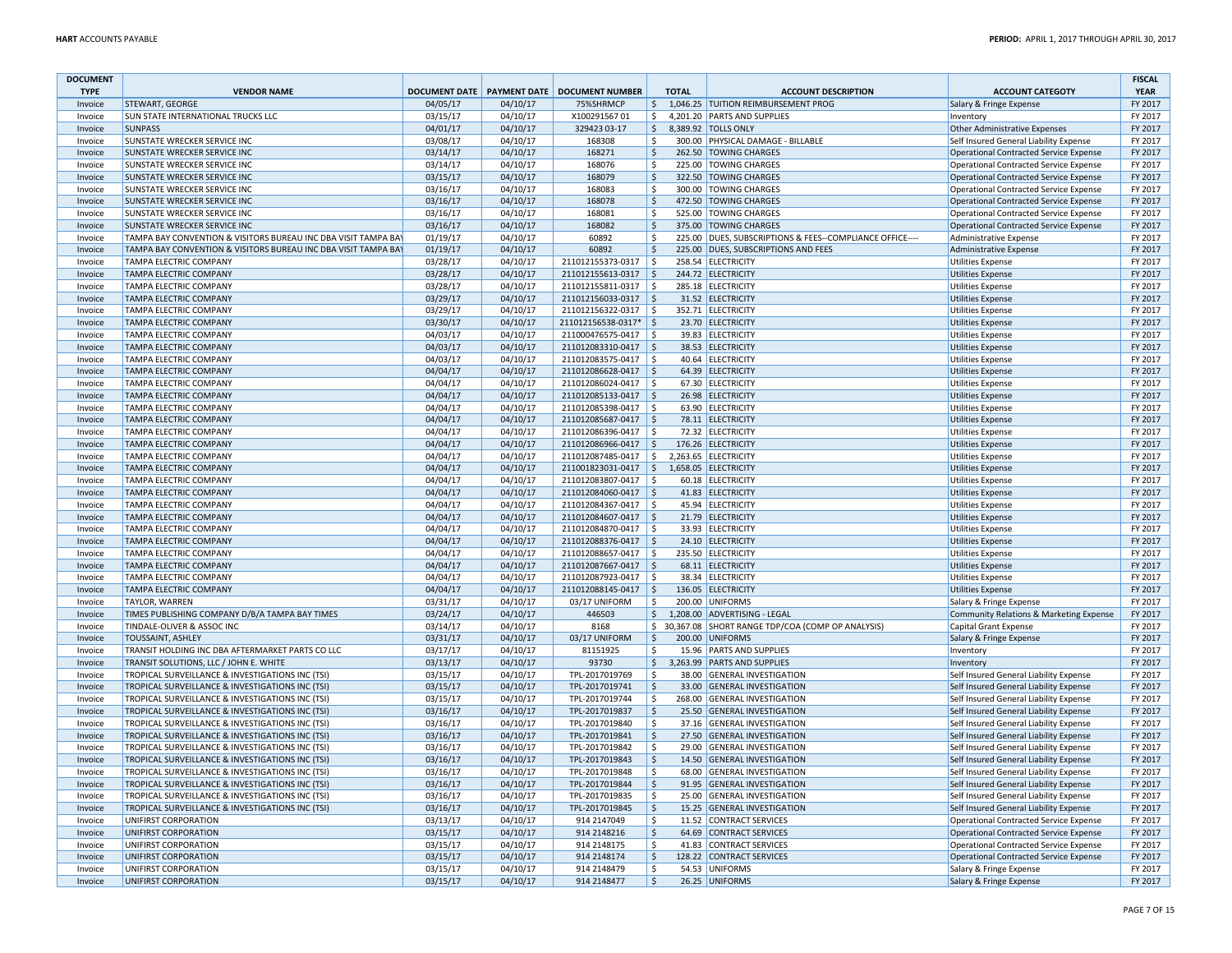| <b>DOCUMENT</b>    |                                               |          |          |                                                |                                     |                                                          |                                                                  | <b>FISCAL</b> |
|--------------------|-----------------------------------------------|----------|----------|------------------------------------------------|-------------------------------------|----------------------------------------------------------|------------------------------------------------------------------|---------------|
| <b>TYPE</b>        | <b>VENDOR NAME</b>                            |          |          | DOCUMENT DATE   PAYMENT DATE   DOCUMENT NUMBER | <b>TOTAL</b>                        | <b>ACCOUNT DESCRIPTION</b>                               | <b>ACCOUNT CATEGOTY</b>                                          | <b>YEAR</b>   |
| Invoice            | UNIFIRST CORPORATION                          | 03/15/17 | 04/10/17 | 914 2148481                                    | \$                                  | 88.29 UNIFORMS                                           | Salary & Fringe Expense                                          | FY 2017       |
| Invoice            | <b>UNIFIRST CORPORATION</b>                   | 03/15/17 | 04/10/17 | 914 2148474                                    | $\zeta$                             | 47.25 UNIFORMS                                           | Salary & Fringe Expense                                          | FY 2017       |
| Invoice            | UNIFIRST CORPORATION                          | 03/15/17 | 04/10/17 | 914 2148476                                    | \$                                  | 21.00 UNIFORMS                                           | Salary & Fringe Expense                                          | FY 2017       |
| Invoice            | UNIFIRST CORPORATION                          | 03/15/17 | 04/10/17 | 914 2148480                                    | \$                                  | 212.19 UNIFORMS                                          | Salary & Fringe Expense                                          | FY 2017       |
| Invoice            | UNIFIRST CORPORATION                          | 03/15/17 | 04/10/17 | 914 2148475                                    | \$                                  | 146.80 UNIFORMS                                          | Salary & Fringe Expense                                          | FY 2017       |
| Invoice            | UNIFIRST CORPORATION                          | 03/15/17 | 04/10/17 | 914 2148482                                    | \$                                  | 29.90 UNIFORMS                                           | Salary & Fringe Expense                                          | FY 2017       |
| Invoice            | UNIFIRST CORPORATION                          | 03/15/17 | 04/10/17 | 914 2148478                                    | \$                                  | 47.25 UNIFORMS                                           | Salary & Fringe Expense                                          | FY 2017       |
| Invoice            | UNIFIRST CORPORATION                          | 03/15/17 | 04/10/17 | 914 2148473                                    | $\zeta$                             | 42.00 UNIFORMS                                           | Salary & Fringe Expense                                          | FY 2017       |
| Invoice            | UNIFIRST CORPORATION                          | 03/15/17 | 04/10/17 | 914 2146426                                    | \$                                  | 332.72 UNIFORMS                                          | Salary & Fringe Expense                                          | FY 2017       |
| Invoice            | <b>US LEGAL SUPPORT INC</b>                   | 03/06/17 | 04/10/17 | 120031597                                      | $\zeta$                             | 135.00 GENERAL INVESTIGATION                             | Self Insured General Liability Expense                           | FY 2017       |
| Invoice            | VALLE-SALGADO, ALEXIS                         | 04/04/17 | 04/10/17 | TOOLS 04/17                                    | \$                                  | 419.00 TOOL ALLOWANCE                                    | Salary & Fringe Expense                                          | FY 2017       |
| Invoice            | VALLE-SALGADO, ALEXIS                         | 04/04/17 | 04/10/17 | 04/17 UNIFORM                                  | $\mathsf{S}$                        | 200.00 UNIFORMS                                          | Salary & Fringe Expense                                          | FY 2017       |
| Invoice            | <b>VERIZON WIRELESS</b>                       | 03/23/17 | 04/10/17 | 9782717286                                     | $\frac{1}{2}$ 31,631.65 CELL PHONES |                                                          | <b>Utilities Expense</b>                                         | FY 2017       |
| Invoice            | <b>VERIZON WIRELESS</b>                       | 03/23/17 | 04/10/17 | 9782727356                                     | $\frac{1}{2}$                       | 1,751.19 CELL PHONES                                     | <b>Utilities Expense</b>                                         | FY 2017       |
| Invoice            | VINCENT M LUCENTE & ASSOC INC                 | 03/29/17 | 04/10/17 | 2066014                                        | \$                                  | 210.00 GENERAL INVESTIGATION                             | Self Insured General Liability Expense                           | FY 2017       |
| Invoice            | WEDU-TV                                       | 02/28/17 | 04/10/17 | 121970                                         | $\zeta$                             | 5,000.00 MARKETING RIDERSHIP DEVELOPMENT                 | Community Relations & Marketing Expense                          | FY 2017       |
| Invoice            | WEST PUBLISHING CORP DBA THOMSON WEST         | 03/14/17 | 04/10/17 | 6113756995                                     | \$                                  | 1,176.00 DUES, SUBSCRIPTIONS & FEES                      | Administrative Expense                                           | FY 2017       |
| Invoice            | WOODS, DONTA                                  | 04/03/17 | 04/10/17 | 04/17 UNIFORM                                  | $\zeta$                             | 200.00 UNIFORMS                                          | Salary & Fringe Expense                                          | FY 2017       |
| Invoice            | YBOR CITY CHAMBER OF COMMERCE                 | 03/13/17 | 04/10/17 | 2466                                           | \$                                  | 625.00 DUES, SUBSCRIPTIONS & FEES--COMPLIANCE OFFICE---- | <b>Administrative Expense</b>                                    | FY 2017       |
| Invoice            | YBOR CITY CHAMBER OF COMMERCE                 | 03/13/17 | 04/10/17 | 2466                                           | $\zeta$                             | 625.00 DUES, SUBSCRIPTIONS AND FEES                      | Administrative Expense                                           | FY 2017       |
| Invoice            | YELLOW CAB COMPANY OF TAMPA INC               | 03/15/17 | 04/10/17 | 20616                                          |                                     | \$44,524.00 CONTRACT SERVICES                            | Operational Contracted Service Expense                           | FY 2017       |
| Invoice            | A JANITORS CLOSET INC                         | 03/22/17 | 04/17/17 | 704025                                         | $\zeta$                             | 381.60 CHEMICALS, CLEANERS & EQUIP                       | Parts & Supplies Expense                                         | FY 2017       |
| Invoice            | A JANITORS CLOSET INC                         | 03/22/17 | 04/17/17 | 704007                                         | \$                                  | 163.08 TOOLS, EQUIP & SHOP SUPPLIES                      | Parts & Supplies Expense                                         | FY 2017       |
| Invoice            | ABC BUS, INC.                                 | 03/20/17 | 04/17/17 | 2452638                                        | $\mathsf{\hat{S}}$                  | 160.00 PARTS AND SUPPLIES                                | Inventory                                                        | FY 2017       |
| Invoice            | ABC BUS, INC.                                 | 03/24/17 | 04/17/17 | 2455722                                        | \$                                  | 945.00 PARTS AND SUPPLIES                                | Inventory                                                        | FY 2017       |
| Invoice            | ACCURATE LAMINATING                           | 03/23/17 | 04/17/17 | 75175                                          | \$                                  | 842.00 PRINTING - SYSTEM PROMOTION                       | Community Relations & Marketing Expense                          | FY 2017       |
| Invoice            | <b>ACCURATE LAMINATING</b>                    | 03/24/17 | 04/17/17 | 75201                                          | $\zeta$                             | 15.00 PRINTING - SYSTEM PROMOTION                        | Community Relations & Marketing Expense                          | FY 2017       |
|                    |                                               |          | 04/17/17 | 02/17 FAC EOM                                  |                                     |                                                          |                                                                  | FY 2017       |
| Invoice            | AGUERO, JOSE M.                               | 04/07/17 |          |                                                | \$                                  | 100.00 ACCOUNTS PAYABLE - MANUAL ACCRUALS                | Accounts Payable                                                 |               |
| Invoice            | AIR CENTERS OF FL., INC.                      | 04/11/17 | 04/17/17 | 042P-34028-1                                   | $\zeta$                             | 11.81 FREIGHT CHARGES                                    | Parts & Supplies Expense                                         | FY 2017       |
| Invoice            | AIR CENTERS OF FL., INC.                      | 04/11/17 | 04/17/17 | 042P-34028-1                                   | $\zeta$                             | 26.00 TOOLS, EQUIP & SHOP SUPPLIES                       | Parts & Supplies Expense                                         | FY 2017       |
| Invoice            | ALLEN, NORTON & BLUE PA                       | 03/14/17 | 04/17/17 | 125380                                         | \$                                  | 1.793.96 LEGAL FEES LABOR ATTORNEY                       | <b>Administrative Contract Services</b>                          | FY 2017       |
| Invoice            | <b>AMALGAMATED TRANSIT UNION</b>              | 04/13/17 | 04/17/17 | PPE 04/08/17 ASSESS                            | l \$                                | 225.00 ATU UNION DUES - EMPLOYEES                        | Accounts Payable                                                 | FY 2017       |
| Invoice            | <b>AMALGAMATED TRANSIT UNION</b>              | 04/13/17 | 04/17/17 | PPE 04/08/17 ASSESS                            | ١ś                                  | 70.00 ATU UNION DUES - EMPLOYEES                         | Accounts Payable                                                 | FY 2017       |
| Invoice            | AMALGAMATED TRANSIT UNION                     | 04/13/17 | 04/17/17 | PPE 04/08/17 ASSESS                            | l\$                                 | 1,475.00 ATU UNION DUES - EMPLOYEES                      | <b>Accounts Payable</b>                                          | FY 2017       |
| Invoice            | AMALGAMATED TRANSIT UNION                     | 04/13/17 | 04/17/17 | PPE 04/08/17                                   | \$                                  | 1,006.65 ATU UNION DUES - EMPLOYEES                      | <b>Accounts Payable</b>                                          | FY 2017       |
| Invoice            | AMALGAMATED TRANSIT UNION                     | 04/13/17 | 04/17/17 | PPE 04/08/17                                   | $\zeta$                             | 313.18 ATU UNION DUES - EMPLOYEES                        | Accounts Payable                                                 | FY 2017       |
| Invoice            | AMALGAMATED TRANSIT UNION                     | 04/13/17 | 04/17/17 | PPE 04/08/17                                   | \$                                  | 6,599.15 ATU UNION DUES - EMPLOYEES                      | <b>Accounts Payable</b>                                          | FY 2017       |
| Invoice            | ANCHOR MACHINE & FAB, INC.                    | 03/14/17 | 04/17/17 | 30176                                          | $\zeta$                             | 1,207.00 CORRECTIVE BASED SUPPLIES                       | Parts & Supplies Expense                                         | FY 2017       |
| Invoice            | ANCO SUPERIOR INC                             | 03/20/17 | 04/17/17 | 91923                                          | \$                                  | 299.70 CORRECTIVE BASED SUPPLIES                         | Parts & Supplies Expense                                         | FY 2017       |
| Invoice            | ANCO SUPERIOR INC                             | 03/20/17 | 04/17/17 | 91931                                          | \$                                  | 1,997.00 PARTS AND SUPPLIES                              | Inventory                                                        | FY 2017       |
| Invoice            | ARKAY ACQUISITION LLC DBA GILLIG LLC          | 03/09/17 | 04/17/17 | 40318683                                       | \$                                  | 148.40 PARTS AND SUPPLIES                                | Inventory                                                        | FY 2017       |
| Invoice            | ARKAY ACQUISITION LLC DBA GILLIG LLC          | 03/20/17 | 04/17/17 | 40321766                                       | $\ddot{\mathsf{S}}$                 | 96.21 PARTS AND SUPPLIES                                 | Inventory                                                        | FY 2017       |
| Invoice            | ARKAY ACQUISITION LLC DBA GILLIG LLC          | 03/21/17 | 04/17/17 | 40322234                                       | \$                                  | 329.30 CORRECTIVE BASED SUPPLIES                         | Parts & Supplies Expense                                         | FY 2017       |
| Invoice            | ARKAY ACQUISITION LLC DBA GILLIG LLC          | 03/21/17 | 04/17/17 | 40322235                                       | $\ddot{\mathsf{S}}$                 | 249.48 CORRECTIVE BASED SUPPLIES                         | Parts & Supplies Expense                                         | FY 2017       |
| Invoice            | ARKAY ACQUISITION LLC DBA GILLIG LLC          | 03/22/17 | 04/17/17 | 40322637                                       | \$                                  | 61.08 CORRECTIVE BASED SUPPLIES                          | Parts & Supplies Expense                                         | FY 2017       |
| Invoice            | ARKAY ACQUISITION LLC DBA GILLIG LLC          | 03/22/17 | 04/17/17 | 40322638                                       | $\zeta$                             | 1,517.48 PARTS AND SUPPLIES                              | Inventory                                                        | FY 2017       |
| Invoice            | ARKAY ACQUISITION LLC DBA GILLIG LLC          | 03/22/17 | 04/17/17 | 40322636                                       | $\zeta$                             | 543.80 PARTS AND SUPPLIES                                | Inventory                                                        | FY 2017       |
| Invoice            | ARKAY ACQUISITION LLC DBA GILLIG LLC          | 03/24/17 | 04/17/17 | 40323480                                       | $\zeta$                             | 417.96 PARTS AND SUPPLIES                                | Inventory                                                        | FY 2017       |
| Invoice            | ARKAY ACQUISITION LLC DBA GILLIG LLC          | 03/24/17 | 04/17/17 | 40323481                                       | \$                                  | 2,233.88 PARTS AND SUPPLIES                              | Inventory                                                        | FY 2017       |
| Invoice            | ARKAY ACQUISITION LLC DBA GILLIG LLC          | 03/24/17 | 04/17/17 | 40323482                                       | \$                                  | 3,765.85 PARTS AND SUPPLIES                              | Inventory                                                        | FY 2017       |
| Invoice            | AUDIOSEARS CORPORATION                        | 03/23/17 | 04/17/17 | 28491                                          | \$                                  | 400.90 PARTS AND SUPPLIES                                | Inventory                                                        | FY 2017       |
| Invoice            | <b>AUTONATION SSC</b>                         | 03/24/17 | 04/17/17 | 7386449                                        | \$                                  | 199.67 CORRECTIVE BASED SUPPLIES                         | Parts & Supplies Expense                                         | FY 2017       |
|                    | <b>B.O.C.C.</b>                               | 04/05/17 | 04/17/17 | 0417/7441310                                   | \$                                  | 288.81 WATER, SEWER & GARBAGE                            |                                                                  | FY 2017       |
| Invoice            | <b>B.O.C.C.</b>                               |          | 04/17/17 |                                                |                                     |                                                          | <b>Utilities Expense</b>                                         | FY 2017       |
| Invoice<br>Invoice | BARBAS, NUNEZ, SANDERS BUTLER & HOVSEPIAN, PA | 04/05/17 |          | 0417/7541310<br>55917                          | \$<br>\$                            | 112.79 WATER, SEWER & GARBAGE<br>420.00 LEGAL FEES       | <b>Utilities Expense</b><br>Insurance Premiums & Actuarial Study | FY 2017       |
|                    |                                               | 03/23/17 | 04/17/17 |                                                |                                     |                                                          |                                                                  | FY 2017       |
| Invoice            | BARBAS, NUNEZ, SANDERS BUTLER & HOVSEPIAN, PA | 03/23/17 | 04/17/17 | 55916                                          | $\mathsf{S}$                        | 105.00 LEGAL FEES                                        | Insurance Premiums & Actuarial Study                             |               |
| Invoice            | BARBAS, NUNEZ, SANDERS BUTLER & HOVSEPIAN, PA | 03/23/17 | 04/17/17 | 55915                                          | \$                                  | 813.58 LEGAL FEES                                        | Insurance Premiums & Actuarial Study                             | FY 2017       |
| Invoice            | BARBAS, NUNEZ, SANDERS BUTLER & HOVSEPIAN, PA | 03/23/17 | 04/17/17 | 55914                                          | $\mathsf{S}$                        | 330.70 LEGAL FEES                                        | Insurance Premiums & Actuarial Study                             | FY 2017       |
| Invoice            | BARBAS, NUNEZ, SANDERS BUTLER & HOVSEPIAN, PA | 03/23/17 | 04/17/17 | 55913                                          | \$                                  | 916.96 LEGAL FEES                                        | Insurance Premiums & Actuarial Study                             | FY 2017       |
| Invoice            | BARBAS, NUNEZ, SANDERS BUTLER & HOVSEPIAN, PA | 03/23/17 | 04/17/17 | 55912                                          | $\ddot{\mathsf{S}}$                 | 1,376.20 LEGAL FEES                                      | Insurance Premiums & Actuarial Study                             | FY 2017       |
| Invoice            | BARBAS, NUNEZ, SANDERS BUTLER & HOVSEPIAN, PA | 03/23/17 | 04/17/17 | 55911                                          | \$                                  | 608.80 LEGAL FEES                                        | Insurance Premiums & Actuarial Study                             | FY 2017       |
| Invoice            | BARBAS, NUNEZ, SANDERS BUTLER & HOVSEPIAN, PA | 03/23/17 | 04/17/17 | 55910                                          | $\zeta$                             | 269.50 LEGAL FEES                                        | Insurance Premiums & Actuarial Study                             | FY 2017       |
| Invoice            | BARBAS, NUNEZ, SANDERS BUTLER & HOVSEPIAN, PA | 03/23/17 | 04/17/17 | 55909                                          | \$                                  | 317.57 LEGAL FEES                                        | Insurance Premiums & Actuarial Study                             | FY 2017       |
| Invoice            | BARBAS, NUNEZ, SANDERS BUTLER & HOVSEPIAN, PA | 03/23/17 | 04/17/17 | 55908                                          | $\ddot{\mathsf{S}}$                 | 921.50 LEGAL FEES                                        | Insurance Premiums & Actuarial Study                             | FY 2017       |
| Invoice            | BARBAS, NUNEZ, SANDERS BUTLER & HOVSEPIAN, PA | 03/23/17 | 04/17/17 | 55906                                          | \$                                  | 480.27 LEGAL FEES                                        | Insurance Premiums & Actuarial Study                             | FY 2017       |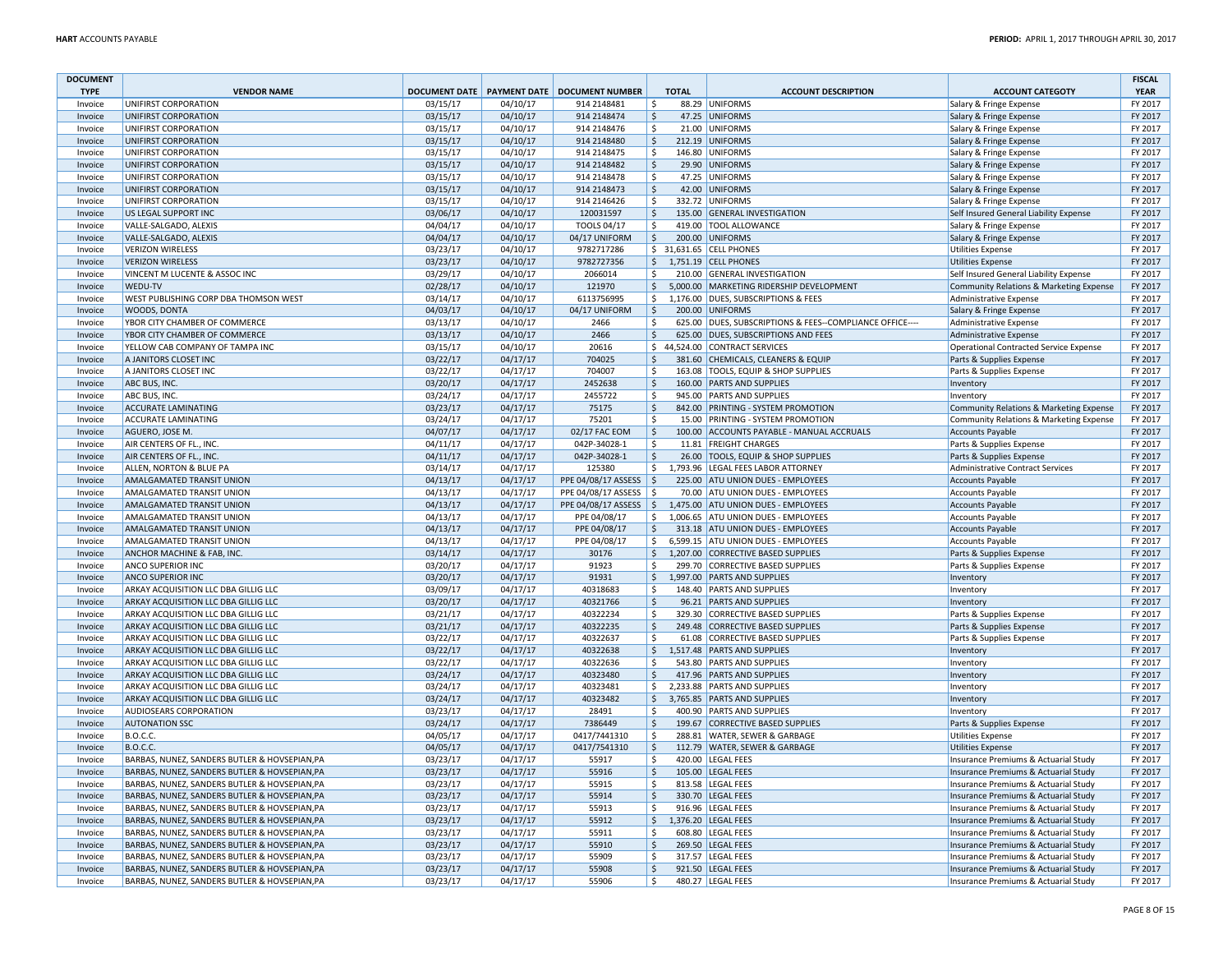| <b>DOCUMENT</b>    |                                                                                                |                      |                      |                                                |                                |                                           |                                                                                                | <b>FISCAL</b>      |
|--------------------|------------------------------------------------------------------------------------------------|----------------------|----------------------|------------------------------------------------|--------------------------------|-------------------------------------------|------------------------------------------------------------------------------------------------|--------------------|
| <b>TYPE</b>        | <b>VENDOR NAME</b>                                                                             |                      |                      | DOCUMENT DATE   PAYMENT DATE   DOCUMENT NUMBER | <b>TOTAL</b>                   | <b>ACCOUNT DESCRIPTION</b>                | <b>ACCOUNT CATEGOTY</b>                                                                        | <b>YEAR</b>        |
| Invoice            | BARBAS, NUNEZ, SANDERS BUTLER & HOVSEPIAN, PA                                                  | 03/23/17             | 04/17/17             | 55907                                          | $\zeta$                        | 2.073.79 LEGAL FEES                       | Insurance Premiums & Actuarial Study                                                           | FY 2017            |
| Invoice            | BARBAS, NUNEZ, SANDERS BUTLER & HOVSEPIAN, PA                                                  | 03/23/17             | 04/17/17             | 55905                                          | \$                             | 246.20 LEGAL FEES                         | Insurance Premiums & Actuarial Study                                                           | FY 2017            |
| Invoice            | BARBAS, NUNEZ, SANDERS BUTLER & HOVSEPIAN.PA                                                   | 03/23/17             | 04/17/17             | 55904                                          | S.                             | 2.130.78 LEGAL FEES                       | Insurance Premiums & Actuarial Study                                                           | FY 2017            |
| Invoice            | BARBAS, NUNEZ, SANDERS BUTLER & HOVSEPIAN, PA                                                  | 03/23/17<br>03/23/17 | 04/17/17<br>04/17/17 | 55903<br>55902                                 | $\ddot{\mathsf{S}}$<br>$\zeta$ | 63.00 LEGAL FEES<br>63.50 LEGAL FEES      | Insurance Premiums & Actuarial Study                                                           | FY 2017<br>FY 2017 |
| Invoice            | BARBAS, NUNEZ, SANDERS BUTLER & HOVSEPIAN, PA                                                  |                      |                      |                                                |                                |                                           | Insurance Premiums & Actuarial Study                                                           |                    |
| Invoice            | BARBAS, NUNEZ, SANDERS BUTLER & HOVSEPIAN, PA                                                  | 03/23/17             | 04/17/17             | 55901                                          | \$                             | 822.00 LEGAL FEES                         | Insurance Premiums & Actuarial Study                                                           | FY 2017            |
| Invoice            | BARBAS, NUNEZ, SANDERS BUTLER & HOVSEPIAN, PA                                                  | 03/23/17             | 04/17/17             | 55900                                          | $\zeta$                        | 294.20 LEGAL FEES                         | Insurance Premiums & Actuarial Study                                                           | FY 2017<br>FY 2017 |
| Invoice<br>Invoice | BARBAS, NUNEZ, SANDERS BUTLER & HOVSEPIAN, PA<br>BARBAS, NUNEZ, SANDERS BUTLER & HOVSEPIAN, PA | 03/23/17             | 04/17/17             | 55899<br>55898                                 | \$<br>$\zeta$                  | 660.10 LEGAL FEES                         | Insurance Premiums & Actuarial Study                                                           | FY 2017            |
| Invoice            | BARBAS, NUNEZ, SANDERS BUTLER & HOVSEPIAN, PA                                                  | 03/23/17<br>03/24/17 | 04/17/17<br>04/17/17 | 55919                                          | \$                             | 583.60 LEGAL FEES<br>574.09 LEGAL FEES    | Insurance Premiums & Actuarial Study<br>Insurance Premiums & Actuarial Study                   | FY 2017            |
| Invoice            | BAY SIGN & GRAPHICS, INC D/B/A FASTSIGNS FOWLER                                                | 03/23/17             | 04/17/17             | 1302-41326                                     | $\zeta$                        | 206.67 CORRECTIVE BASED SUPPLIES          | Parts & Supplies Expense                                                                       | FY 2017            |
| Invoice            | BECKER COMMUNICATIONS INC DBA BCI INTERGRATED SOL                                              | 03/22/17             | 04/17/17             | 28674                                          | \$                             | 462.00 CONTRACT SERVICES                  |                                                                                                | FY 2017            |
| Invoice            | BECKER COMMUNICATIONS INC DBA BCI INTERGRATED SOL                                              | 03/22/17             | 04/17/17             | 28675                                          | $\zeta$                        | 462.00 CONTRACT SERVICES                  | <b>Operational Contracted Service Expense</b><br><b>Operational Contracted Service Expense</b> | FY 2017            |
| Invoice            | <b>BRANDON FORD</b>                                                                            | 03/17/17             | 04/17/17             | 083268                                         | \$                             | 17.94 CORRECTIVE BASED SUPPLIES           | Parts & Supplies Expense                                                                       | FY 2017            |
| Invoice            | <b>BRANDON FORD</b>                                                                            | 03/20/17             | 04/17/17             | 637370                                         | \$                             | 1,051.94 CORRECTIVE BASED SUPPLIES        | Parts & Supplies Expense                                                                       | FY 2017            |
| Invoice            | <b>BRANDON FORD</b>                                                                            | 03/20/17             | 04/17/17             | 637369                                         | \$                             | 110.00 PARTS AND SUPPLIES                 | Inventory                                                                                      | FY 2017            |
| Invoice            | <b>BRANDON FORD</b>                                                                            | 03/24/17             | 04/17/17             | 638128                                         | $\ddot{\mathsf{S}}$            | 400.04 CORRECTIVE BASED SUPPLIES          | Parts & Supplies Expense                                                                       | FY 2017            |
| Invoice            | <b>BRANDON FORD</b>                                                                            | 03/24/17             | 04/17/17             | 638019                                         | \$                             | 789.90 PARTS AND SUPPLIES                 | Inventory                                                                                      | FY 2017            |
| Invoice            | <b>BRANDON FORD</b>                                                                            | 03/24/17             | 04/17/17             | 638018                                         | \$                             | 135.96 PARTS AND SUPPLIES                 | Inventory                                                                                      | FY 2017            |
| Invoice            | <b>BROWNS TROPHIES INC</b>                                                                     | 03/21/17             | 04/17/17             | G 34993                                        | \$                             | 406.30 EMPLOYEE DEVELOPMENT FUND          | <b>Administrative Expense</b>                                                                  | FY 2017            |
| Invoice            | <b>BROWNS TROPHIES INC</b>                                                                     | 03/21/17             | 04/17/17             | G 35231                                        | $\mathsf{S}$                   | 14.56 SAFETY SUPPLIES & EQUIPMENT         | Parts & Supplies Expense                                                                       | FY 2017            |
| Invoice            | CARROLL AIR SYSTEMS INC                                                                        | 03/20/17             | 04/17/17             | 50161                                          | \$                             | 3,699.59 CORRECTIVE BASED SUPPLIES        | Parts & Supplies Expense                                                                       | FY 2017            |
| Invoice            | CHARTER COMMUNICATIONS INC DBA SPECTRUM                                                        | 04/10/17             | 04/17/17             | 042451601041017                                | \$                             | 108.57 CABLE TELEVISION SERVICES          | <b>Utilities Expense</b>                                                                       | FY 2017            |
| Invoice            | CITY OF TAMPA MCKAY BAY                                                                        | 04/10/17             | 04/17/17             | 1128773                                        | \$                             | 10.65 DISPOSAL SERVICES                   | Operational Contracted Service Expense                                                         | FY 2017            |
| Invoice            | <b>CITY OF TAMPA UTILITIES</b>                                                                 | 04/05/17             | 04/17/17             | 0417/0379314                                   | $\mathsf{S}$                   | 89.10 WATER, SEWER & GARBAGE              | <b>Utilities Expense</b>                                                                       | FY 2017            |
| Invoice            | CITY OF TAMPA UTILITIES                                                                        | 04/06/17             | 04/17/17             | 0417/0051369-3                                 | \$                             | 5,712.22 WATER, SEWER & GARBAGE           | <b>Utilities Expense</b>                                                                       | FY 2017            |
| Invoice            | <b>CLASS C SOLUTIONS GROUP</b>                                                                 | 03/20/17             | 04/17/17             | 1065661001                                     | $\zeta$                        | 336.67 CORRECTIVE BASED SUPPLIES          | Parts & Supplies Expense                                                                       | FY 2017            |
| Invoice            | <b>CLASS C SOLUTIONS GROUP</b>                                                                 | 03/21/17             | 04/17/17             | 9095573001                                     | \$                             | 105.07 CORRECTIVE BASED SUPPLIES          | Parts & Supplies Expense                                                                       | FY 2017            |
| Invoice            | <b>CLASS C SOLUTIONS GROUP</b>                                                                 | 03/22/17             | 04/17/17             | 9095573002                                     | $\ddot{\mathsf{S}}$            | 283.55 TOOLS, EQUIP & SHOP SUPPLIES       | Parts & Supplies Expense                                                                       | FY 2017            |
| Invoice            | <b>CLASS C SOLUTIONS GROUP</b>                                                                 | 03/23/17             | 04/17/17             | 1083770001                                     | $\ddot{\mathsf{S}}$            | 435.76 CORRECTIVE BASED SUPPLIES          | Parts & Supplies Expense                                                                       | FY 2017            |
| Invoice            | <b>CLASS C SOLUTIONS GROUP</b>                                                                 | 03/23/17             | 04/17/17             | 1083636001                                     | $\zeta$                        | 168.95 CORRECTIVE BASED SUPPLIES          | Parts & Supplies Expense                                                                       | FY 2017            |
| Invoice            | <b>CLASS C SOLUTIONS GROUP</b>                                                                 | 03/24/17             | 04/17/17             | 1065247002                                     | $\ddot{\mathsf{S}}$            | 33.86 CORRECTIVE BASED SUPPLIES           | Parts & Supplies Expense                                                                       | FY 2017            |
| Invoice            | <b>COLE COUNTY CIRCUIT COURT</b>                                                               | 04/13/17             | 04/17/17             | PPE 04/08/17                                   | $\zeta$                        | 90.55 ACCOUNTS PAYABLE - MANUAL ACCRUALS  | Accounts Payable                                                                               | FY 2017            |
| Invoice            | COMMERCIAL RISK MANAGEMENT INC                                                                 | 03/24/17             | 04/17/17             | 03-9977                                        | $\ddot{\mathsf{S}}$            | 3,249.00 CLAIM SERVICING FEES             | Self Insured Workers' Compensation Expense                                                     | FY 2017            |
| Invoice            | COMMUNICATIONS SUPPLY CORPORATION                                                              | 03/22/17             | 04/17/17             | 263766                                         | $\zeta$                        | 248.16 PARTS AND SUPPLIES                 | Inventory                                                                                      | FY 2017            |
| Invoice            | CREATIVE BUS SALES, INC D/B/A TRANSIT PLUS                                                     | 11/02/16             | 04/17/17             | 5099799                                        | $\ddot{\mathsf{S}}$            | 48.56 PARTS AND SUPPLIES                  | Inventory                                                                                      | FY 2017            |
| Invoice            | CREATIVE BUS SALES, INC D/B/A TRANSIT PLUS                                                     | 02/20/17             | 04/17/17             | 6018276B                                       | $\ddot{\mathsf{S}}$            | 173.44 CORRECTIVE BASED SUPPLIES          | Parts & Supplies Expense                                                                       | FY 2017            |
| Invoice            | CREATIVE BUS SALES, INC D/B/A TRANSIT PLUS                                                     | 02/20/17             | 04/17/17             | 6018167A                                       | \$                             | 50.46 CORRECTIVE BASED SUPPLIES           | Parts & Supplies Expense                                                                       | FY 2017            |
| Invoice            | CREATIVE BUS SALES, INC D/B/A TRANSIT PLUS                                                     | 02/27/17             | 04/17/17             | 6019422                                        | \$                             | 142.25 PARTS AND SUPPLIES                 | Inventory                                                                                      | FY 2017            |
| Invoice            | CREATIVE BUS SALES, INC D/B/A TRANSIT PLUS                                                     | 03/08/17             | 04/17/17             | 5107446                                        | Ŝ.                             | 2,157.80 CORRECTIVE BASED SUPPLIES        | Parts & Supplies Expense                                                                       | FY 2017            |
| Invoice            | CREATIVE BUS SALES, INC D/B/A TRANSIT PLUS                                                     | 03/20/17             | 04/17/17             | 5108401                                        | S.                             | 130.42 CORRECTIVE BASED SUPPLIES          | Parts & Supplies Expense                                                                       | FY 2017            |
| Invoice            | CREATIVE BUS SALES, INC D/B/A TRANSIT PLUS                                                     | 03/23/17             | 04/17/17             | 6020070A                                       | \$                             | 32.36 CORRECTIVE BASED SUPPLIES           | Parts & Supplies Expense                                                                       | FY 2017            |
| Invoice            | CREATIVE BUS SALES, INC D/B/A TRANSIT PLUS                                                     | 03/24/17             | 04/17/17             | 6019545                                        | $\mathsf{S}$                   | 123.24 CORRECTIVE BASED SUPPLIES          | Parts & Supplies Expense                                                                       | FY 2017            |
| Invoice            | CREATIVE BUS SALES, INC D/B/A TRANSIT PLUS                                                     | 03/24/17             | 04/17/17             | 6018631B                                       | \$                             | 239.34 PARTS AND SUPPLIES                 | Inventory                                                                                      | FY 2017            |
| Invoice            | <b>CROWE, BYRON</b>                                                                            | 04/10/17             | 04/17/17             | 04/17 UNIFORM                                  | \$                             | 200.00 UNIFORMS                           | Salary & Fringe Expense                                                                        | FY 2017            |
| Invoice            | <b>CUMMINS INC</b>                                                                             | 03/20/17             | 04/17/17             | 007-24758                                      | \$                             | 376.05 DUES, SUBSCRIPTIONS & FEES         | Administrative Expense                                                                         | FY 2017            |
| Invoice            | <b>CUMMINS INC</b>                                                                             | 03/21/17             | 04/17/17             | 007-24760                                      | $\zeta$                        | 1,808.10 DUES, SUBSCRIPTIONS & FEES       | Administrative Expense                                                                         | FY 2017            |
| Invoice            | <b>DIRECTV LLC</b>                                                                             | 04/04/17             | 04/17/17             | 31074969679                                    | \$                             | 28.00 CABLE TELEVISION SERVICES           | <b>Utilities Expense</b>                                                                       | FY 2017            |
| Invoice            | DOCUMENT TECHNOLOGIES LLC                                                                      | 03/28/17             | 04/17/17             | 993691                                         | $\zeta$                        | 485.00 GENERAL INVESTIGATION              | Self Insured General Liability Expense                                                         | FY 2017            |
| Invoice            | EAGAN, KATHARINE                                                                               | 04/13/17             | 04/17/17             | LUNCH 04/13/17                                 | \$                             | 66.34 MEETINGS - STAFF                    | Administrative Expense                                                                         | FY 2017            |
| Invoice            | EARL W. COLVARD INC. DBA BOULEVARD TIRE CENTER                                                 | 03/22/17             | 04/17/17             | 19-GS175292                                    | $\zeta$                        | 139.88 TIRES PURCHASED                    | Parts & Supplies Expense                                                                       | FY 2017            |
| Invoice            | EARL W. COLVARD INC. DBA BOULEVARD TIRE CENTER                                                 | 03/22/17             | 04/17/17             | 19-175337                                      | \$                             | 25.00 TIRES PURCHASED                     | Parts & Supplies Expense                                                                       | FY 2017            |
| Invoice            | EARL W. COLVARD INC. DBA BOULEVARD TIRE CENTER                                                 | 03/23/17             | 04/17/17             | 19-GS175392                                    | \$                             | 140.38 TIRES PURCHASED                    | Parts & Supplies Expense                                                                       | FY 2017            |
| Invoice            | EDWARDS, CRYSTAL Y                                                                             | 04/07/17             | 04/17/17             | 03/17 BUS OP EOM                               | l\$                            | 100.00 ACCOUNTS PAYABLE - MANUAL ACCRUALS | <b>Accounts Payable</b>                                                                        | FY 2017            |
| Invoice            | ELECTRONIC ENTRY DISTRIBUTORS                                                                  | 03/22/17             | 04/17/17             | 993074                                         | \$                             | 60.00 CORRECTIVE BASED SUPPLIES           | Parts & Supplies Expense                                                                       | FY 2017            |
| Invoice            | FERNANDEZ, RICARDO                                                                             | 04/10/17             | 04/17/17             | 03/17 FLEET EOM                                | \$                             | 100.00 ACCOUNTS PAYABLE - MANUAL ACCRUALS | <b>Accounts Payable</b>                                                                        | FY 2017            |
| Invoice            | <b>FLORIDA DEPARTMENT OF REVENUE</b>                                                           | 03/31/17             | 04/17/17             | SALES TAX 03/2017                              | l \$                           | 39.58 SALES TAXES PAYABLE                 | <b>Taxes Payable</b>                                                                           | FY 2017            |
| Invoice            | FLORIDA DEPT OF FINANCIAL SERVICES                                                             | 03/31/17             | 04/17/17             | 16Q2S1252115298                                | l \$                           | 6,576.39 ASSESSMENT FEES                  | Self Insured Workers' Compensation Expense                                                     | FY 2017            |
| Invoice            | <b>FLORIDA SENTINEL BULLETIN</b>                                                               | 03/24/17             | 04/17/17             | 6948 03/24/17                                  | $\zeta$                        | 306.00 ADVERTISING - LEGAL                | Community Relations & Marketing Expense                                                        | FY 2017            |
| Invoice            | FLORIDA SENTINEL BULLETIN                                                                      | 03/24/17             | 04/17/17             | 6948 03-28                                     | \$                             | 56.00 ADVERTISING - LEGAL                 | Community Relations & Marketing Expense                                                        | FY 2017            |
| Invoice            | FLORIDA SENTINEL BULLETIN                                                                      | 03/24/17             | 04/17/17             | 6948 03-21                                     | $\zeta$                        | 56.00 ADVERTISING - LEGAL                 | Community Relations & Marketing Expense                                                        | FY 2017            |
| Invoice            | FRONTIER FLORIDA LLC                                                                           | 04/01/17             | 04/17/17             | 0417/9723721                                   | \$                             | 59.73 TELEPHONE                           | <b>Utilities Expense</b>                                                                       | FY 2017            |
| Invoice            | <b>FRONTIER FLORIDA LLC</b>                                                                    | 04/01/17             | 04/17/17             | 0417/6262871                                   | $\zeta$                        | 61.23 TELEPHONE                           | <b>Utilities Expense</b>                                                                       | FY 2017            |
| Invoice            | <b>FRONTIER FLORIDA LLC</b>                                                                    | 04/07/17             | 04/17/17             | 0417/6216583                                   | $\zeta$                        | 213.11 TELEPHONE                          | <b>Utilities Expense</b>                                                                       | FY 2017            |
| Invoice            | <b>GATOR FORD TRUCK SALES</b>                                                                  | 03/22/17             | 04/17/17             | 515730P                                        | $\zeta$                        | 110.35 PARTS AND SUPPLIES                 | Inventory                                                                                      | FY 2017            |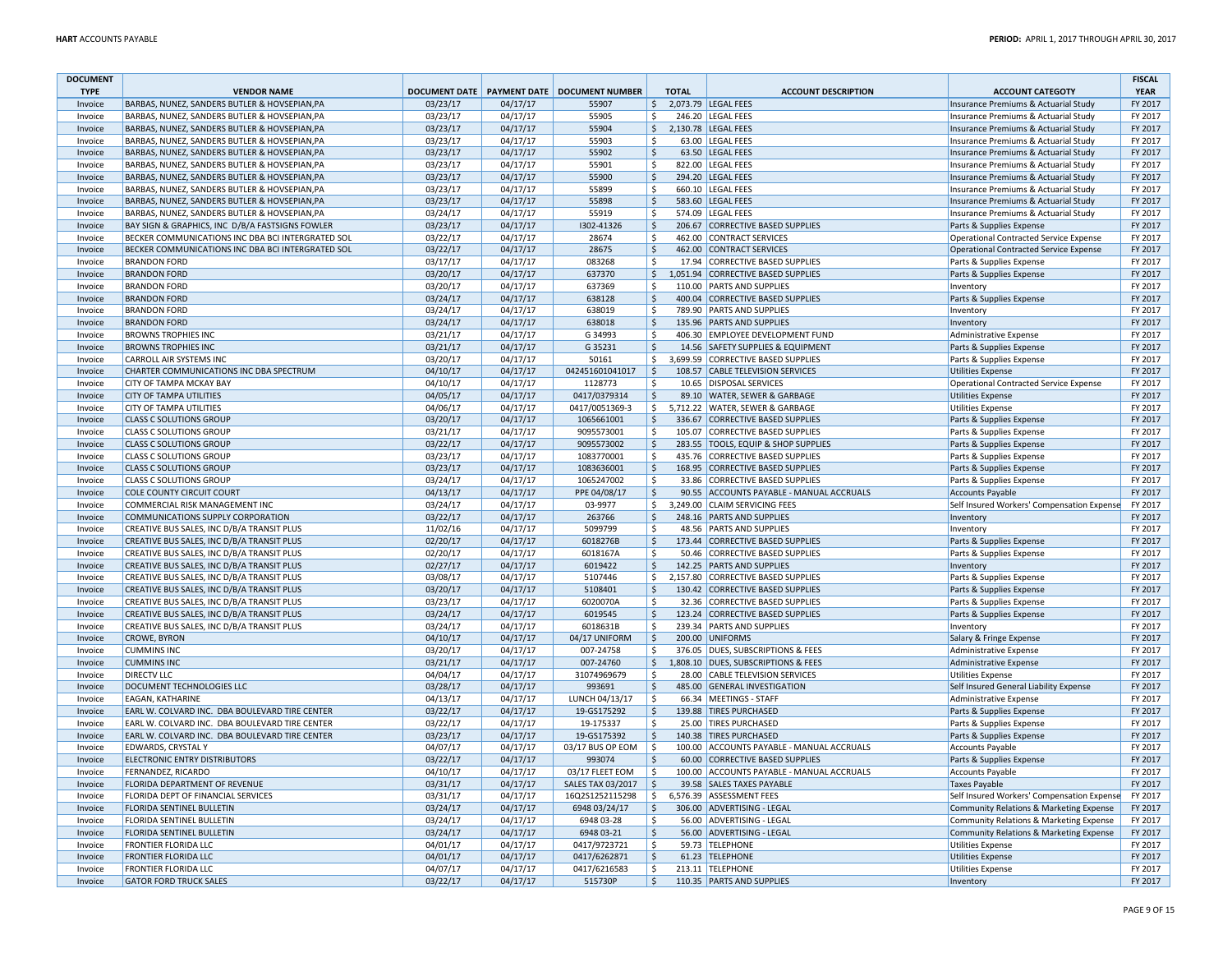| <b>DOCUMENT</b> |                                           |          |          |                                                |                     |                                                    |                                               | <b>FISCAL</b> |
|-----------------|-------------------------------------------|----------|----------|------------------------------------------------|---------------------|----------------------------------------------------|-----------------------------------------------|---------------|
| <b>TYPE</b>     | <b>VENDOR NAME</b>                        |          |          | DOCUMENT DATE   PAYMENT DATE   DOCUMENT NUMBER | <b>TOTAL</b>        | <b>ACCOUNT DESCRIPTION</b>                         | <b>ACCOUNT CATEGOTY</b>                       | <b>YEAR</b>   |
| Invoice         | <b>GENFARE</b>                            | 03/21/17 | 04/17/17 | 90116703                                       | \$                  | 2.471.70 CORRECTIVE BASED SUPPLIES                 | Parts & Supplies Expense                      | FY 2017       |
| Invoice         | <b>GENFARE</b>                            | 03/21/17 | 04/17/17 | 90116700                                       | \$                  | 229.55 CORRECTIVE BASED SUPPLIES                   | Parts & Supplies Expense                      | FY 2017       |
| Invoice         | <b>GENFARE</b>                            | 03/21/17 | 04/17/17 | 90116702                                       | Ŝ.                  | 884.90 CORRECTIVE BASED SUPPLIES                   | Parts & Supplies Expense                      | FY 2017       |
| Invoice         | <b>GENFARE</b>                            | 03/21/17 | 04/17/17 | 90116705                                       | $\ddot{\mathsf{S}}$ | 293.73 CORRECTIVE BASED SUPPLIES                   | Parts & Supplies Expense                      | FY 2017       |
| Invoice         | <b>GENFARE</b>                            | 03/21/17 | 04/17/17 | 90116701                                       | \$                  | 149.61 CORRECTIVE BASED SUPPLIES                   | Parts & Supplies Expense                      | FY 2017       |
| Invoice         | <b>GENFARE</b>                            | 03/21/17 | 04/17/17 | 90116704                                       | $\zeta$             | 298.28 CORRECTIVE BASED SUPPLIES                   | Parts & Supplies Expense                      | FY 2017       |
| Invoice         | <b>GENFARE</b>                            | 03/22/17 | 04/17/17 | 90116706                                       | \$                  | 179.25 CORRECTIVE BASED SUPPLIES                   | Parts & Supplies Expense                      | FY 2017       |
| Invoice         | <b>GENFARE</b>                            | 03/24/17 | 04/17/17 | 90116859                                       | $\mathsf{S}$        | 967.52 PARTS AND SUPPLIES                          | Inventory                                     | FY 2017       |
| Invoice         | GENUINE PARTS CO DBA NAPA AUTO            | 04/10/17 | 04/17/17 | 817662                                         | \$                  | 27.91 CORRECTIVE BASED SUPPLIES                    | Parts & Supplies Expense                      | FY 2017       |
| Invoice         | GENUINE PARTS CO DBA NAPA AUTO            | 04/12/17 | 04/17/17 | 818181                                         | $\ddot{\mathsf{S}}$ | 80.44 PARTS AND SUPPLIES                           | Inventory                                     | FY 2017       |
| Invoice         | GILCO SPRING OF FLORIDA, INC              | 03/23/17 | 04/17/17 | 10178                                          | \$                  | 829.80 CORRECTIVE BASED SUPPLIES                   | Parts & Supplies Expense                      | FY 2017       |
| Invoice         | <b>GOODYEAR TIRE &amp; RUBBER CO</b>      | 03/23/17 | 04/17/17 | 0082865542                                     | $\zeta$             | 2,994.02 TIRES LEASED - ADA/PARA FL-5307P-2017 POP | <b>Capital Grant Expense</b>                  | FY 2017       |
| Invoice         | <b>GOODYEAR TIRE &amp; RUBBER CO</b>      | 03/23/17 | 04/17/17 | 0082865543                                     | \$                  | 2,408.40 TIRES LEASED - ADA/PARA FL-5307P-2017 POP | Capital Grant Expense                         | FY 2017       |
| Invoice         | <b>GOODYEAR TIRE &amp; RUBBER CO</b>      | 03/23/17 | 04/17/17 | 0082865542                                     |                     | \$38,020.02 TIRES LEASED - BUS FL-5307P-2017 POP   | <b>Capital Grant Expense</b>                  | FY 2017       |
| Invoice         | <b>GOODYEAR TIRE &amp; RUBBER CO</b>      | 03/23/17 | 04/17/17 | 0082865543                                     | \$                  | 9,633.60 TIRES LEASED - BUS FL-5307P-2017 POP      | <b>Capital Grant Expense</b>                  | FY 2017       |
| Invoice         | <b>GORDON CHEVROLET</b>                   | 03/13/17 | 04/17/17 | 83150                                          | $\mathsf{\hat{S}}$  | 149.99 OUTSIDE AUTO, VAN & TRUCK REPAIR            | Operational Contracted Service Expense        | FY 2017       |
| Invoice         | GRAINGER                                  | 03/20/17 | 04/17/17 | 9391476042                                     | \$                  | 64.86 CORRECTIVE BASED SUPPLIES                    | Parts & Supplies Expense                      | FY 2017       |
| Invoice         | <b>GRAINGER</b>                           | 03/20/17 | 04/17/17 | 9391966497                                     | $\zeta$             | 62.12 CORRECTIVE BASED SUPPLIES                    | Parts & Supplies Expense                      | FY 2017       |
| Invoice         | GRAINGER                                  | 03/20/17 | 04/17/17 | 9391966505                                     | \$                  | 85.50 TOOLS, EQUIP & SHOP SUPPLIES                 | Parts & Supplies Expense                      | FY 2017       |
| Invoice         | GRAINGER                                  | 03/21/17 | 04/17/17 | 9392207966                                     | $\zeta$             | 34.79 TOOLS, EQUIP & SHOP SUPPLIES                 | Parts & Supplies Expense                      | FY 2017       |
| Invoice         | GRAINGER                                  | 03/21/17 | 04/17/17 | 9393437901                                     | $\mathsf{\hat{S}}$  | 300.00 TOOLS, EQUIP & SHOP SUPPLIES                | Parts & Supplies Expense                      | FY 2017       |
| Invoice         | <b>GRAINGER</b>                           | 03/22/17 | 04/17/17 | 9393634580                                     | $\zeta$             | 90.02 CORRECTIVE BASED SUPPLIES                    | Parts & Supplies Expense                      | FY 2017       |
| Invoice         | GRAINGER                                  | 03/22/17 | 04/17/17 | 9394276548                                     | \$                  | 421.60 TOOLS, EQUIP & SHOP SUPPLIES                | Parts & Supplies Expense                      | FY 2017       |
| Invoice         | HAYS HOLDING CORP AKA VEREDUS             | 03/19/17 | 04/17/17 | 170007655                                      | $\mathsf{S}$        | 2,720.00 BUDGET FOR INHOUSE TEMP HELP              | Salary & Fringe Expense                       | FY 2017       |
| Invoice         | <b>HIDAY &amp; RICKE PA</b>               | 04/13/17 | 04/17/17 | PPE 04/08/17                                   | \$                  | 66.50 ACCOUNTS PAYABLE - MANUAL ACCRUALS           | <b>Accounts Payable</b>                       | FY 2017       |
| Invoice         | HILLSBOROUGH TRANSIT AUTHORITY ERF        | 04/13/17 | 04/17/17 | PPE 04/08/17                                   | $\zeta$             | 55.00 EMPLOYEE RECREATION FUND                     | <b>Accounts Payable</b>                       | FY 2017       |
| Invoice         | HILLSBOROUGH TRANSIT AUTHORITY ERF        | 04/13/17 | 04/17/17 | PPE 04/08/17                                   | \$                  | 5.00 EMPLOYEE RECREATION FUND                      | <b>Accounts Payable</b>                       | FY 2017       |
| Invoice         | <b>HILLSBOROUGH TRANSIT AUTHORITY ERF</b> | 04/13/17 | 04/17/17 | PPE 04/08/17                                   | $\zeta$             | 395.00 EMPLOYEE RECREATION FUND                    | <b>Accounts Payable</b>                       | FY 2017       |
| Invoice         | HILLSBOROUGH TRANSIT AUTHORITY PETTY CASH | 04/03/17 | 04/17/17 | ADMIN 04/03/17                                 | $\ddot{\mathsf{S}}$ | 21.40 BUSINESS TRAVEL COSTS - STAFF                | Administrative Expense                        | FY 2017       |
| Invoice         | HILLSBOROUGH TRANSIT AUTHORITY PETTY CASH | 04/03/17 | 04/17/17 | ADMIN 04/03/17                                 | $\zeta$             | 49.19 DUES, SUBSCRIPTIONS & FEES                   | Administrative Expense                        | FY 2017       |
| Invoice         | HILLSBOROUGH TRANSIT AUTHORITY PETTY CASH | 04/03/17 | 04/17/17 | ADMIN 04/03/17                                 | \$                  | 43.48 SUPPLIES/OFFICE/ART/JANITORIAL               | Parts & Supplies Expense                      | FY 2017       |
| Invoice         | HILLSBOROUGH TRANSIT AUTHORITY PETTY CASH | 04/07/17 | 04/17/17 | OPS 04/07/17                                   | $\zeta$             | 44.50 CORRECTIVE BASED SUPPLIES                    | Parts & Supplies Expense                      | FY 2017       |
| Invoice         | HILLSBOROUGH TRANSIT AUTHORITY PETTY CASH | 04/07/17 | 04/17/17 | OPS 04/07/17                                   | \$                  | 41.39 CORRECTIVE BASED SUPPLIES                    | Parts & Supplies Expense                      | FY 2017       |
| Invoice         | HILLSBOROUGH TRANSIT AUTHORITY PETTY CASH | 04/07/17 | 04/17/17 | OPS 04/07/17                                   | $\ddot{\mathsf{S}}$ | 10.53 CORRECTIVE BASED SUPPLIES                    | Parts & Supplies Expense                      | FY 2017       |
| Invoice         | HILLSBOROUGH TRANSIT AUTHORITY PETTY CASH | 04/07/17 | 04/17/17 | OPS 04/07/17                                   | \$                  | 24.95 EMPLOYEE DEVELOPMENT FUND                    | <b>Administrative Expense</b>                 | FY 2017       |
| Invoice         | HILLSBOROUGH TRANSIT AUTHORITY PETTY CASH | 04/07/17 | 04/17/17 | OPS 04/07/17                                   | \$                  | 11.62 EMPLOYEE DEVELOPMENT FUND                    | Administrative Expense                        | FY 2017       |
| Invoice         | HILLSBOROUGH TRANSIT AUTHORITY PETTY CASH | 04/07/17 | 04/17/17 | OPS 04/07/17                                   | \$                  | 36.68 ORGANIZATION PROGRAMS & EVENTS               | <b>Administrative Expense</b>                 | FY 2017       |
| Invoice         | HILLSBOROUGH TRANSIT AUTHORITY PETTY CASH | 04/07/17 | 04/17/17 | OPS 04/07/17                                   | \$                  | 24.39 ORGANIZATION PROGRAMS & EVENTS               | <b>Administrative Expense</b>                 | FY 2017       |
| Invoice         | HILLSBOROUGH TRANSIT AUTHORITY PETTY CASH | 04/07/17 | 04/17/17 | OPS 04/07/17                                   | \$                  | 30.93 ORGANIZATION PROGRAMS & EVENTS               | <b>Administrative Expense</b>                 | FY 2017       |
| Invoice         | HILLSBOROUGH TRANSIT AUTHORITY PETTY CASH | 04/07/17 | 04/17/17 | OPS 04/07/17                                   | \$                  | 5.00 PARKING FEES                                  | Administrative Expense                        | FY 2017       |
| Invoice         | HILLSBOROUGH TRANSIT AUTHORITY PETTY CASH | 04/07/17 | 04/17/17 | OPS 04/07/17                                   | S.                  | 3.35 PARKING FEES                                  | <b>Administrative Expense</b>                 | FY 2017       |
| Invoice         | HILLSBOROUGH TRANSIT AUTHORITY PETTY CASH | 04/07/17 | 04/17/17 | OPS 04/07/17                                   | $\mathsf{S}$        | 10.34 REPAIR PARTS/MINOR EQUIP                     | Parts & Supplies Expense                      | FY 2017       |
| Invoice         | HOLLAND AND KNIGHT LLP                    | 04/06/17 | 04/17/17 | 5489630                                        | \$                  | 7,500.00 PROFESSIONAL SERVICE FEES                 | <b>Administrative Contract Services</b>       | FY 2017       |
| Invoice         | <b>HOME DEPOT</b>                         | 04/11/17 | 04/17/17 | 2970639                                        | $\mathsf{S}$        | 71.28 CORRECTIVE BASED SUPPLIES                    | Parts & Supplies Expense                      | FY 2017       |
| Invoice         | HYDRAULIC ELECTRIC COMPONENT SUPPLY INC   | 03/21/17 | 04/17/17 | 0133976-IN                                     | \$                  | 864.00 PARTS AND SUPPLIES                          | Inventory                                     | FY 2017       |
| Invoice         | IEH AUTO PARTS HOLDING LLC DBA AUTO PLUS  | 02/07/17 | 04/17/17 | 066955365 CORE                                 | l\$                 | 25.00 CORRECTIVE BASED SUPPLIES                    | Parts & Supplies Expense                      | FY 2017       |
| Invoice         | <b>INTEGRATED BUSINESS GROUP</b>          | 03/24/17 | 04/17/17 | INV012600                                      | \$                  | 1,020.00 COMPUTER SOFTWARE SVC. FEES               | <b>Operational Contracted Service Expense</b> | FY 2017       |
| Invoice         | <b>INTERNAL REVENUE SERVICE</b>           | 04/13/17 | 04/17/17 | PPE 04/08/17                                   | $\zeta$             | 901.42 ACCOUNTS PAYABLE - MANUAL ACCRUALS          | <b>Accounts Payable</b>                       | FY 2017       |
|                 | JAMES RIVER SOLUTIONS LLC                 | 03/20/17 | 04/17/17 |                                                | \$ 11,604.45 DIESEL |                                                    |                                               | FY 2017       |
| Invoice         | JAMES RIVER SOLUTIONS LLC                 | 03/20/17 | 04/17/17 | S270339-IN<br>S270339-IN                       | $\mathsf{S}$        | 2,548.49 DIESEL & GAS EXCISE TAX                   | Fuel and Oil Expense<br><b>Tax Expense</b>    | FY 2017       |
| Invoice         | JAMES RIVER SOLUTIONS LLC                 |          |          | S270340-IN                                     | \$ 11,651.49 DIESEL |                                                    |                                               | FY 2017       |
| Invoice         |                                           | 03/21/17 | 04/17/17 |                                                |                     |                                                    | Fuel and Oil Expense                          |               |
| Invoice         | JAMES RIVER SOLUTIONS LLC                 | 03/21/17 | 04/17/17 | S270340-IN                                     | -Ś                  | 2,548.83 DIESEL & GAS EXCISE TAX                   | <b>Tax Expense</b>                            | FY 2017       |
| Invoice         | JAMES RIVER SOLUTIONS LLC                 | 03/22/17 | 04/17/17 | S270341-IN                                     | \$ 11,586.87 DIESEL |                                                    | Fuel and Oil Expense                          | FY 2017       |
| Invoice         | JAMES RIVER SOLUTIONS LLC                 | 03/22/17 | 04/17/17 | S270341-IN                                     | $\mathsf{S}$        | 2,550.20 DIESEL & GAS EXCISE TAX                   | <b>Tax Expense</b>                            | FY 2017       |
| Invoice         | JAMES RIVER SOLUTIONS LLC                 | 03/23/17 | 04/17/17 | S270342-IN                                     | \$ 11,560.85 DIESEL |                                                    | Fuel and Oil Expense                          | FY 2017       |
| Invoice         | JAMES RIVER SOLUTIONS LLC                 | 03/23/17 | 04/17/17 | S270342-IN                                     | S.                  | 2,546.45 DIESEL & GAS EXCISE TAX                   | <b>Tax Expense</b>                            | FY 2017       |
| Invoice         | JAMES RIVER SOLUTIONS LLC                 | 03/24/17 | 04/17/17 | S270343-IN                                     | \$ 11.522.13 DIESEL |                                                    | Fuel and Oil Expense                          | FY 2017       |
| Invoice         | JAMES RIVER SOLUTIONS LLC                 | 03/24/17 | 04/17/17 | S270343-IN                                     | \$                  | 2,551.22 DIESEL & GAS EXCISE TAX                   | <b>Tax Expense</b>                            | FY 2017       |
| Invoice         | JASPER WELLER LLC DBA WELLER TRUCK PARTS  | 03/21/17 | 04/17/17 | 401274670                                      | S.                  | 3.100.00 PARTS AND SUPPLIES                        | Inventory                                     | FY 2017       |
| Invoice         | JCP LOCK & SECURITY INC                   | 03/24/17 | 04/17/17 | 17-001743                                      | -Ś                  | 370.00 CORRECTIVE BASED SUPPLIES                   | Parts & Supplies Expense                      | FY 2017       |
| Invoice         | KENWORTH OF CENTRAL FLORIDA INC           | 03/22/17 | 04/17/17 | CI66662                                        | S.                  | 4,491.88 PARTS AND SUPPLIES                        | Inventory                                     | FY 2017       |
| Invoice         | KENWORTH OF CENTRAL FLORIDA INC           | 03/24/17 | 04/17/17 | CI66994                                        | $\zeta$             | 3,893.32 PARTS AND SUPPLIES                        | Inventory                                     | FY 2017       |
| Invoice         | KIRKS AUTOMOTIVE INC                      | 03/24/17 | 04/17/17 | 1003742                                        | \$                  | 304.98 PARTS AND SUPPLIES                          | Inventory                                     | FY 2017       |
| Invoice         | LA GACETA PUBLISHING INC                  | 03/24/17 | 04/17/17 | 17-900                                         | $\ddot{\mathsf{S}}$ | 35.00 ADVERTISING - LEGAL                          | Community Relations & Marketing Expense       | FY 2017       |
| Invoice         | LA GACETA PUBLISHING INC                  | 03/24/17 | 04/17/17 | 17-903                                         | \$                  | 180.00 ADVERTISING - LEGAL                         | Community Relations & Marketing Expense       | FY 2017       |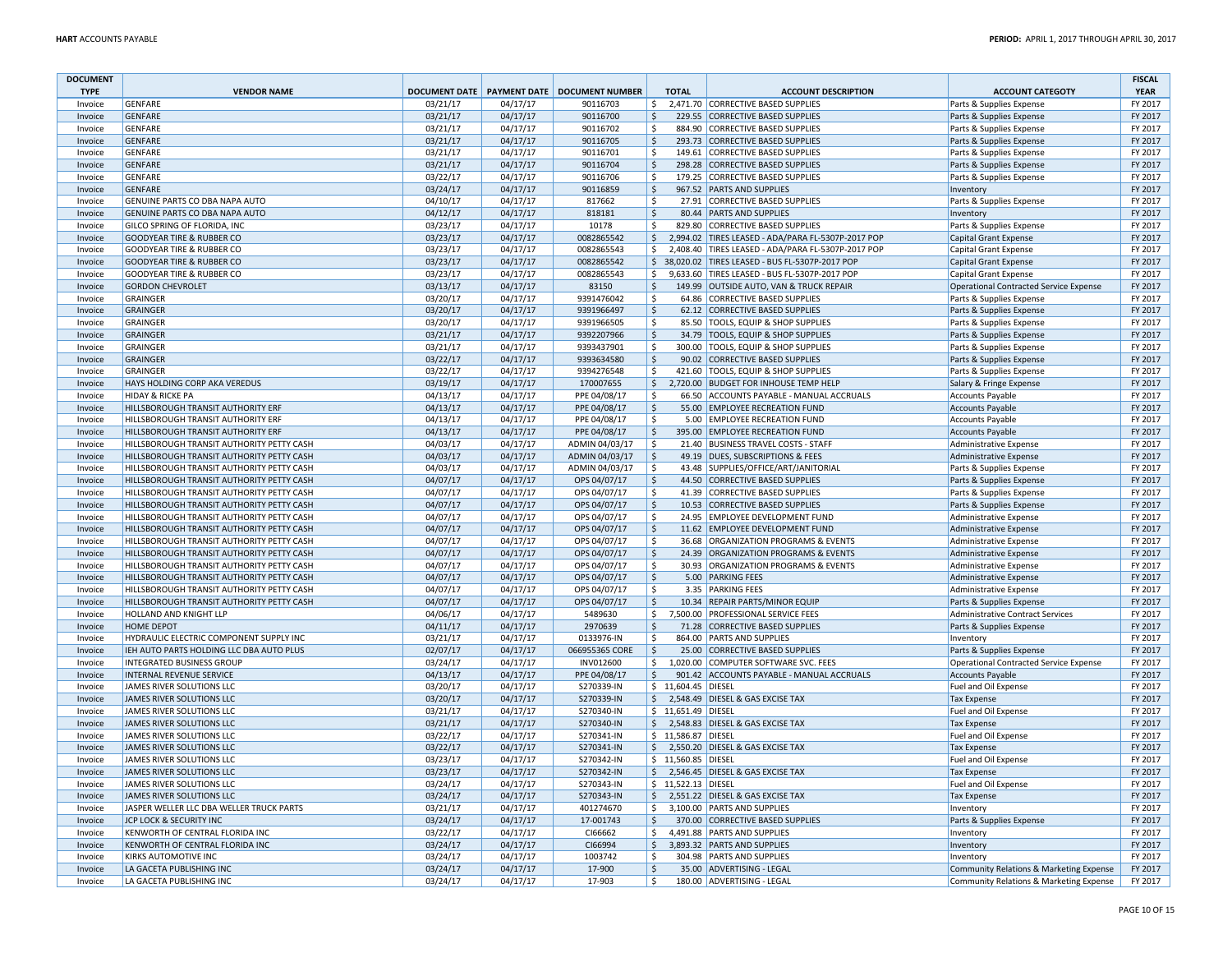| <b>DOCUMENT</b>    |                                                             |                      |                      |                                                |                     |              |                                                                |                                                      | <b>FISCAL</b>      |
|--------------------|-------------------------------------------------------------|----------------------|----------------------|------------------------------------------------|---------------------|--------------|----------------------------------------------------------------|------------------------------------------------------|--------------------|
| <b>TYPE</b>        | <b>VENDOR NAME</b>                                          |                      |                      | DOCUMENT DATE   PAYMENT DATE   DOCUMENT NUMBER |                     | <b>TOTAL</b> | <b>ACCOUNT DESCRIPTION</b>                                     | <b>ACCOUNT CATEGOTY</b>                              | <b>YEAR</b>        |
| Invoice            | <b>MIDWEST BUS CORPORATION</b>                              | 03/24/17             | 04/17/17             | 41963                                          | \$                  |              | 200.00 PARTS AND SUPPLIES                                      | Inventory                                            | FY 2017            |
| Invoice            | MIDWEST BUS CORPORATION<br>MOHAWK MANUFACTURING & SUPPLY CO | 03/24/17             | 04/17/17<br>04/17/17 | 41964<br>U005874                               | \$<br>\$            |              | 199.00 PARTS AND SUPPLIES<br>16,844.80 PARTS AND SUPPLIES      | Inventory                                            | FY 2017<br>FY 2017 |
| Invoice<br>Invoice | MOHAWK MANUFACTURING & SUPPLY CO                            | 03/20/17<br>03/20/17 | 04/17/17             | U005873                                        | -Ś                  |              | 1,654.80 PARTS AND SUPPLIES                                    | Inventory<br>Inventory                               | FY 2017            |
| Invoice            | MOHAWK MANUFACTURING & SUPPLY CO                            | 03/22/17             | 04/17/17             | U006030                                        | $\zeta$             |              | 546.00 PARTS AND SUPPLIES                                      | Inventory                                            | FY 2017            |
| Invoice            | MOHAWK MANUFACTURING & SUPPLY CO                            | 03/22/17             | 04/17/17             | U006031                                        | \$                  |              | 3,343.95 PARTS AND SUPPLIES                                    | Inventory                                            | FY 2017            |
| Invoice            | MOHAWK MANUFACTURING & SUPPLY CO                            | 03/23/17             | 04/17/17             | U006102                                        | <sub>S</sub>        |              | 354.00 PARTS AND SUPPLIES                                      | Inventory                                            | FY 2017            |
| Invoice            | MOHAWK MANUFACTURING & SUPPLY CO                            | 03/24/17             | 04/17/17             | U006242                                        | \$                  |              | 1,433.88 PARTS AND SUPPLIES                                    | Inventory                                            | FY 2017            |
| Invoice            | MT ZION ASSEMBLY OF GOD INC                                 | 04/12/17             | 04/17/17             | MAY-JULY 2017                                  | $\frac{1}{2}$       |              | 3,000.00 LEASE & RENTAL LAND                                   | Administrative Expense                               | FY 2017            |
| Invoice            | NATIONAL DRIVE                                              | 04/13/17             | 04/17/17             | PPE 04/08/17                                   | \$                  |              | 4.00 TEAMSTER UNION DUES                                       | <b>Accounts Payable</b>                              | FY 2017            |
| Invoice            | OQUENDO, FELIX                                              | 04/07/17             | 04/17/17             | 01/17 BUS OP EOM                               | \$                  |              | 100.00 ACCOUNTS PAYABLE - MANUAL ACCRUALS                      | <b>Accounts Payable</b>                              | FY 2017            |
| Invoice            | PENINSULA ENERGY SERVICES COMPANY INC D/B/A PESCO           | 04/06/17             | 04/17/17             | 0317-433971                                    |                     |              | \$29,173.39 COMPRESSED NATURAL GAS                             | Fuel and Oil Expense                                 | FY 2017            |
| Invoice            | PEOPLES GAS COMPANY                                         | 04/03/17             | 04/17/17             | 211012154079-0417                              | $\mathsf{S}$        |              | 1,077.81 COMPRESSED NATURAL GAS                                | Fuel and Oil Expense                                 | FY 2017            |
| Invoice            | PEOPLES GAS COMPANY                                         | 04/03/17             | 04/17/17             | 211012154079-0417                              |                     |              | \$11,824.93 COMPRESSED NATURAL GAS - FRANCHISE FEE             | <b>Tax Expense</b>                                   | FY 2017            |
| Invoice            | PETROLEUM PRODUCTS MONITORING INC                           | 04/07/17             | 04/17/17             | 21818                                          | S.                  |              | 1,350.00 FLUID AND CHEMICAL ANALYSIS                           | Operational Contracted Service Expense               | FY 2017            |
| Invoice            | PINELLAS SUNCOAST TRANSIT AUTHORITY                         | 03/31/17             | 04/17/17             | 26871                                          | \$                  |              | 5,100.00 INTER/COUNTY PASSPORT                                 | Fare Revenue                                         | FY 2017            |
| Invoice            | PRIDE ENTERPRISES, INC.                                     | 03/22/17             | 04/17/17             | E0931034                                       | \$                  |              | 5,040.00 PRINTING - SCHEDULES                                  | Community Relations & Marketing Expense              | FY 2017            |
| Invoice            | RE MICHEL COMPANY LLC                                       | 03/21/17             | 04/17/17             | 98136401                                       | -Ś                  |              | 341.14 PARTS AND SUPPLIES                                      | Inventory                                            | FY 2017            |
| Invoice            | <b>RE MICHEL COMPANY LLC</b>                                | 03/21/17             | 04/17/17             | 94482500                                       | S.                  |              | 2,195.20 PARTS AND SUPPLIES                                    | Inventory                                            | FY 2017            |
| Invoice            | READYREFRESH                                                | 03/24/17             | 04/17/17             | 07C0008438467                                  | \$                  |              | 1,435.41 FACILITY REPAIRS & MAINTENANCE                        | <b>Operational Contracted Service Expense</b>        | FY 2017            |
| Invoice            | RICHARD P JOBLOVE, PA                                       | 04/13/17             | 04/17/17             | PPE 04/08/17                                   | S.                  |              | 125.00 ACCOUNTS PAYABLE - MANUAL ACCRUALS                      | <b>Accounts Payable</b>                              | FY 2017            |
| Invoice            | <b>ROBERT J MUIR</b>                                        | 03/31/17             | 04/17/17             | 100                                            | Ŝ.                  |              | 1,525.00 PROFESSIONAL SERVICE FEES                             | Administrative Contract Services                     | FY 2017            |
| Invoice            | <b>RUSH TRUCK CENTER</b>                                    | 03/21/17             | 04/17/17             | 3005827724                                     | S.                  |              | 28.00 CORRECTIVE BASED SUPPLIES                                | Parts & Supplies Expense                             | FY 2017            |
| Invoice            | <b>RUSH TRUCK CENTER</b>                                    | 03/22/17             | 04/17/17             | 3005837041                                     | \$                  |              | 94.62 PARTS AND SUPPLIES                                       | Inventory                                            | FY 2017            |
| Invoice            | <b>RUSH TRUCK CENTER</b>                                    | 03/22/17             | 04/17/17             | 3005847613                                     | $\zeta$             |              | 659.75 PARTS AND SUPPLIES                                      | Inventory                                            | FY 2017            |
| Invoice            | <b>RUSH TRUCK CENTER</b>                                    | 03/23/17             | 04/17/17             | 3005852251                                     | \$                  |              | 791.70 PARTS AND SUPPLIES                                      | Inventory                                            | FY 2017            |
| Invoice            | <b>RUSH TRUCK CENTER</b>                                    | 03/23/17             | 04/17/17             | 3005852497                                     | $\zeta$             |              | 227.74 PARTS AND SUPPLIES                                      | Inventory                                            | FY 2017            |
| Invoice            | <b>SAMS CLUB DIRECT</b>                                     | 04/11/17             | 04/17/17             | 9602                                           | \$                  |              | 98.91 Meetings and Local Mileage                               | Administrative Expense                               | FY 2017            |
| Invoice            | SEABOARD DISTRIBUTION, INC                                  | 03/20/17             | 04/17/17             | 184277                                         | $\zeta$             |              | 1,236.15 ANTI FREEZE/COOLANT                                   | Fuel and Oil Expense                                 | FY 2017            |
| Invoice            | SOL DAVIS PRINTING INC                                      | 03/22/17             | 04/17/17             | 47783                                          | \$                  |              | 9,043.80 PRINTING - SCHEDULES                                  | Community Relations & Marketing Expense              | FY 2017            |
| Invoice            | SUN STATE INTERNATIONAL TRUCKS LLC                          | 03/23/17             | 04/17/17             | X10029264801                                   |                     |              | \$13,790.94 PARTS AND SUPPLIES                                 | Inventory                                            | FY 2017            |
| Invoice            | SUN STATE INTERNATIONAL TRUCKS LLC                          | 03/24/17             | 04/17/17             | X10029156702                                   | \$                  |              | 5,776.00 PARTS AND SUPPLIES                                    | Inventory                                            | FY 2017            |
| Invoice            | <b>SUNSTATE WRECKER SERVICE INC</b>                         | 03/20/17             | 04/17/17             | 168086                                         | $\zeta$             |              | 225.00 TOWING CHARGES                                          | Operational Contracted Service Expense               | FY 2017            |
| Invoice            | SUNSTATE WRECKER SERVICE INC                                | 03/20/17             | 04/17/17             | 168087                                         | \$                  |              | 225.00 TOWING CHARGES                                          | Operational Contracted Service Expense               | FY 2017            |
| Invoice            | SUNSTATE WRECKER SERVICE INC                                | 03/20/17             | 04/17/17             | 168334                                         | $\zeta$             |              | 300.00 TOWING CHARGES                                          | Operational Contracted Service Expense               | FY 2017            |
| Invoice            | SUNSTATE WRECKER SERVICE INC                                | 03/20/17             | 04/17/17             | 168468                                         | \$                  |              | 108.00 TOWING CHARGES                                          | Operational Contracted Service Expense               | FY 2017            |
| Invoice            | SUNSTATE WRECKER SERVICE INC                                | 03/24/17             | 04/17/17             | 168477                                         | $\zeta$             |              | 73.00 TOWING CHARGES                                           | Operational Contracted Service Expense               | FY 2017            |
| Invoice            | SUNSTATE WRECKER SERVICE INC                                | 03/24/17             | 04/17/17             | 168550                                         | \$                  |              | 525.00 TOWING CHARGES                                          | <b>Operational Contracted Service Expense</b>        | FY 2017            |
| Invoice            | TAMPA BAY FEDERAL CREDIT UNION                              | 04/13/17             | 04/17/17             | PPE 04/08/17                                   | $\zeta$             |              | 448.35 ACCOUNTS PAYABLE - MANUAL ACCRUALS                      | <b>Accounts Payable</b>                              | FY 2017            |
| Invoice            | TAMPA ELECTRIC COMPANY                                      | 04/05/17             | 04/17/17             | 211012150341-0417                              | $\zeta$             |              | 39.83 ELECTRICITY                                              | <b>Utilities Expense</b>                             | FY 2017            |
| Invoice            | TAMPA ELECTRIC COMPANY                                      | 04/05/17             | 04/17/17             | 211012150622-0417                              | S.                  |              | 37.84 ELECTRICITY                                              | <b>Utilities Expense</b>                             | FY 2017            |
| Invoice            | TAMPA ELECTRIC COMPANY                                      | 04/05/17             | 04/17/17             | 211012088913-0417                              | \$                  |              | 4,472.06 ELECTRICITY                                           | <b>Utilities Expense</b>                             | FY 2017            |
| Invoice            | TAMPA ELECTRIC COMPANY                                      | 04/05/17             | 04/17/17             | 211012089184-0417                              | -\$                 |              | 63.28 ELECTRICITY                                              | <b>Utilities Expense</b>                             | FY 2017            |
| Invoice            | TAMPA ELECTRIC COMPANY                                      | 04/05/17             | 04/17/17             | 211012089465-0417                              | S,                  |              | 66.80 ELECTRICITY                                              | <b>Utilities Expense</b>                             | FY 2017            |
| Invoice<br>Invoice | TAMPA ELECTRIC COMPANY<br>TAMPA ELECTRIC COMPANY            | 04/05/17             | 04/17/17<br>04/17/17 | 211012089754-0417                              | $\zeta$<br>-\$      |              | 70.61 ELECTRICITY                                              | <b>Utilities Expense</b>                             | FY 2017<br>FY 2017 |
|                    |                                                             | 04/05/17             | 04/17/17             | 211012150069-0417                              |                     |              | 64.79 ELECTRICITY                                              | <b>Utilities Expense</b>                             | FY 2017            |
| Invoice<br>Invoice | TAMPA ELECTRIC COMPANY<br>TAMPA ELECTRIC COMPANY            | 04/06/17<br>04/07/17 | 04/17/17             | 211012087196-0417<br>211012150812-0417         | $\zeta$             |              | 2,420.05 ELECTRICITY<br>$\frac{1}{2}$ \$ 10,849.92 ELECTRICITY | <b>Utilities Expense</b><br><b>Utilities Expense</b> | FY 2017            |
| Invoice            | <b>TEAMSTERS LOCAL 79</b>                                   | 04/13/17             | 04/17/17             | PPE 04/08/17                                   | \$                  |              | 66.00 TEAMSTER UNION DUES                                      |                                                      | FY 2017            |
| Invoice            | <b>TEAMSTERS LOCAL 79</b>                                   | 04/13/17             | 04/17/17             | PPE 04/08/17                                   | \$                  |              | 116.00 TEAMSTER UNION DUES                                     | <b>Accounts Payable</b><br><b>Accounts Payable</b>   | FY 2017            |
| Invoice            | <b>TEAMSTERS LOCAL 79</b>                                   | 04/13/17             | 04/17/17             | PPE 04/08/17                                   | \$                  |              | 1,992.00 TEAMSTER UNION DUES                                   | <b>Accounts Payable</b>                              | FY 2017            |
| Invoice            | TORRES, GAYLE                                               | 04/04/17             | 04/17/17             | 04/22/17 TRV                                   | \$                  |              | 224.25 BUSINESS TRAVEL COSTS - STAFF                           | <b>Administrative Expense</b>                        | FY 2017            |
| Invoice            | TRANSIT HOLDING INC DBA AFTERMARKET PARTS CO LLC            | 03/23/17             | 04/17/17             | 81154991                                       | \$                  |              | 209.70 PARTS AND SUPPLIES                                      | Inventory                                            | FY 2017            |
| Invoice            | TRANSIT HOLDING INC DBA AFTERMARKET PARTS CO LLC            | 03/23/17             | 04/17/17             | 81154699                                       | \$                  |              | 732.40 PARTS AND SUPPLIES                                      | Inventory                                            | FY 2017            |
| Invoice            | TRANSIT HOLDING INC DBA AFTERMARKET PARTS CO LLC            | 03/23/17             | 04/17/17             | 81154679                                       | \$                  |              | 168.27 PARTS AND SUPPLIES                                      | Inventory                                            | FY 2017            |
| Invoice            | TROPICAL SURVEILLANCE & INVESTIGATIONS INC (TSI)            | 03/21/17             | 04/17/17             | TPL-2017020440                                 | \$                  |              | 40.00 GENERAL INVESTIGATION                                    | Self Insured General Liability Expense               | FY 2017            |
| Invoice            | TROPICAL SURVEILLANCE & INVESTIGATIONS INC (TSI)            | 03/21/17             | 04/17/17             | TPL-2017020433                                 | \$                  |              | 40.00 GENERAL INVESTIGATION                                    | Self Insured General Liability Expense               | FY 2017            |
| Invoice            | TROPICAL SURVEILLANCE & INVESTIGATIONS INC (TSI)            | 03/21/17             | 04/17/17             | TPL-2017020432                                 | -S                  |              | 80.00 GENERAL INVESTIGATION                                    | Self Insured General Liability Expense               | FY 2017            |
| Invoice            | TROPICAL SURVEILLANCE & INVESTIGATIONS INC (TSI)            | 03/22/17             | 04/17/17             | TPL-2017020427                                 | $\zeta$             |              | 55.00 GENERAL INVESTIGATION                                    | Self Insured General Liability Expense               | FY 2017            |
| Invoice            | TROPICAL SURVEILLANCE & INVESTIGATIONS INC (TSI)            | 03/23/17             | 04/17/17             | TPL-2017020428                                 | \$                  |              | 40.00 GENERAL INVESTIGATION                                    | Self Insured General Liability Expense               | FY 2017            |
| Invoice            | TROPICAL SURVEILLANCE & INVESTIGATIONS INC (TSI)            | 03/23/17             | 04/17/17             | TPL-2017021611                                 | $\mathsf{S}$        |              | 651.35 GENERAL INVESTIGATION                                   | Self Insured General Liability Expense               | FY 2017            |
| Invoice            | TROPICAL SURVEILLANCE & INVESTIGATIONS INC (TSI)            | 03/23/17             | 04/17/17             | TPL-2017020437                                 | \$                  |              | 40.00 GENERAL INVESTIGATION                                    | Self Insured General Liability Expense               | FY 2017            |
| Invoice            | TROPICAL SURVEILLANCE & INVESTIGATIONS INC (TSI)            | 03/23/17             | 04/17/17             | TPL-2017020436                                 | $\zeta$             |              | 40.00 GENERAL INVESTIGATION                                    | Self Insured General Liability Expense               | FY 2017            |
| Invoice            | TROPICAL SURVEILLANCE & INVESTIGATIONS INC (TSI)            | 03/23/17             | 04/17/17             | TPL-2017020435                                 | \$                  |              | 40.00 GENERAL INVESTIGATION                                    | Self Insured General Liability Expense               | FY 2017            |
| Invoice            | TROPICAL SURVEILLANCE & INVESTIGATIONS INC (TSI)            | 03/24/17             | 04/17/17             | TPL-2017020438                                 | $\ddot{\mathsf{S}}$ |              | 40.00 GENERAL INVESTIGATION                                    | Self Insured General Liability Expense               | FY 2017            |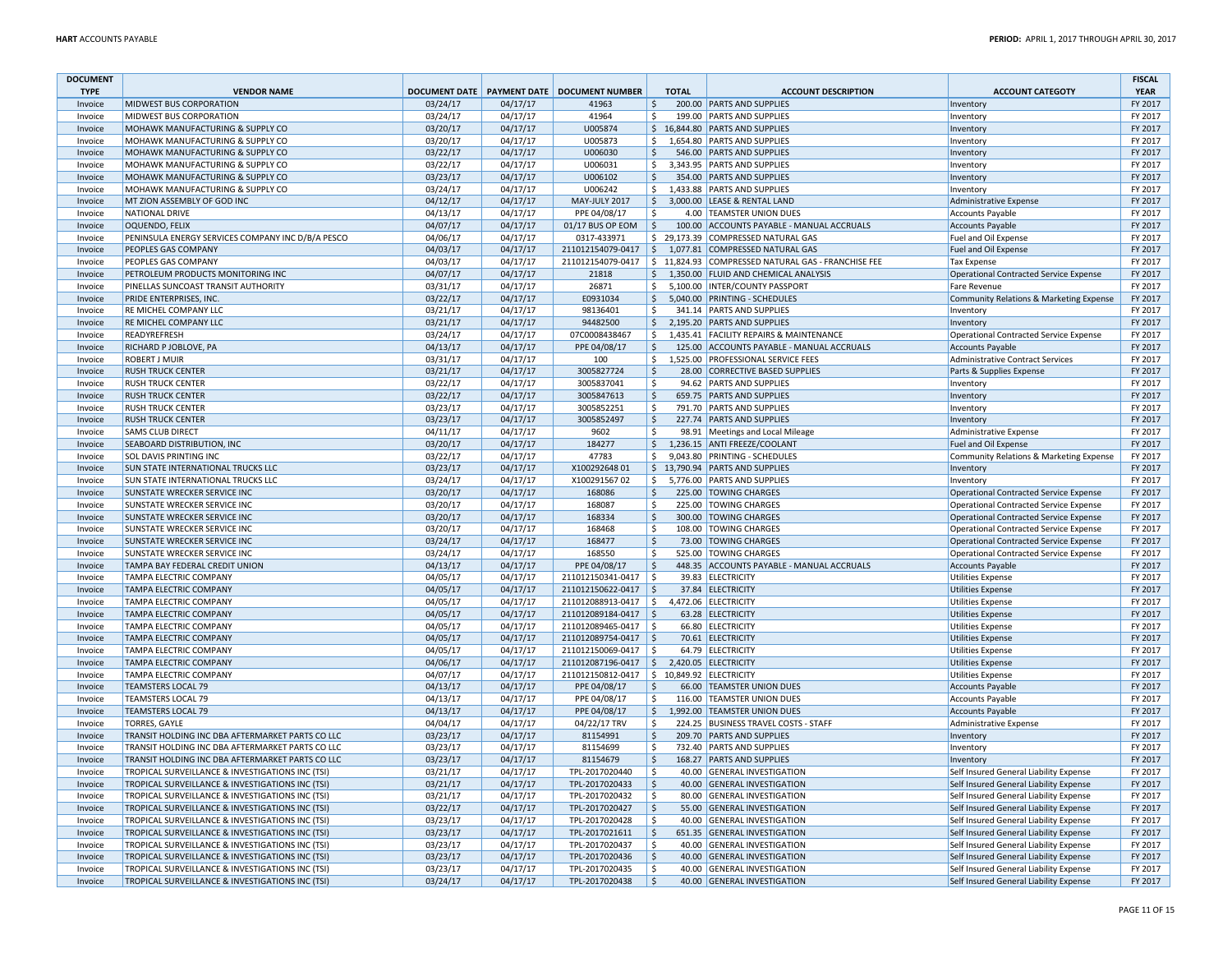| <b>DOCUMENT</b> |                                              |          |          |                                                |                       |                                                                                                       |                                               | <b>FISCAL</b> |
|-----------------|----------------------------------------------|----------|----------|------------------------------------------------|-----------------------|-------------------------------------------------------------------------------------------------------|-----------------------------------------------|---------------|
| <b>TYPE</b>     | <b>VENDOR NAME</b>                           |          |          | DOCUMENT DATE   PAYMENT DATE   DOCUMENT NUMBER | <b>TOTAL</b>          | <b>ACCOUNT DESCRIPTION</b>                                                                            | <b>ACCOUNT CATEGOTY</b>                       | <b>YEAR</b>   |
| Invoice         | <b>ULINE INC</b>                             | 03/20/17 | 04/17/17 | 85330420                                       | \$                    | 684.85 CORRECTIVE BASED SUPPLIES                                                                      | Parts & Supplies Expense                      | FY 2017       |
| Invoice         | <b>ULINE INC</b>                             | 03/21/17 | 04/17/17 | 85387528                                       | $\zeta$               | 67.15 SUPPLIES/OFFICE/ART/JANITORIAL                                                                  | Parts & Supplies Expense                      | FY 2017       |
| Invoice         | UNIFIRST CORPORATION                         | 03/22/17 | 04/17/17 | 914 2151098                                    | $\zeta$               | 116.70 CONTRACT SERVICES                                                                              | <b>Operational Contracted Service Expense</b> | FY 2017       |
| Invoice         | UNIFIRST CORPORATION                         | 03/22/17 | 04/17/17 | 914 2151141                                    | $\zeta$               | 26.40 CONTRACT SERVICES                                                                               | <b>Operational Contracted Service Expense</b> | FY 2017       |
| Invoice         | UNIFIRST CORPORATION                         | 03/22/17 | 04/17/17 | 914 2151400                                    | S.                    | 26.25 UNIFORMS                                                                                        | Salary & Fringe Expense                       | FY 2017       |
| Invoice         | <b>UNIFIRST CORPORATION</b>                  | 03/22/17 | 04/17/17 | 914 2151398                                    | $\ddot{\varsigma}$    | 146.80 UNIFORMS                                                                                       | Salary & Fringe Expense                       | FY 2017       |
| Invoice         | UNIFIRST CORPORATION                         | 03/22/17 | 04/17/17 | 914 2151399                                    | S.                    | 21.00 UNIFORMS                                                                                        | Salary & Fringe Expense                       | FY 2017       |
| Invoice         | UNIFIRST CORPORATION                         | 03/22/17 | 04/17/17 | 914 2151397                                    | $\mathsf{S}$          | 47.25 UNIFORMS                                                                                        | Salary & Fringe Expense                       | FY 2017       |
| Invoice         | <b>UNIFIRST CORPORATION</b>                  | 03/22/17 | 04/17/17 | 914 2151396                                    | $\zeta$               | 42.00 UNIFORMS                                                                                        | Salary & Fringe Expense                       | FY 2017       |
| Invoice         | UNIFIRST CORPORATION                         | 03/22/17 | 04/17/17 | 914 2151405                                    | \$                    | 29.90 UNIFORMS                                                                                        | Salary & Fringe Expense                       | FY 2017       |
| Invoice         | <b>UNIFIRST CORPORATION</b>                  | 03/22/17 | 04/17/17 | 914 2151404                                    | \$                    | 88.29 UNIFORMS                                                                                        | Salary & Fringe Expense                       | FY 2017       |
| Invoice         | <b>UNIFIRST CORPORATION</b>                  | 03/22/17 | 04/17/17 | 914 2151403                                    | $\ddot{\mathsf{S}}$   | 211.91 UNIFORMS                                                                                       | Salary & Fringe Expense                       | FY 2017       |
| Invoice         | UNIFIRST CORPORATION                         | 03/22/17 | 04/17/17 | 914 2151401                                    | $\zeta$               | 47.25 UNIFORMS                                                                                        | Salary & Fringe Expense                       | FY 2017       |
| Invoice         | UNIFIRST CORPORATION                         | 03/22/17 | 04/17/17 | 914 2151402                                    | \$                    | 54.53 UNIFORMS                                                                                        | Salary & Fringe Expense                       | FY 2017       |
| Invoice         | UNIFIRST CORPORATION                         | 03/22/17 | 04/17/17 | 914 2151080                                    | $\zeta$               | 332.63 UNIFORMS                                                                                       | Salary & Fringe Expense                       | FY 2017       |
| Invoice         | UNITED WAY OF TAMPA BAY, INC.                | 04/13/17 | 04/17/17 | PPE 04/08/17                                   | $\zeta$               | 10.00 UNITED FUND - EMPLOYEES                                                                         | Accounts Payable                              | FY 2017       |
| Invoice         | UNITED WAY OF TAMPA BAY, INC.                | 04/13/17 | 04/17/17 | PPE 04/08/17                                   | $\ddot{\mathsf{S}}$   | 80.00 UNITED WAY FUND - EMPLOYEES                                                                     | <b>Accounts Payable</b>                       | FY 2017       |
| Invoice         | US DEPT OF EDUCATION NATIONAL PAYMENT CENTER | 04/13/17 | 04/17/17 | PPE 04/08/17                                   | $\ddot{\mathsf{S}}$   | 375.30 ACCOUNTS PAYABLE - OTHER                                                                       | <b>Accounts Payable</b>                       | FY 2017       |
| Invoice         | USF HEALTH PROFESSIONS CONFERENCING CORP     | 03/23/17 | 04/17/17 | 10117                                          | $\mathsf{S}$          | 2,245.50   MARKETING COMMUNITY OUTREACH--COMPLIANCE OFFICE--- Community Relations & Marketing Expense |                                               | FY 2017       |
| Invoice         | USF HEALTH PROFESSIONS CONFERENCING CORP     | 03/23/17 | 04/17/17 | 10118                                          | $\zeta$               | 600.00 MARKETING COMMUNITY OUTREACH--COMPLIANCE OFFICE--- Community Relations & Marketing Expense     |                                               | FY 2017       |
| Invoice         | WINDHAM PROFESSIONALS, INC                   | 04/13/17 | 04/17/17 | PPE 04/08/17                                   | S.                    | 355.09 ACCOUNTS PAYABLE - MANUAL ACCRUALS                                                             | <b>Accounts Payable</b>                       | FY 2017       |
| Invoice         | WRIGHT EXPRESS FINANCIAL SERV CORP           | 03/31/17 | 04/17/17 | 49230714                                       | \$ 11,472.53 GASOLINE |                                                                                                       | Fuel and Oil Expense                          | FY 2017       |
| Invoice         | XTREME PAINTING SERVICES INC                 | 03/20/17 | 04/17/17 | 10343                                          | $\mathsf{S}$          | 1,882.30 REHAB/RENOV ADM FAC MODULAR TRAILER FY2016 POP                                               | Capital Grant Expense                         | FY 2017       |
| Invoice         | ZEP SALES AND SERVICE                        | 03/22/17 | 04/17/17 | 9002733672                                     |                       | \$15,156.45 CHEMICALS, JANITORIAL SUPPLIES                                                            | Inventory                                     | FY 2017       |
| Invoice         | ZEP SALES AND SERVICE                        | 03/24/17 | 04/17/17 | 9002738520                                     | \$                    | 721.24 CORRECTIVE BASED SUPPLIES                                                                      | Parts & Supplies Expense                      | FY 2017       |
| Invoice         | A JANITORS CLOSET INC                        | 01/18/17 | 04/24/17 | 702440                                         | $\mathsf{S}$          | 4,559.34 CHEMICALS, JANITORIAL SUPPLIES                                                               | Inventory                                     | FY 2017       |
| Invoice         | <b>AARON BEHAR PA</b>                        | 03/28/17 | 04/24/17 | 4994                                           | $\mathsf{S}$          | 2,658.00 LEGAL FEES                                                                                   | Insurance Premiums & Actuarial Study          | FY 2017       |
| Invoice         | <b>AARON BEHAR PA</b>                        | 03/28/17 | 04/24/17 | 4993                                           | $\mathsf{S}$          | 26.00 LEGAL FEES                                                                                      | Insurance Premiums & Actuarial Study          | FY 2017       |
| Invoice         | ABC BUS, INC.                                | 03/28/17 | 04/24/17 | 2457235                                        | $\zeta$               | 77.76 PARTS AND SUPPLIES                                                                              | Inventory                                     | FY 2017       |
| Invoice         | <b>ACCURATE LAMINATING</b>                   | 03/27/17 | 04/24/17 | 75217                                          | $\ddot{\mathsf{S}}$   | 5.00 PRINTING - SYSTEM PROMOTION                                                                      | Community Relations & Marketing Expense       | FY 2017       |
| Invoice         | <b>ACCURATE LAMINATING</b>                   | 03/31/17 | 04/24/17 | 75262                                          | $\zeta$               | 60.00 PRINTING - SYSTEM PROMOTION                                                                     | Community Relations & Marketing Expense       | FY 2017       |
| Invoice         | <b>AIRGAS INC</b>                            | 03/31/17 | 04/24/17 | 9943671062                                     | $\ddot{\mathsf{S}}$   | 89.52 TOOLS, EQUIP & SHOP SUPPLIES                                                                    | Parts & Supplies Expense                      | FY 2017       |
| Invoice         | <b>AIRGAS INC</b>                            | 03/31/17 | 04/24/17 | 9943671063                                     | $\zeta$               | 216.02 TOOLS, EQUIP & SHOP SUPPLIES                                                                   | Parts & Supplies Expense                      | FY 2017       |
| Invoice         | <b>ANCO SUPERIOR INC</b>                     | 03/28/17 | 04/24/17 | 92022                                          | $\ddot{\varsigma}$    | 924.00 PARTS AND SUPPLIES                                                                             | Inventory                                     | FY 2017       |
| Invoice         | ARKAY ACQUISITION LLC DBA GILLIG LLC         | 03/27/17 | 04/24/17 | 40323937                                       | \$                    | 4,774.36 PARTS AND SUPPLIES                                                                           | Inventory                                     | FY 2017       |
| Invoice         | ARKAY ACQUISITION LLC DBA GILLIG LLC         | 03/28/17 | 04/24/17 | 40324470                                       | $\ddot{\mathsf{S}}$   | 164.57 CORRECTIVE BASED SUPPLIES                                                                      | Parts & Supplies Expense                      | FY 2017       |
| Invoice         | ARKAY ACQUISITION LLC DBA GILLIG LLC         | 03/29/17 | 04/24/17 | 40324903                                       | $\zeta$               | 641.60 PARTS AND SUPPLIES                                                                             | Inventory                                     | FY 2017       |
| Invoice         | ARKAY ACQUISITION LLC DBA GILLIG LLC         | 03/30/17 | 04/24/17 | 40325446                                       | $\hat{\mathcal{L}}$   | 278.64 PARTS AND SUPPLIES                                                                             | Inventory                                     | FY 2017       |
| Invoice         | ARKAY ACQUISITION LLC DBA GILLIG LLC         | 03/30/17 | 04/24/17 | 40325445                                       | $\zeta$               | 452.79 PARTS AND SUPPLIES                                                                             | Inventory                                     | FY 2017       |
| Invoice         | ARKAY ACQUISITION LLC DBA GILLIG LLC         | 03/30/17 | 04/24/17 | 40325448                                       | $\ddot{\mathsf{S}}$   | 72.72 PARTS AND SUPPLIES                                                                              | Inventory                                     | FY 2017       |
| Invoice         | ARKAY ACQUISITION LLC DBA GILLIG LLC         | 03/30/17 | 04/24/17 | 40325447                                       | \$                    | 417.96 PARTS AND SUPPLIES                                                                             | Inventory                                     | FY 2017       |
| Invoice         | <b>AUTONATION SSC</b>                        | 03/28/17 | 04/24/17 | 7389608                                        | $\zeta$               | 37.04 CORRECTIVE BASED SUPPLIES                                                                       | Parts & Supplies Expense                      | FY 2017       |
| Invoice         | <b>AUTONATION SSC</b>                        | 03/28/17 | 04/24/17 | 7389763                                        | $\mathsf{S}$          | 53.22 CORRECTIVE BASED SUPPLIES                                                                       | Parts & Supplies Expense                      | FY 2017       |
| Invoice         | <b>AUTONATION SSC</b>                        | 03/29/17 | 04/24/17 | 7390465                                        | $\ddot{\mathsf{S}}$   | 146.65 CORRECTIVE BASED SUPPLIES                                                                      | Parts & Supplies Expense                      | FY 2017       |
| Invoice         | <b>AUTONATION SSC</b>                        | 03/30/17 | 04/24/17 | 7390506                                        | $\ddot{\mathsf{S}}$   | 3.29 CORRECTIVE BASED SUPPLIES                                                                        | Parts & Supplies Expense                      | FY 2017       |
| Invoice         | <b>AUTONATION SSC</b>                        | 03/30/17 | 04/24/17 | 7391539                                        | $\zeta$               | 20.00 CORRECTIVE BASED SUPPLIES                                                                       | Parts & Supplies Expense                      | FY 2017       |
| Invoice         | <b>AUTONATION SSC</b>                        | 03/30/17 | 04/24/17 | 7391658                                        | $\ddot{\mathsf{S}}$   | 46.65 CORRECTIVE BASED SUPPLIES                                                                       | Parts & Supplies Expense                      | FY 2017       |
| Invoice         | <b>AUTONATION SSC</b>                        | 03/31/17 | 04/24/17 | 7393836                                        | $\ddot{\varsigma}$    | 171.15 CORRECTIVE BASED SUPPLIES                                                                      | Parts & Supplies Expense                      | FY 2017       |
| Invoice         | <b>BANK OF AMERICA</b>                       | 04/05/17 | 04/24/17 | 17030011442                                    | \$                    | 7,657.09 BANKING FEES                                                                                 | Administrative Expense                        | FY 2017       |
| Invoice         | <b>BRANDON FORD</b>                          | 03/27/17 | 04/24/17 | 638253                                         | $\zeta$               | 450.82 CORRECTIVE BASED SUPPLIES                                                                      | Parts & Supplies Expense                      | FY 2017       |
| Invoice         | <b>BRANDON FORD</b>                          | 03/30/17 | 04/24/17 | 638659                                         | $\ddot{\mathsf{S}}$   | 37.61 CORRECTIVE BASED SUPPLIES                                                                       | Parts & Supplies Expense                      | FY 2017       |
| Invoice         | <b>BUCKEYE CLEANING CENTER</b>               | 03/28/17 | 04/24/17 | 129696                                         | $\ddot{\mathsf{S}}$   | 580.40 CHEMICALS, CLEANERS & EQUIF                                                                    | Parts & Supplies Expense                      | FY 2017       |
| Invoice         | <b>BURGA, FERNANDO</b>                       | 04/12/17 | 04/24/17 | REIM 04/12/17                                  | \$                    | 127.32 ORGANIZATION PROGRAMS & EVENTS                                                                 | Administrative Expense                        | FY 2017       |
| Invoice         | <b>BURK, KENNETH C.</b>                      | 04/05/17 | 04/24/17 | 04/28/17 TRV                                   | $\mathsf{S}$          | 29.50 EMPLOYEE DEVELOPMENT FUND                                                                       | Administrative Expense                        | FY 2017       |
| Invoice         | CAMBRIDGE SYSTEMATICS INC                    | 03/30/17 | 04/24/17 | 150078-15                                      | \$                    | 7.000.00 CONSULTANT FEES                                                                              | <b>Administrative Contract Services</b>       | FY 2017       |
| Invoice         | <b>CATAPULT SYSTEMS LLC</b>                  | 04/01/17 | 04/24/17 | C065422                                        | $\ddot{\varsigma}$    | 6,000.00 COMPUTER SOFTWARE SVC. FEES                                                                  | <b>Operational Contracted Service Expense</b> | FY 2017       |
| Invoice         | <b>CATAPULT SYSTEMS LLC</b>                  | 04/01/17 | 04/24/17 | C065421                                        | S.                    | 8.320.00 OPERATING CONTINGENCY                                                                        | <b>Other Administrative Expenses</b>          | FY 2017       |
| Invoice         | <b>CISCO SYSTEMS INC</b>                     | 03/27/17 | 04/24/17 | 7178529                                        | $\zeta$               | 348.24 WEB HOSTING SERVICES                                                                           | Operational Contracted Service Expense        | FY 2017       |
| Invoice         | CITY OF TAMPA FIRE ALARMS & INSPECTIONS      | 04/10/17 | 04/24/17 | 1144696                                        | $\zeta$               | 150.00 SAFETY SUPPLIES & EQUIPMENT                                                                    | Parts & Supplies Expense                      | FY 2017       |
| Invoice         | <b>CITY OF TAMPA UTILITIES</b>               | 04/12/17 | 04/24/17 | 0417/0314931                                   | $\ddot{\mathsf{S}}$   | 134.17 WATER, SEWER & GARBAGE                                                                         | <b>Utilities Expense</b>                      | FY 2017       |
| Invoice         | CITY OF TAMPA UTILITIES                      | 04/13/17 | 04/24/17 | 0417/0051261                                   | $\mathsf{S}$          | 4.95 WATER, SEWER & GARBAGE                                                                           | <b>Utilities Expense</b>                      | FY 2017       |
| Invoice         | <b>CITY OF TAMPA UTILITIES</b>               | 04/13/17 | 04/24/17 | 0417/0051369-2                                 | $\vert$ \$            | 50.83 WATER, SEWER & GARBAGE                                                                          | <b>Utilities Expense</b>                      | FY 2017       |
| Invoice         | CITY OF TAMPA UTILITIES                      | 04/13/17 | 04/24/17 | 0417/0051487                                   | S.                    | 8.25 WATER, SEWER & GARBAGE                                                                           | <b>Utilities Expense</b>                      | FY 2017       |
| Invoice         | <b>CITY OF TAMPA UTILITIES</b>               | 04/13/17 | 04/24/17 | 0417/0307517-1                                 | $\ddot{\mathsf{S}}$   | 236.26 WATER, SEWER & GARBAGE                                                                         | <b>Utilities Expense</b>                      | FY 2017       |
| Invoice         | <b>CITY OF TAMPA UTILITIES</b>               | 04/13/17 | 04/24/17 | 0417/0307517-2                                 | l \$                  | 346.30 WATER, SEWER & GARBAGE                                                                         | <b>Utilities Expense</b>                      | FY 2017       |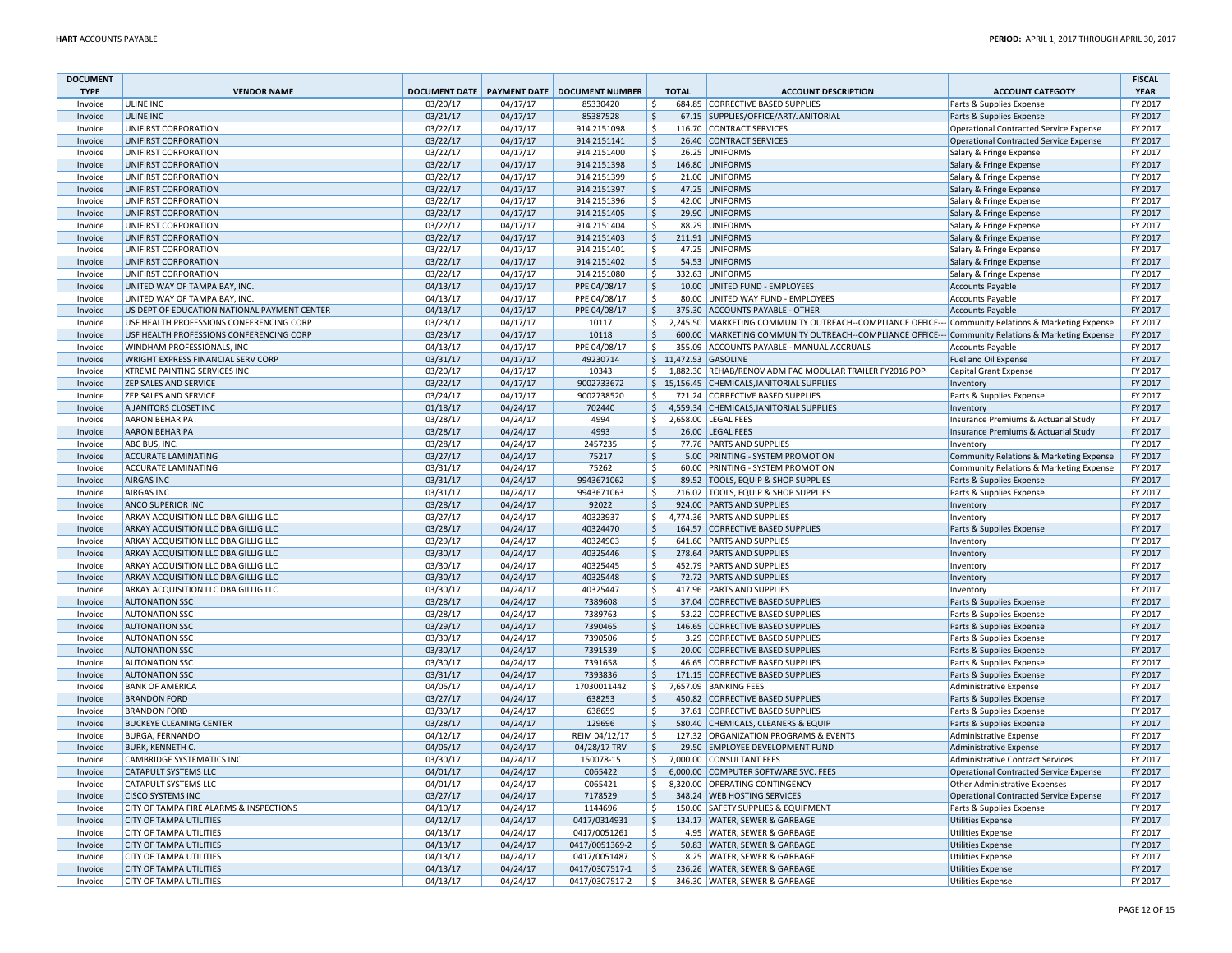| <b>DOCUMENT</b> |                                                |          |          |                                                |                     |                     |                                       |                                               | <b>FISCAL</b> |
|-----------------|------------------------------------------------|----------|----------|------------------------------------------------|---------------------|---------------------|---------------------------------------|-----------------------------------------------|---------------|
| <b>TYPE</b>     | <b>VENDOR NAME</b>                             |          |          | DOCUMENT DATE   PAYMENT DATE   DOCUMENT NUMBER |                     | <b>TOTAL</b>        | <b>ACCOUNT DESCRIPTION</b>            | <b>ACCOUNT CATEGOTY</b>                       | <b>YEAR</b>   |
| Invoice         | <b>CITY OF TAMPA UTILITIES</b>                 | 04/13/17 | 04/24/17 | 0417/0307517-3                                 | \$                  |                     | 558.58 WATER, SEWER & GARBAGE         | <b>Utilities Expense</b>                      | FY 2017       |
| Invoice         | CITY OF TAMPA UTILITIES                        | 04/13/17 | 04/24/17 | 0417/0326315                                   | \$                  |                     | 7.50 WATER, SEWER & GARBAGE           | <b>Utilities Expense</b>                      | FY 2017       |
| Invoice         | CITY OF TAMPA UTILITIES                        | 04/17/17 | 04/24/17 | 0417/0390311                                   | <sub>S</sub>        |                     | 907.52 WATER, SEWER & GARBAGE         | <b>Utilities Expense</b>                      | FY 2017       |
| Invoice         | <b>CLASS C SOLUTIONS GROUP</b>                 | 03/27/17 | 04/24/17 | 1057078001                                     | \$                  |                     | 237.98 CORRECTIVE BASED SUPPLIES      | Parts & Supplies Expense                      | FY 2017       |
| Invoice         | <b>CLASS C SOLUTIONS GROUP</b>                 | 03/28/17 | 04/24/17 | 1091292001                                     | $\zeta$             |                     | 267.35 CORRECTIVE BASED SUPPLIES      | Parts & Supplies Expense                      | FY 2017       |
| Invoice         | <b>CLASS C SOLUTIONS GROUP</b>                 | 03/28/17 | 04/24/17 | 1024412001                                     | \$                  |                     | 237.97 CORRECTIVE BASED SUPPLIES      | Parts & Supplies Expense                      | FY 2017       |
| Invoice         | <b>CLASS C SOLUTIONS GROUP</b>                 | 03/29/17 | 04/24/17 | 1038228001                                     | $\zeta$             |                     | 237.98 CORRECTIVE BASED SUPPLIES      | Parts & Supplies Expense                      | FY 2017       |
| Invoice         | <b>CLASS C SOLUTIONS GROUP</b>                 | 03/30/17 | 04/24/17 | 1100322001                                     | \$                  |                     | 205.75 CORRECTIVE BASED SUPPLIES      | Parts & Supplies Expense                      | FY 2017       |
| Invoice         | <b>CLASS C SOLUTIONS GROUP</b>                 | 03/30/17 | 04/24/17 | 1100967001                                     | $\zeta$             |                     | 363.44 CORRECTIVE BASED SUPPLIES      | Parts & Supplies Expense                      | FY 2017       |
| Invoice         | COWOOD, NICHOLAS                               | 03/30/17 | 04/24/17 | 04/27/17 TRV                                   | \$                  |                     | 29.50 EMPLOYEE DEVELOPMENT FUND       | Administrative Expense                        | FY 2017       |
| Invoice         | <b>CREATIVE BLOCH CORP</b>                     | 03/27/17 | 04/24/17 | 1838                                           | \$                  |                     | 2,547.00 CORRECTIVE BASED SUPPLIES    | Parts & Supplies Expense                      | FY 2017       |
| Invoice         | CREATIVE BUS SALES, INC D/B/A TRANSIT PLUS     | 03/29/17 | 04/24/17 | 6020070B                                       | S,                  |                     | 65.34 CORRECTIVE BASED SUPPLIES       | Parts & Supplies Expense                      | FY 2017       |
| Invoice         | <b>CUMMINS INC</b>                             | 03/27/17 | 04/24/17 | 011-90530                                      | $\zeta$             |                     | 443.98 PARTS AND SUPPLIES             | Inventory                                     | FY 2017       |
| Invoice         | <b>CUMMINS INC</b>                             | 03/30/17 | 04/24/17 | 011-90816                                      | \$                  |                     | 281.50 CORRECTIVE BASED SUPPLIES      | Parts & Supplies Expense                      | FY 2017       |
| Invoice         | <b>CUMMINS INC</b>                             | 03/30/17 | 04/24/17 | 011-90817                                      | $\zeta$             |                     | 256.00 CORRECTIVE BASED SUPPLIES      | Parts & Supplies Expense                      | FY 2017       |
| Invoice         | <b>CUMMINS INC</b>                             | 03/30/17 | 04/24/17 | 011-90818                                      | \$                  |                     | 230.40 CORRECTIVE BASED SUPPLIES      | Parts & Supplies Expense                      | FY 2017       |
| Invoice         | D JAMES KADYK PA                               | 04/11/17 | 04/24/17 | 57585 JK                                       | $\zeta$             |                     | 90.00 GENERAL INVESTIGATION           | Self Insured General Liability Expense        | FY 2017       |
| Invoice         | DARRIGO DIAZ & JIMENEZ PA                      | 04/12/17 | 04/24/17 | B-15-02-51                                     | \$                  |                     | 99,000.00 CLAIMS SETTLEMENTS          | Self Insured General Liability Expense        | FY 2017       |
| Invoice         | DYALMA L OCASIO INC                            | 04/11/17 | 04/24/17 | 17-014                                         | S.                  |                     | 197.92 GENERAL INVESTIGATION          | Self Insured General Liability Expense        | FY 2017       |
| Invoice         | EARL W. COLVARD INC. DBA BOULEVARD TIRE CENTER | 03/27/17 | 04/24/17 | 19-GS175524                                    | \$                  |                     | 148.11 TIRES PURCHASED                | Parts & Supplies Expense                      | FY 2017       |
| Invoice         | EARL W. COLVARD INC. DBA BOULEVARD TIRE CENTER | 03/27/17 | 04/24/17 | 19-175521                                      | $\zeta$             |                     | 25.00 TIRES PURCHASED                 | Parts & Supplies Expense                      | FY 2017       |
| Invoice         | EARL W. COLVARD INC. DBA BOULEVARD TIRE CENTER | 03/30/17 | 04/24/17 | 19-GS175774                                    | \$                  |                     | 161.66 TIRES PURCHASED                | Parts & Supplies Expense                      | FY 2017       |
| Invoice         | <b>FEDERAL EXPRESS CORP</b>                    | 04/11/17 | 04/24/17 | 5-765-45723                                    | S.                  |                     | 23.48 POSTAGE                         | Other Administrative Expenses                 | FY 2017       |
| Invoice         | FEDERAL EXPRESS CORF                           | 04/11/17 | 04/24/17 | 5-765-45723                                    | \$                  |                     | 10.20 POSTAGE                         | Community Relations & Marketing Expense       | FY 2017       |
| Invoice         | <b>FEDERAL EXPRESS CORP</b>                    | 04/18/17 | 04/24/17 | 5-773-04635                                    | $\zeta$             |                     | 10.23 POSTAGE                         | Community Relations & Marketing Expense       | FY 2017       |
| Invoice         | FERNANDEZ, RICARDO                             | 04/05/17 | 04/24/17 | 04/28/17 TRV                                   | \$                  |                     | 29.50 EMPLOYEE DEVELOPMENT FUND       | <b>Administrative Expense</b>                 | FY 2017       |
| Invoice         | FIDELITY NATIONAL INFORMATION SERVICES, INC.   | 04/06/17 | 04/24/17 | 607051                                         | $\ddot{\mathsf{S}}$ |                     | 1,153.27 BANKING FEES                 | Administrative Expense                        | FY 2017       |
| Invoice         | <b>FINISHMASTER INC</b>                        | 03/29/17 | 04/24/17 | 76245120                                       | \$                  |                     | 1,890.27 PARTS AND SUPPLIES           | Inventory                                     | FY 2017       |
| Invoice         | <b>FINISHMASTER INC</b>                        | 03/31/17 | 04/24/17 | 76267581                                       | $\zeta$             |                     | 1,044.74 PARTS AND SUPPLIES           | Inventory                                     | FY 2017       |
| Invoice         | FIVE POINTS SERVICES INC                       | 03/29/17 | 04/24/17 | 54008                                          | \$                  |                     | 363.00 DIESEL EXHAUST FLUID           | Fuel and Oil Expense                          | FY 2017       |
| Invoice         | <b>FLEET PRIDE</b>                             | 03/28/17 | 04/24/17 | 83869897                                       | $\zeta$             |                     | 2,439.48 CORRECTIVE BASED SUPPLIES    | Parts & Supplies Expense                      | FY 2017       |
| Invoice         | <b>FLEET PRIDE</b>                             | 03/29/17 | 04/24/17 | 83891918                                       | \$                  |                     | 1,076.00 PARTS AND SUPPLIES           | Inventory                                     | FY 2017       |
| Invoice         | <b>FLEET PRIDE</b>                             | 03/30/17 | 04/24/17 | 83923923                                       | $\zeta$             |                     | 280.00 CORRECTIVE BASED SUPPLIES      | Parts & Supplies Expense                      | FY 2017       |
| Invoice         | <b>FLEET PRIDE</b>                             | 03/31/17 | 04/24/17 | 83961515                                       | \$                  |                     | 2,439.48 CORRECTIVE BASED SUPPLIES    | Parts & Supplies Expense                      | FY 2017       |
| Invoice         | <b>FLEET PRIDE</b>                             | 03/31/17 | 04/24/17 | 83966847                                       | $\zeta$             |                     | 399.96 CORRECTIVE BASED SUPPLIES      | Parts & Supplies Expense                      | FY 2017       |
| Invoice         | <b>FLEET PRIDE</b>                             | 03/31/17 | 04/24/17 | 83944349                                       | \$                  |                     | 153.00 PARTS AND SUPPLIES             | Inventory                                     | FY 2017       |
| Invoice         | <b>FLEET PRIDE</b>                             | 03/31/17 | 04/24/17 | 83969928                                       | \$                  |                     | 3,724.00 PARTS AND SUPPLIES           | Inventory                                     | FY 2017       |
| Invoice         | <b>FLEET PRIDE</b>                             | 03/31/17 | 04/24/17 | 83966847                                       | S,                  |                     | 599.94 PARTS AND SUPPLIES             | Inventory                                     | FY 2017       |
| Invoice         | FLEET PRODUCTS, INC.                           | 03/29/17 | 04/24/17 | 1470303                                        | $\zeta$             |                     | 78.05 TOOLS, EQUIP & SHOP SUPPLIES    | Parts & Supplies Expense                      | FY 2017       |
| Invoice         | FLORIDA DETROIT DIESEL-ALLISON                 | 03/31/17 | 04/24/17 | 6542201 RI                                     | \$                  |                     | 1,826.00 CORRECTIVE REPAIR SERVICES   | <b>Operational Contracted Service Expense</b> | FY 2017       |
| Invoice         | <b>FRONTIER FLORIDA LLC</b>                    | 04/13/17 | 04/24/17 | 0417/2251445                                   | $\zeta$             |                     | 242.67 TELEPHONE                      | <b>Utilities Expense</b>                      | FY 2017       |
| Invoice         | GARRAWAY, ROBERT                               | 04/05/17 | 04/24/17 | 04/28/17 TRV                                   | \$                  |                     | 29.50 EMPLOYEE DEVELOPMENT FUND       | Administrative Expense                        | FY 2017       |
| Invoice         | <b>GENFARE</b>                                 | 03/27/17 | 04/24/17 | 90116937                                       | $\zeta$             |                     | 1,127.97 CORRECTIVE BASED SUPPLIES    | Parts & Supplies Expense                      | FY 2017       |
| Invoice         | <b>GENEARE</b>                                 | 03/28/17 | 04/24/17 | 90116921                                       | \$                  |                     | 150.00 MACHINE/EQUIP MAINTENANCE      | <b>Operational Contracted Service Expense</b> | FY 2017       |
| Invoice         | GLOBAL EQUIPMENT CO, INC.                      | 03/30/17 | 04/24/17 | 110851637                                      | $\zeta$             |                     | 270.63 CORRECTIVE BASED SUPPLIES      | Parts & Supplies Expense                      | FY 2017       |
| Invoice         | GODBERSEN SMITH CONST CO D/B/A GOMACO CORP     | 03/28/17 | 04/24/17 | 667953                                         | \$                  |                     | 903.73 CORRECTIVE BASED SUPPLIES      | Parts & Supplies Expense                      | FY 2017       |
| Invoice         | GOVERNMENT PAYMENT CONSULTING LLC              | 04/01/17 | 04/24/17 | 1180                                           | $\zeta$             |                     | 300.00 MACHINE/EQUIP MAINTENANCE      | Operational Contracted Service Expense        | FY 2017       |
| Invoice         | GRAINGER                                       | 03/29/17 | 04/24/17 | 9401015582                                     | \$                  |                     | 3,120.00 CONDITION BASED SUPPLIES     | Parts & Supplies Expense                      | FY 2017       |
| Invoice         | <b>GRAINGER</b>                                | 03/31/17 | 04/24/17 | 9403778633                                     | \$                  |                     | 300.00 TOOLS, EQUIP & SHOP SUPPLIES   | Parts & Supplies Expense                      | FY 2017       |
| Invoice         | HANEY, SHANNON                                 | 04/18/17 | 04/24/17 | 04/01/17 TR                                    | \$                  |                     | 65.76 BUSINESS TRAVEL COSTS - STAFF   | Administrative Expense                        | FY 2017       |
| Invoice         | HAYS HOLDING CORP AKA VEREDUS                  | 03/26/17 | 04/24/17 | 170008259                                      | $\zeta$             |                     | 2,720.00 BUDGET FOR INHOUSE TEMP HELP | Salary & Fringe Expense                       | FY 2017       |
| Invoice         | <b>HERITAGE PROPANE</b>                        | 04/08/17 | 04/24/17 | 3063779013                                     | \$                  |                     | 34.11 PROPANE FACILITIES              | Utilities Expense                             | FY 2017       |
| Invoice         | <b>HOME DEPOT</b>                              | 04/10/17 | 04/24/17 | 3970592                                        | \$                  |                     | 519.07 CORRECTIVE BASED SUPPLIES      | Parts & Supplies Expense                      | FY 2017       |
| Invoice         | HOWCO ENVIRONMENTAL SERVICES                   | 03/30/17 | 04/24/17 | 0203214                                        | \$                  |                     | 90.00 CONTRACT SERVICES               | Operational Contracted Service Expense        | FY 2017       |
| Invoice         | HOWCO ENVIRONMENTAL SERVICES                   | 03/30/17 | 04/24/17 | 0203210                                        | \$                  |                     | 200.00 CONTRACT SERVICES              | <b>Operational Contracted Service Expense</b> | FY 2017       |
| Invoice         | <b>IBP INDUSTRIES INC</b>                      | 03/27/17 | 04/24/17 | 23168                                          | \$                  |                     | 695.00 PARTS AND SUPPLIES             | Inventory                                     | FY 2017       |
| Invoice         | J2 CLOUD SERVICES INC DBA EFAX CORPORATE       | 03/31/17 | 04/24/17 | 897742                                         | $\zeta$             |                     | 92.05 COMPUTER SOFTWARE SVC. FEES     | Operational Contracted Service Expense        | FY 2017       |
| Invoice         | JAMES RIVER SOLUTIONS LLC                      | 03/27/17 | 04/24/17 | S270345-IN                                     |                     | \$ 11,556.00 DIESEL |                                       | Fuel and Oil Expense                          | FY 2017       |
| Invoice         | <b>JAMES RIVER SOLUTIONS LLC</b>               | 03/27/17 | 04/24/17 | S270345-IN                                     | $\mathsf{S}$        |                     | 2,544.38 DIESEL & GAS EXCISE TAX      | <b>Tax Expense</b>                            | FY 2017       |
| Invoice         | JAMES RIVER SOLUTIONS LLC                      | 03/29/17 | 04/24/17 | S270348-IN                                     |                     | \$ 11,702.69 DIESEL |                                       | Fuel and Oil Expense                          | FY 2017       |
| Invoice         | JAMES RIVER SOLUTIONS LLC                      | 03/29/17 | 04/24/17 | S270347-IN                                     |                     | \$ 11,708.99 DIESEL |                                       | Fuel and Oil Expense                          | FY 2017       |
| Invoice         | JAMES RIVER SOLUTIONS LLC                      | 03/29/17 | 04/24/17 | S270348-IN                                     | \$                  |                     | 2,541.66 DIESEL & GAS EXCISE TAX      | <b>Tax Expense</b>                            | FY 2017       |
| Invoice         | JAMES RIVER SOLUTIONS LLC                      | 03/29/17 | 04/24/17 | S270347-IN                                     |                     |                     | \$ 2,543.03 DIESEL & GAS EXCISE TAX   | <b>Tax Expense</b>                            | FY 2017       |
| Invoice         | JAMES RIVER SOLUTIONS LLC                      | 03/30/17 | 04/24/17 | S274971-IN                                     |                     | \$ 11,871.13 DIESEL |                                       | Fuel and Oil Expense                          | FY 2017       |
| Invoice         | JAMES RIVER SOLUTIONS LLC                      | 03/30/17 | 04/24/17 | S274971-IN                                     | $\frac{1}{2}$       |                     | 2,540.63 DIESEL & GAS EXCISE TAX      | <b>Tax Expense</b>                            | FY 2017       |
|                 |                                                |          |          |                                                |                     |                     |                                       |                                               |               |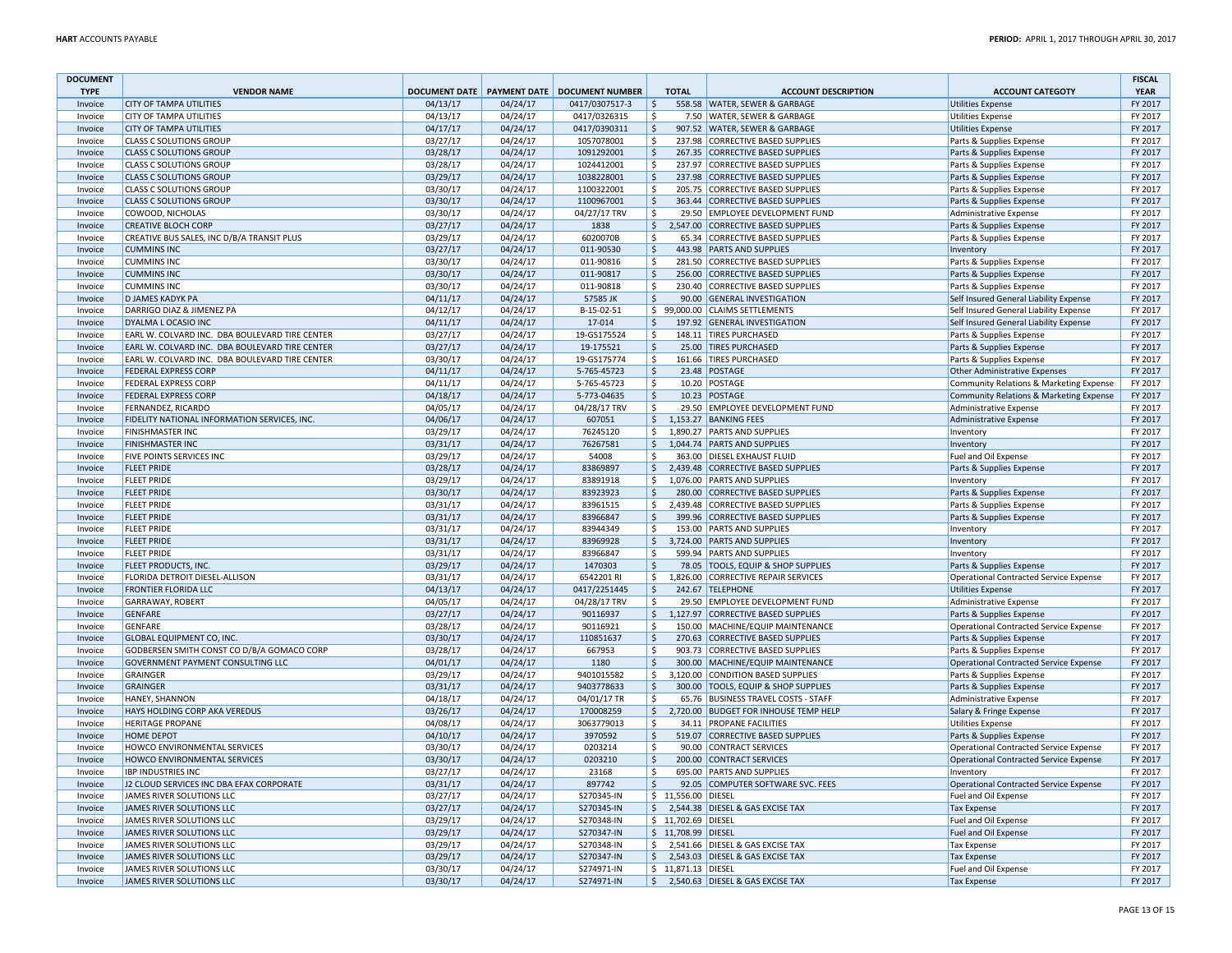| <b>DOCUMENT</b>    |                                                      |                      |                      |                                                |                     |                                                                 |                                                                                         | <b>FISCAL</b>      |
|--------------------|------------------------------------------------------|----------------------|----------------------|------------------------------------------------|---------------------|-----------------------------------------------------------------|-----------------------------------------------------------------------------------------|--------------------|
| <b>TYPE</b>        | <b>VENDOR NAME</b>                                   |                      |                      | DOCUMENT DATE   PAYMENT DATE   DOCUMENT NUMBER | <b>TOTAL</b>        | <b>ACCOUNT DESCRIPTION</b>                                      | <b>ACCOUNT CATEGOTY</b>                                                                 | <b>YEAR</b>        |
| Invoice            | KENWORTH OF CENTRAL FLORIDA INC                      | 03/31/17             | 04/24/17             | CI67835                                        | -\$                 | 27.00 PARTS AND SUPPLIES                                        | Inventory                                                                               | FY 2017            |
| Invoice            | KIMLEY-HORN AND ASSOCIATES INC                       | 03/31/17             | 04/24/17             | 9097929                                        | $\ddot{\varsigma}$  | 879.12 CITY CORRIDOR FY2009                                     | <b>Capital Grant Expense</b>                                                            | FY 2017            |
| Invoice            | KIMLEY-HORN AND ASSOCIATES INC                       | 03/31/17             | 04/24/17             | 9097930                                        | $\mathsf{S}$        | 4,228.00 CONTRACT SERVICES                                      | <b>Operational Contracted Service Expense</b>                                           | FY 2017            |
| Invoice            | LEXISNEXIS A DIV OF RELX INC                         | 03/31/17             | 04/24/17             | 1703371392                                     | $\ddot{\varsigma}$  | 510.00 DUES, SUBSCRIPTIONS & FEES                               | Administrative Expense                                                                  | FY 2017            |
| Invoice            | LEXISNEXIS RISK SOLUTIONS FL INC                     | 03/31/17             | 04/24/17             | 1462830-20170331                               | l\$                 | 171.28 CONSULTANT FEES                                          | Self Insured General Liability Expense                                                  | FY 2017            |
| Invoice            | MCDANIEL, OSCAR                                      | 04/04/17             | 04/24/17             | 04/28/17 TRV                                   | $\ddot{\mathsf{S}}$ | 29.50 EMPLOYEE DEVELOPMENT FUND                                 | Administrative Expense                                                                  | FY 2017            |
| Invoice            | MCKETHAN, ERIC                                       | 04/04/17             | 04/24/17             | 04/28/17 TRV                                   | \$                  | 29.50 EMPLOYEE DEVELOPMENT FUND                                 | Administrative Expense                                                                  | FY 2017            |
| Invoice            | <b>MERCURYSERVE INC</b>                              | 04/07/17             | 04/24/17             | MSI-2017002244                                 | $\ddot{\varsigma}$  | 46.32 GENERAL INVESTIGATION                                     | Self Insured General Liability Expense                                                  | FY 2017            |
| Invoice            | MILLENNIUM LAWN AND LANDSCAPE INC                    | 03/30/17             | 04/24/17             | 7569                                           | $\zeta$             | 5,540.00 CONTRACT SERVICES                                      | Operational Contracted Service Expense                                                  | FY 2017            |
| Invoice            | MILLENNIUM REFRESHMENT SERVICES INC                  | 04/01/17             | 04/24/17             | 1985                                           | $\zeta$             | 663.83 OPERATING CONTINGENCY                                    | Other Administrative Expenses                                                           | FY 2017            |
| Invoice            | MOHAWK MANUFACTURING & SUPPLY CO                     | 03/29/17             | 04/24/17             | U006399                                        | $\zeta$             | 640.00 PARTS AND SUPPLIES                                       | Inventory                                                                               | FY 2017            |
| Invoice            | MOHAWK MANUFACTURING & SUPPLY CO                     | 03/29/17             | 04/24/17             | U006398                                        | $\ddot{\mathsf{S}}$ | 103.42 PARTS AND SUPPLIES                                       | Inventory                                                                               | FY 2017            |
| Invoice            | MOHAWK MANUFACTURING & SUPPLY CO                     | 03/29/17             | 04/24/17             | U006400                                        | $\ddot{\mathsf{S}}$ | 713.94 PARTS AND SUPPLIES                                       | Inventory                                                                               | FY 2017            |
| Invoice            | MOHAWK MANUFACTURING & SUPPLY CO                     | 03/31/17             | 04/24/17             | U006605                                        | $\mathsf{S}$        | 686.84 PARTS AND SUPPLIES                                       | Inventory                                                                               | FY 2017            |
| Invoice            | <b>MORGAN &amp; MORGAN TAMPA PA</b>                  | 04/20/17             | 04/24/17             | B-13-09-18A                                    |                     | \$15,000.00 CLAIMS SETTLEMENTS                                  | Self Insured General Liability Expense                                                  | FY 2017            |
| Invoice            | <b>MORGAN, ROBERT</b>                                | 04/05/17             | 04/24/17             | 04/28/17 TRV                                   | $\mathsf{S}$        | 29.50 EMPLOYEE DEVELOPMENT FUND                                 | Administrative Expense                                                                  | FY 2017            |
| Invoice            | MOZAL, WILLIAM                                       | 04/18/17             | 04/24/17             | 04/09/17 TR                                    | $\ddot{\mathsf{S}}$ | 70.89 BUSINESS TRAVEL COSTS - STAFF                             | <b>Administrative Expense</b>                                                           | FY 2017            |
| Invoice            | NEOPART TRANSIT LLC                                  | 03/27/17             | 04/24/17             | 2323159-00                                     | $\zeta$             | 404.64 PARTS AND SUPPLIES                                       | Inventory                                                                               | FY 2017            |
| Invoice            | <b>NEWARK CORPORATION</b>                            | 03/30/17             | 04/24/17             | 28885672                                       | $\mathsf{S}$        | 776.89 CORRECTIVE BASED SUPPLIES                                | Parts & Supplies Expense                                                                | FY 2017            |
| Invoice            | OFFICE DEPOT                                         | 03/30/17             | 04/24/17             | 245508                                         | $\mathsf{S}$        | 942.20 CORRECTIVE BASED SUPPLIES                                | Parts & Supplies Expense                                                                | FY 2017            |
| Invoice            | <b>OFFICE DEPOT</b>                                  | 03/31/17             | 04/24/17             | 7862454                                        | $\mathsf{S}$        | 1,995.94 CONTRACTED OFFICE SUPPLIES                             | Parts & Supplies Expense                                                                | FY 2017            |
| Invoice            | <b>OFFICE DEPOT</b>                                  | 03/31/17             | 04/24/17             | 915568482001                                   | $\mathsf{S}$        | 103.67 SUPPLIES/OFFICE/ART/JANITORIAL                           | Parts & Supplies Expense                                                                | FY 2017            |
| Invoice            | PAWLOWSKI LAW GROUP PA                               | 04/20/17             | 04/24/17             | B-16-11-49B                                    |                     | \$15,000.00 CLAIMS SETTLEMENTS                                  | Self Insured General Liability Expense                                                  | FY 2017            |
| Invoice            | PCMG INC D/B/A GLOBAL GOV/ED                         | 02/15/17             | 04/24/17             | B01583980101                                   | $\mathsf{S}$        | 3,949.00 COMPUTER SOFTWARE SVC. FEES                            | Operational Contracted Service Expense                                                  | FY 2017            |
| Invoice            | RADIO ONE COMMUNICATIONS SERVICE CO                  | 03/30/17             | 04/24/17             | 419247                                         | \$                  | 231.00 PARTS AND SUPPLIES                                       | Inventory                                                                               | FY 2017            |
| Invoice            | REPUBLIC SVS OF FL LP DBA REPUBLIC WASTE SVS         | 03/31/17             | 04/24/17             | 0696-000651025                                 | $\ddot{\mathsf{S}}$ | 821.50 WATER, SEWER & GARBAGE                                   | <b>Utilities Expense</b>                                                                | FY 2017            |
| Invoice            | RICHARD A ROBINSON/RR APPRAISAL SERVICE              | 04/18/17             | 04/24/17             | 7039                                           | $\zeta$             | 80.00 PHYSICAL DAMAGE - BILLABLE                                | Self Insured General Liability Expense                                                  | FY 2017            |
| Invoice            | ROMAN, DANIEL                                        | 04/17/17             | 04/24/17             | 04/14/17-CDL                                   | l\$                 | 82.00 LICENSES & PERMITS                                        | Tax Expense                                                                             | FY 2017            |
| Invoice            | <b>RUSH TRUCK CENTER</b>                             | 03/27/17             | 04/24/17             | 3005887138                                     | -S                  | 270.91 CORRECTIVE BASED SUPPLIES                                | Parts & Supplies Expense                                                                | FY 2017            |
| Invoice            | <b>RUSH TRUCK CENTER</b><br><b>RUSH TRUCK CENTER</b> | 03/28/17<br>03/30/17 | 04/24/17<br>04/24/17 | 3005910953<br>3005931040                       | \$<br>$\mathsf{S}$  | 2,452.68 PARTS AND SUPPLIES<br>500.72 CORRECTIVE BASED SUPPLIES | Inventory                                                                               | FY 2017<br>FY 2017 |
| Invoice            |                                                      | 03/30/17             | 04/24/17             | 3005932191                                     | $\frac{1}{2}$       | 2,209.98 PARTS AND SUPPLIES                                     | Parts & Supplies Expense                                                                | FY 2017            |
| Invoice<br>Invoice | <b>RUSH TRUCK CENTER</b><br>SECURE ON-SITE SHREDDING | 03/30/17             | 04/24/17             | 2537033017                                     | $\mathsf{S}$        | 20.00 CONTRACT SERVICES                                         | Inventory<br><b>Operational Contracted Service Expense</b>                              | FY 2017            |
|                    | SECURE ON-SITE SHREDDING                             | 03/30/17             | 04/24/17             | 2539033017                                     | $\zeta$             | 20.00 CONTRACT SERVICES                                         |                                                                                         | FY 2017            |
| Invoice<br>Invoice | SECURE ON-SITE SHREDDING                             | 03/30/17             | 04/24/17             | 2541033017                                     | $\mathsf{S}$        | 20.00 CONTRACT SERVICES                                         | Operational Contracted Service Expense<br><b>Operational Contracted Service Expense</b> | FY 2017            |
| Invoice            | SECURE ON-SITE SHREDDING                             | 03/30/17             | 04/24/17             | 2543033017                                     | $\ddot{\mathsf{S}}$ | 40.00 CONTRACT SERVICES                                         | Operational Contracted Service Expense                                                  | FY 2017            |
| Invoice            | SECURE ON-SITE SHREDDING                             | 03/30/17             | 04/24/17             | 2545033017                                     | $\zeta$             | 32.00 CONTRACT SERVICES                                         | Operational Contracted Service Expense                                                  | FY 2017            |
| Invoice            | SECURE WASTE DISPOSAL INC                            | 03/31/17             | 04/24/17             | 109953                                         | $\ddot{\varsigma}$  | 40.89 CONTRACT SERVICES                                         | Operational Contracted Service Expense                                                  | FY 2017            |
| Invoice            | SOL DAVIS PRINTING INC                               | 03/29/17             | 04/24/17             | 47825                                          | $\ddot{\mathsf{S}}$ | 15.00 PRINTING - OFFICE FORMS                                   | Community Relations & Marketing Expense                                                 | FY 2017            |
| Invoice            | SOUTHEAST POWER SYSTEMS OF TAMPA INC                 | 03/31/17             | 04/24/17             | 23 16 29 37                                    | $\ddot{\varsigma}$  | 2,075.88 PARTS AND SUPPLIES                                     | Inventory                                                                               | FY 2017            |
| Invoice            | SSI LUBRICANTS, LLC                                  | 03/31/17             | 04/24/17             | 45087                                          | \$                  | 717.48 ENGINE OIL (OIL & LUBE)                                  | Fuel and Oil Expense                                                                    | FY 2017            |
| Invoice            | <b>SSI LUBRICANTS, LLC</b>                           | 03/31/17             | 04/24/17             | 45087                                          | $\mathsf{S}$        | 5,856.50 TRANSMISSION FLUID                                     | Fuel and Oil Expense                                                                    | FY 2017            |
| Invoice            | ST. PIERRE, PHILLIP                                  | 04/18/17             | 04/24/17             | 04/09/17 TR                                    | \$                  | 216.19 BUSINESS TRAVEL COSTS - STAFF                            | <b>Administrative Expense</b>                                                           | FY 2017            |
| Invoice            | <b>STC FIRE AND EMERGENCY</b>                        | 03/30/17             | 04/24/17             | 510407                                         | $\zeta$             | 2.320.50 CONTRACT SERVICES                                      | <b>Operational Contracted Service Expense</b>                                           | FY 2017            |
| Invoice            | SUNSTATE WRECKER SERVICE INC                         | 03/28/17             | 04/24/17             | 168337                                         | \$                  | 375.00 PHYSICAL DAMAGE - BILLABLE                               | Self Insured General Liability Expense                                                  | FY 2017            |
| Invoice            | SUNSTATE WRECKER SERVICE INC                         | 03/28/17             | 04/24/17             | 167352                                         | $\zeta$             | 102.00 TOWING CHARGES                                           | Operational Contracted Service Expense                                                  | FY 2017            |
| Invoice            | SUNSTATE WRECKER SERVICE INC                         | 03/28/17             | 04/24/17             | 168089                                         | $\ddot{\mathsf{S}}$ | 450.00 TOWING CHARGES                                           | <b>Operational Contracted Service Expense</b>                                           | FY 2017            |
| Invoice            | SUNSTATE WRECKER SERVICE INC                         | 03/29/17             | 04/24/17             | 168535                                         | $\zeta$             | 58.00 PHYSICAL DAMAGE - BILLABLE                                | Self Insured General Liability Expense                                                  | FY 2017            |
| Invoice            | SUNSTATE WRECKER SERVICE INC                         | 03/29/17             | 04/24/17             | 168697                                         | $\ddot{\mathsf{S}}$ | 87.00 TOWING CHARGES                                            | Operational Contracted Service Expense                                                  | FY 2017            |
| Invoice            | SUNSTATE WRECKER SERVICE INC                         | 03/29/17             | 04/24/17             | 168557                                         | $\zeta$             | 300.00 TOWING CHARGES                                           | Operational Contracted Service Expense                                                  | FY 2017            |
| Invoice            | SUNSTATE WRECKER SERVICE INC                         | 03/29/17             | 04/24/17             | 168702                                         | $\ddot{\mathsf{S}}$ | 76.00 TOWING CHARGES                                            | Operational Contracted Service Expense                                                  | FY 2017            |
| Invoice            | SUNSTATE WRECKER SERVICE INC                         | 03/30/17             | 04/24/17             | 168093                                         | $\ddot{\mathsf{S}}$ | 217.50 TOWING CHARGES                                           | <b>Operational Contracted Service Expense</b>                                           | FY 2017            |
| Invoice            | SUNSTATE WRECKER SERVICE INC                         | 03/30/17             | 04/24/17             | 168092                                         | $\zeta$             | 225.00 TOWING CHARGES                                           | Operational Contracted Service Expense                                                  | FY 2017            |
| Invoice            | SUNSTATE WRECKER SERVICE INC                         | 03/31/17             | 04/24/17             | 168709                                         | $\zeta$             | 141.00 TOWING CHARGES                                           | Operational Contracted Service Expense                                                  | FY 2017            |
| Invoice            | SUNSTATE WRECKER SERVICE INC                         | 03/31/17             | 04/24/17             | 168559                                         | $\zeta$             | 300.00 TOWING CHARGES                                           | Operational Contracted Service Expense                                                  | FY 2017            |
| Invoice            | <b>TAMPA ELECTRIC COMPANY</b>                        | 04/13/17             | 04/24/17             | 211012151570-0417                              | \$                  | 653.83 ELECTRICITY                                              | <b>Utilities Expense</b>                                                                | FY 2017            |
| Invoice            | TAMPA ELECTRIC COMPANY                               | 04/13/17             | 04/24/17             | 211012151059-0417                              | l \$                | 37.93 ELECTRICITY                                               | <b>Utilities Expense</b>                                                                | FY 2017            |
| Invoice            | <b>TAMPA ELECTRIC COMPANY</b>                        | 04/13/17             | 04/24/17             | 211012151307-0417                              | l \$                | 34.33 ELECTRICITY                                               | <b>Utilities Expense</b>                                                                | FY 2017            |
| Invoice            | <b>TAMPA ELECTRIC COMPANY</b>                        | 04/13/17             | 04/24/17             | 211012151794-0417                              | ۱\$                 | 24.79 ELECTRICITY                                               | <b>Utilities Expense</b>                                                                | FY 2017            |
| Invoice            | <b>TAMPA ELECTRIC COMPANY</b>                        | 04/13/17             | 04/24/17             | 211012152065-0417                              | \$                  | 21.21 ELECTRICITY                                               | <b>Utilities Expense</b>                                                                | FY 2017            |
| Invoice            | TAMPA ELECTRIC COMPANY                               | 04/17/17             | 04/24/17             | 211012152305-0417                              | l \$                | 20.45 ELECTRICITY                                               | <b>Utilities Expense</b>                                                                | FY 2017            |
| Invoice            | <b>TAMPA ELECTRIC COMPANY</b>                        | 04/17/17             | 04/24/17             | 211012152636-0417                              | ا \$                | 105.58 ELECTRICITY                                              | <b>Utilities Expense</b>                                                                | FY 2017            |
| Invoice            | TAMPA ELECTRIC COMPANY                               | 04/18/17             | 04/24/17             | 211012152933-0417                              | $\vert$ \$          | 211.28 ELECTRICITY                                              | <b>Utilities Expense</b>                                                                | FY 2017            |
| Invoice            | TERMINIX INTERNATIONAL, LP                           | 03/31/17             | 04/24/17             | 363863569                                      | $\ddot{\mathsf{S}}$ | 1,021.12 CONTRACT SERVICES                                      | Operational Contracted Service Expense                                                  | FY 2017            |
| Invoice            | TERMINIX INTERNATIONAL, LP                           | 03/31/17             | 04/24/17             | 363863569                                      | \$                  | 82.00 FACILITY REPAIRS & MAINTENANCE                            | Operational Contracted Service Expense                                                  | FY 2017            |